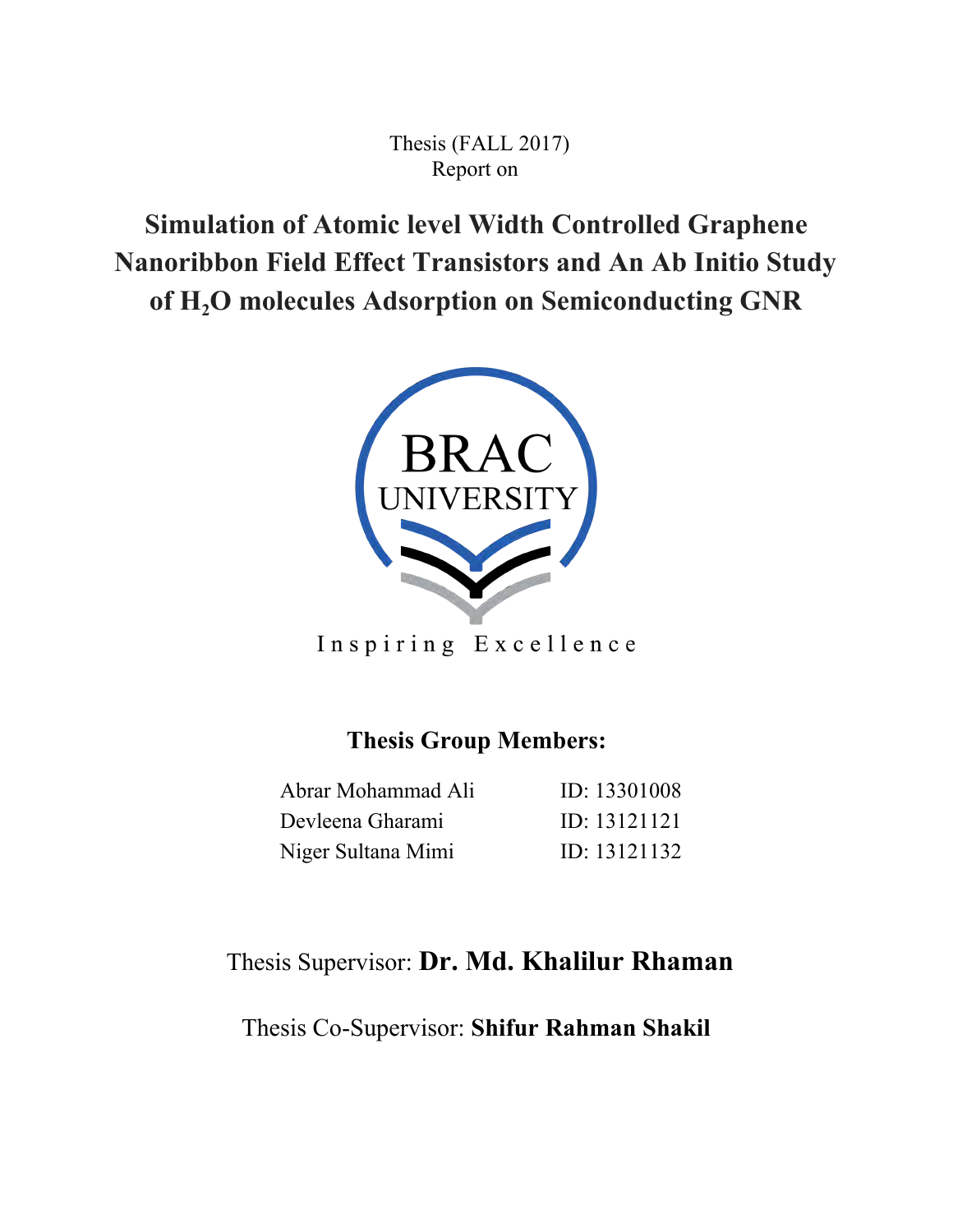### **DECLARATION**

We hereby declare that the thesis titled " **Simulation of Atomic level Width Controlled Graphene Nanoribbon Field Effect Transistors and An Ab Initio Study of H2O molecules**  Adsorption on Semiconducting GNR" is submitted to the Department of Electrical and Electronic Engineering and Department of Computer Science and Engineering of BRAC University in partial fulfilment of the Bachelor of Science in Electrical and Electronic Engineering. This is our original work and was not submitted elsewhere for the award of any other degree or any other publication.

Date:

 $\overline{a}$ 

Dr. Md. Khalilur Rhaman Thesis Supervisor

Shifur Rahman Shakil Thesis Co-Supervisor

\_ \_ \_ \_ \_ \_ \_ \_ \_ \_ \_ \_ \_ \_ \_ \_ \_ \_ \_ \_ \_ \_ \_ \_ \_ \_ \_ \_ \_ \_ \_ \_ \_ \_ \_ \_ \_ \_ \_

\_ \_ \_ \_ \_ \_ \_ \_ \_ \_ \_ \_ \_ \_ \_ \_ \_ \_ \_ \_ \_

Abrar Mohammad Ali ID:13301008

\_ \_ \_ \_ \_ \_ \_ \_ \_ \_ \_ \_ \_ \_ \_ \_ \_ \_ \_

Devleena Gharami ID: 13121121

\_ \_ \_ \_ \_ \_ \_ \_ \_ \_ \_ \_ \_ \_ \_ \_ \_ \_

Niger Sultana Mimi ID:13121132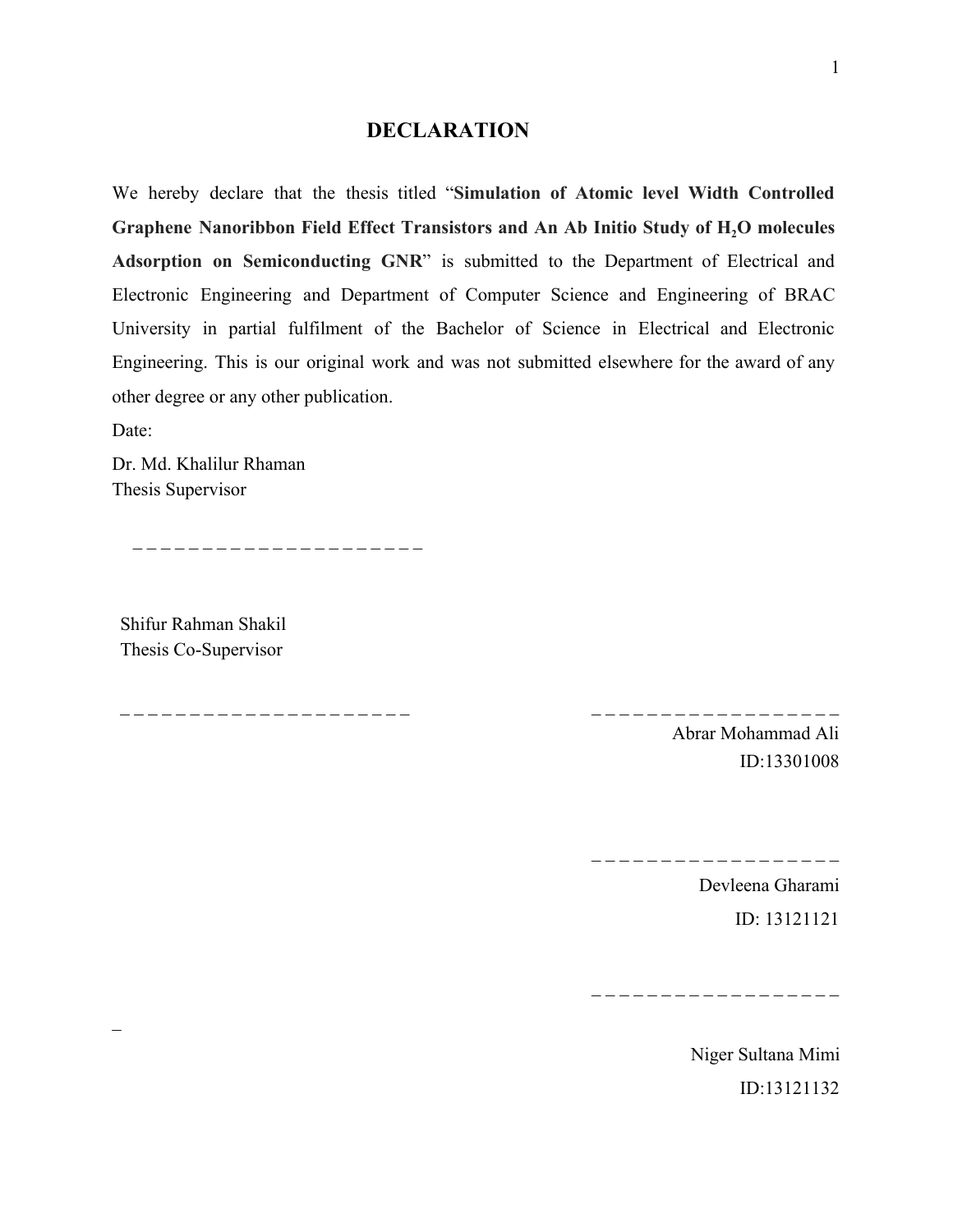## **ACKNOWLEDGEMENTS**

First of all we would like to thank The Almighty for giving us the strength and patience to complete this thesis.

We would like to thank our supervisor Dr. Md. Khalilur Rhaman who constantly encouraged us with kindness and patience and helped us to bloom whenever we faced difficulties. Special gratitude to our co-supervisor Shifur Rahman Shakil for giving us the core understanding of basics and concepts of our work. The completion of our thesis would not be possible without their constant encouragement and expert advice throughout the thesis process. We would also like express my gratitude to the other members of the thesis committee for taking the time to evaluate our work.

Last but not the least we humbly thankful to our family and friends for their support and appreciation.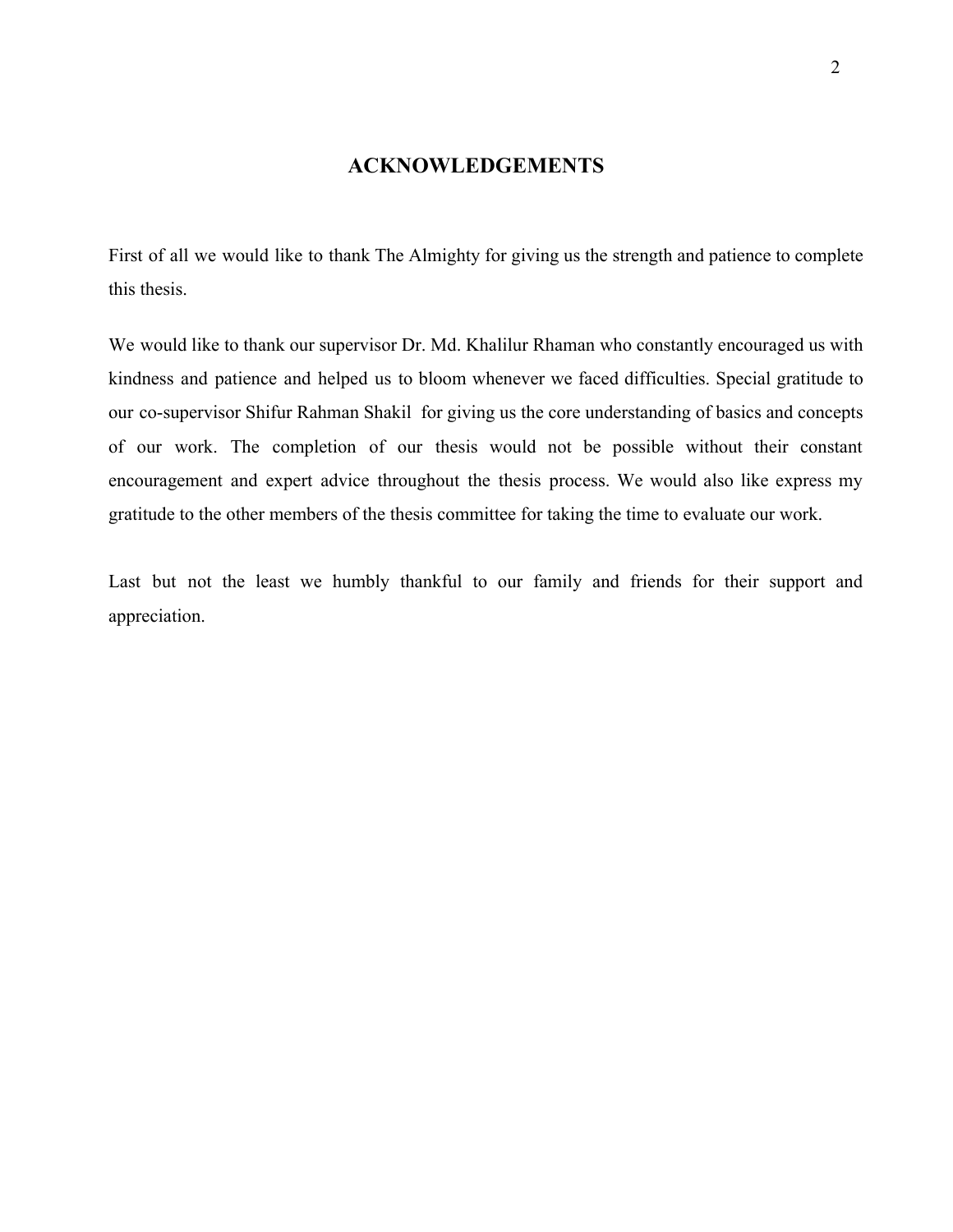To our parents….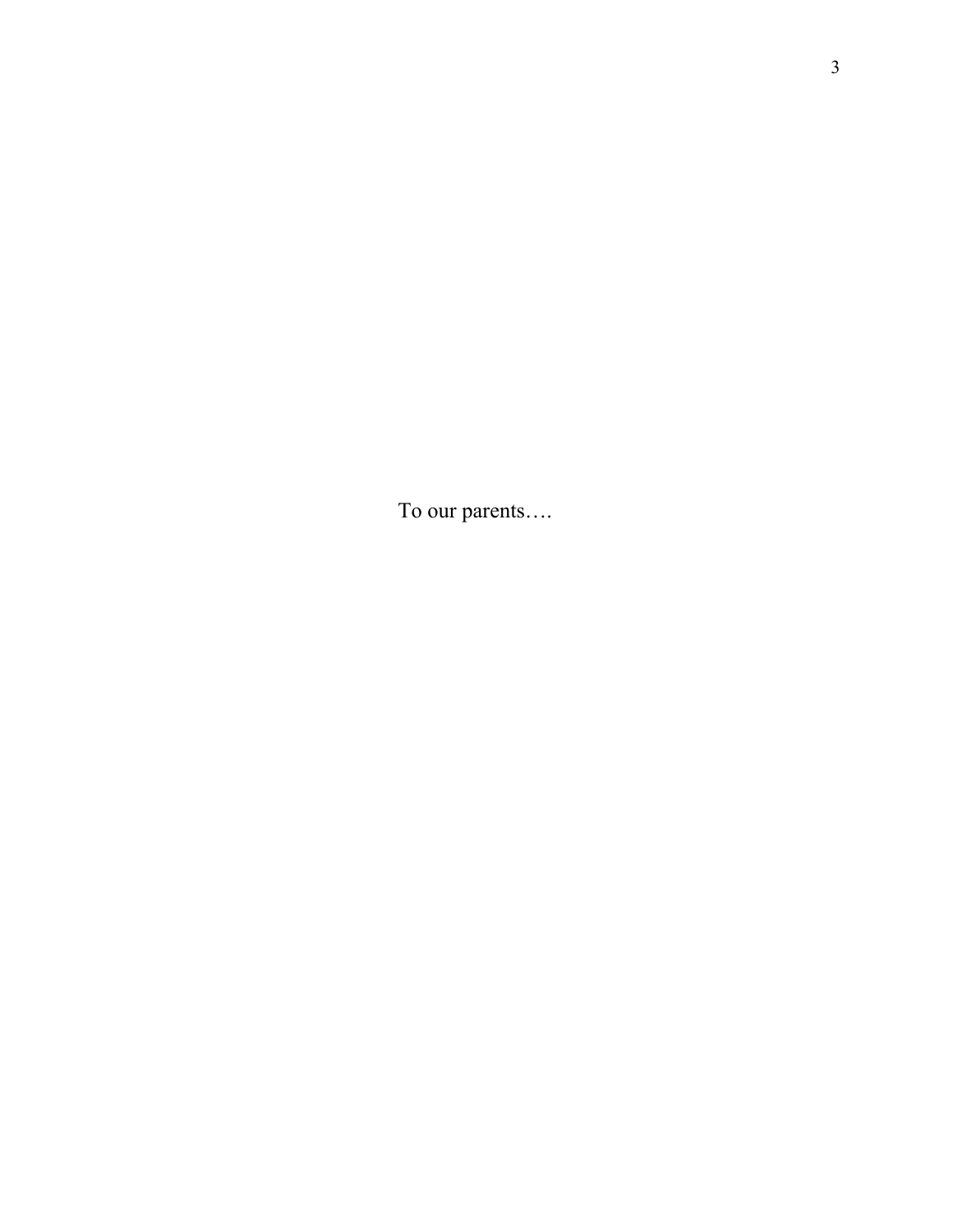# **Table of Contents**

| 6  |
|----|
| 8  |
| 9  |
| 10 |
| 11 |
| 14 |
| 15 |
| 16 |
| 16 |
| 17 |
| 18 |
| 18 |
| 19 |
| 20 |
| 24 |
| 27 |
| 27 |
| 28 |
| 30 |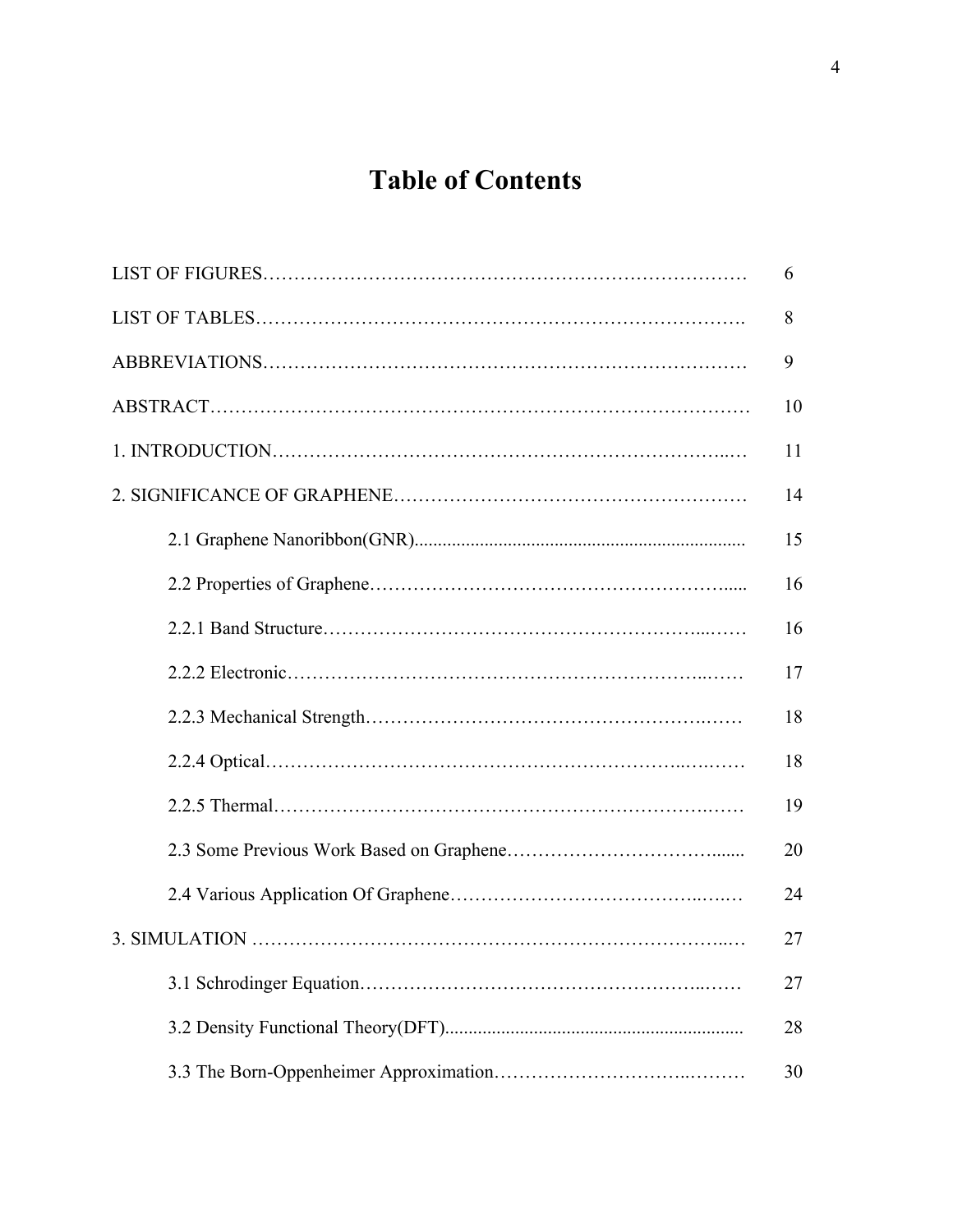|                                                                                   | 30 |
|-----------------------------------------------------------------------------------|----|
|                                                                                   | 31 |
|                                                                                   | 32 |
|                                                                                   | 32 |
|                                                                                   | 32 |
|                                                                                   | 32 |
| 3.7 The Nonequilibrium Green's Function (NEGF) Method                             | 33 |
|                                                                                   | 35 |
|                                                                                   | 35 |
|                                                                                   | 36 |
|                                                                                   | 38 |
|                                                                                   | 38 |
|                                                                                   | 39 |
|                                                                                   | 39 |
| 3.14 Ab-initio study of absorbing H <sub>2</sub> O molecule on semiconducting GNR | 40 |
|                                                                                   | 43 |
|                                                                                   | 45 |
|                                                                                   | 65 |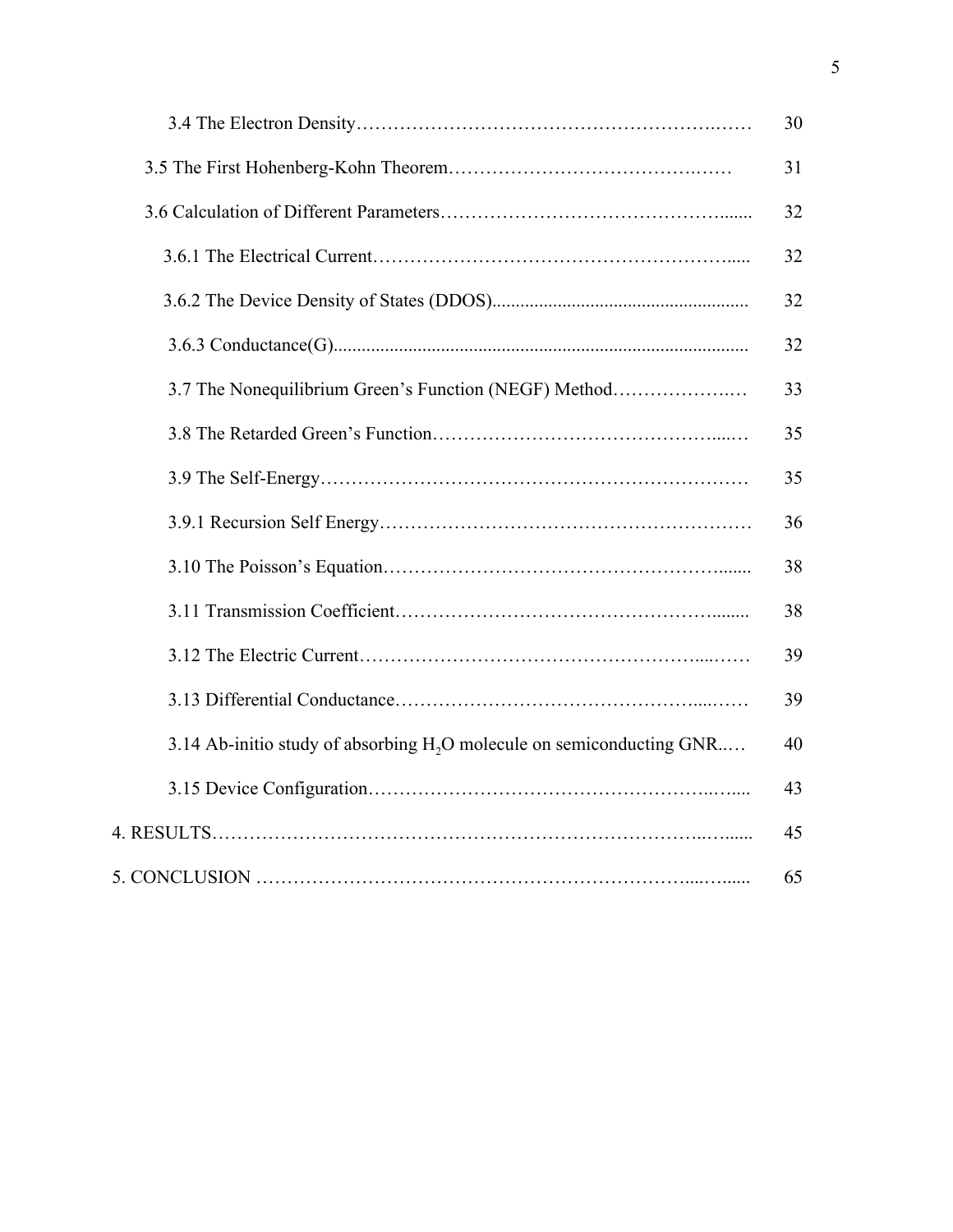# **LIST OF FIGURES**

| Fig.1       | $\ddot{\cdot}$ | Graphene 0D, 2D and 3D structure                                        |
|-------------|----------------|-------------------------------------------------------------------------|
| Fig.2(a)    | $\ddot{\cdot}$ | Armchair GNR                                                            |
| Fig. $2(b)$ | :              | Metallic and armchair cascaded GNR                                      |
| Fig.3       | $\ddot{\cdot}$ | Metallic(N=8)-Semiconducting(N=7)-Metallic(N=8)                         |
| Fig.4       | $\ddot{\cdot}$ | Metallic( $N=11$ )-Metallic( $N=11$ )-Metallic( $N=11$ )                |
| Fig.5       | $\ddot{\cdot}$ | Semiconducting(N=7)-Semiconducting(N=7)-Semiconducting(N=7)             |
| Fig.6       | $\ddot{\cdot}$ | Cascaded (Metallic(N=8)-Semiconducting(N=7))                            |
| Fig.7(a)    | $\ddot{\cdot}$ | cascaded Metallic-Semiconducting-Metallic (I-V curve) at zero gate      |
|             |                | voltage                                                                 |
| Fig.7(b)    | :              | cascaded Metallic-Semiconducting-Metallic Conductance(G) at zero        |
|             |                | gate voltage                                                            |
| Fig.7(c)    | $\ddot{\cdot}$ | cascaded Metallic-Semiconducting-Metallic Device Density of States      |
|             |                | (DDOS) at zero gate voltage                                             |
| Fig.8(a)    | $\ddot{\cdot}$ | Metallic-Metallic-Metallic $(I-V)$ curve) at zero gate voltage          |
| Fig.8(b)    | $\vdots$       | Metallic-Metallic-Metallic Conductance(G) at zero gate voltage          |
| Fig.8(c)    | $\ddot{\cdot}$ | Metallic-Metallic-Metallic Device Density of States (DDOS) at zero gate |
|             |                | voltage                                                                 |
| Fig.9(a)    |                | Semiconducting-Semiconducting-Semiconducting (I-V curve) at zero gate   |
|             |                | voltage                                                                 |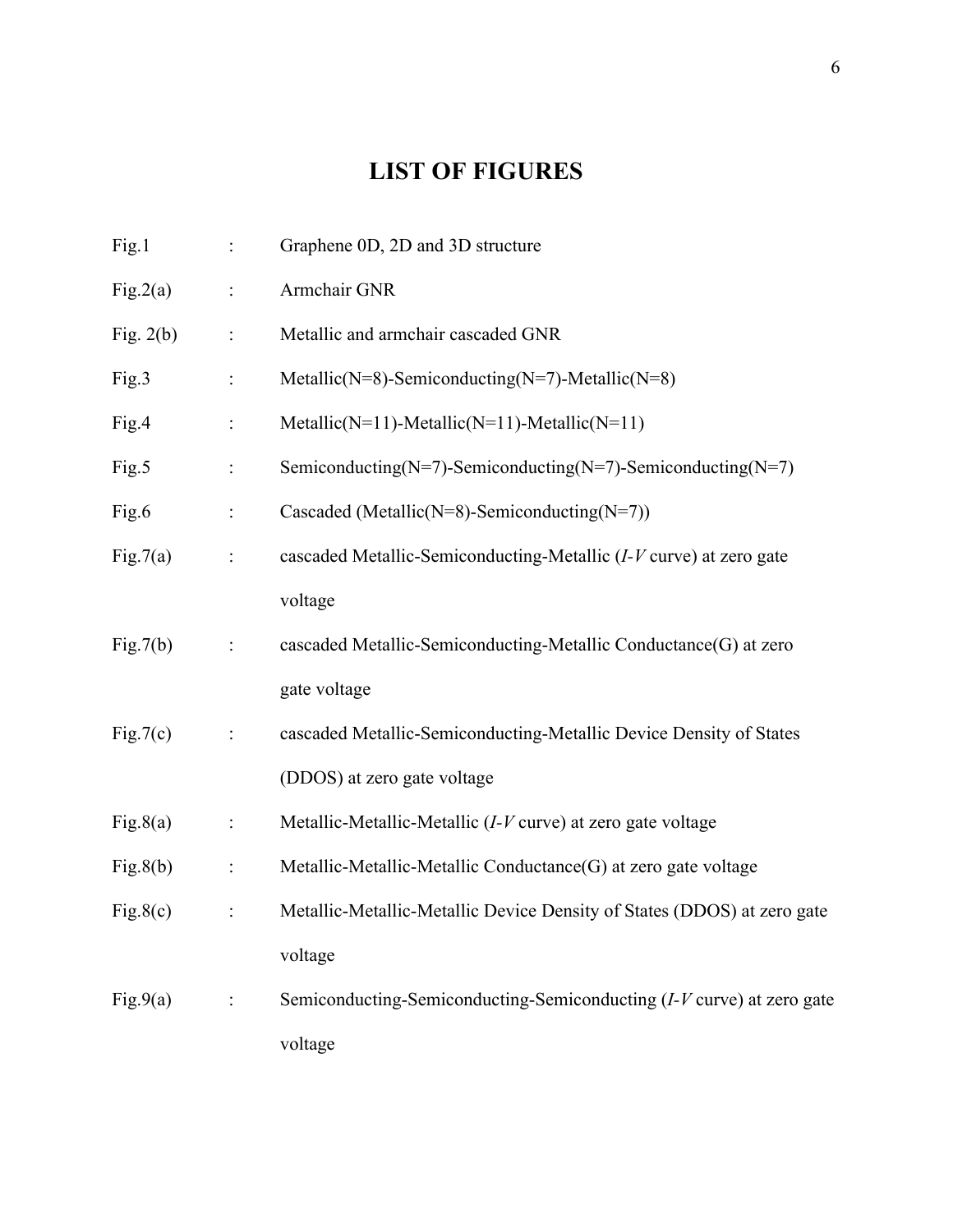| Fig.9(b)     | $\ddot{\cdot}$ | Semiconducting-Semiconducting-Semiconducting Conductance(G) at zero   |  |
|--------------|----------------|-----------------------------------------------------------------------|--|
|              |                | gate voltage                                                          |  |
| Fig.9(c)     | $\ddot{\cdot}$ | Semiconducting-Semiconducting-Semiconducting Device Density of        |  |
|              |                | States (DDOS) at zero gate voltage                                    |  |
| Fig. $10(a)$ | $\ddot{\cdot}$ | cascaded Metallic-(Metallic+Semiconducting+Metallic)-Metallic (I-V)   |  |
|              |                | curve at zero gate voltage                                            |  |
| Fig.10(b)    | $\ddot{\cdot}$ | cascaded Metallic-(Metallic+Semiconducting+Metallic)-Metallic         |  |
|              |                | Conductance $(G)$ at zero gate voltage                                |  |
| Fig.10(c)    | $\ddot{\cdot}$ | Semiconducting-Semiconducting-Semiconducting Device Density of        |  |
|              |                | States (DDOS) at zero gate voltage                                    |  |
| Fig.11(a)    | $\ddot{\cdot}$ | Conductance vs Voltage graph for four types devices                   |  |
| Fig.11(b)    | $\ddot{\cdot}$ | Device Density of States vs Energy Graph for four types considered    |  |
|              |                | devices                                                               |  |
| Fig.12       | $\ddot{\cdot}$ | Inverter using cascaded metallic-semiconducting-metallic and cascaded |  |
|              |                | Metallic-(Metallic+Semiconducting+Metallic)-Metallic                  |  |
| Fig. 13      | $\ddot{\cdot}$ | Layout diagram of a GNR inverter                                      |  |
| Fig. $14(a)$ |                | I-V curves of semiconducting A-GNR with and without $H_2O$ adsorption |  |
| Fig. $14(b)$ |                | Highest Occupied molecular orbital (HOMO)                             |  |
| Fig. $14(c)$ |                | Lowest Unoccupied molecular orbital (LUMO)                            |  |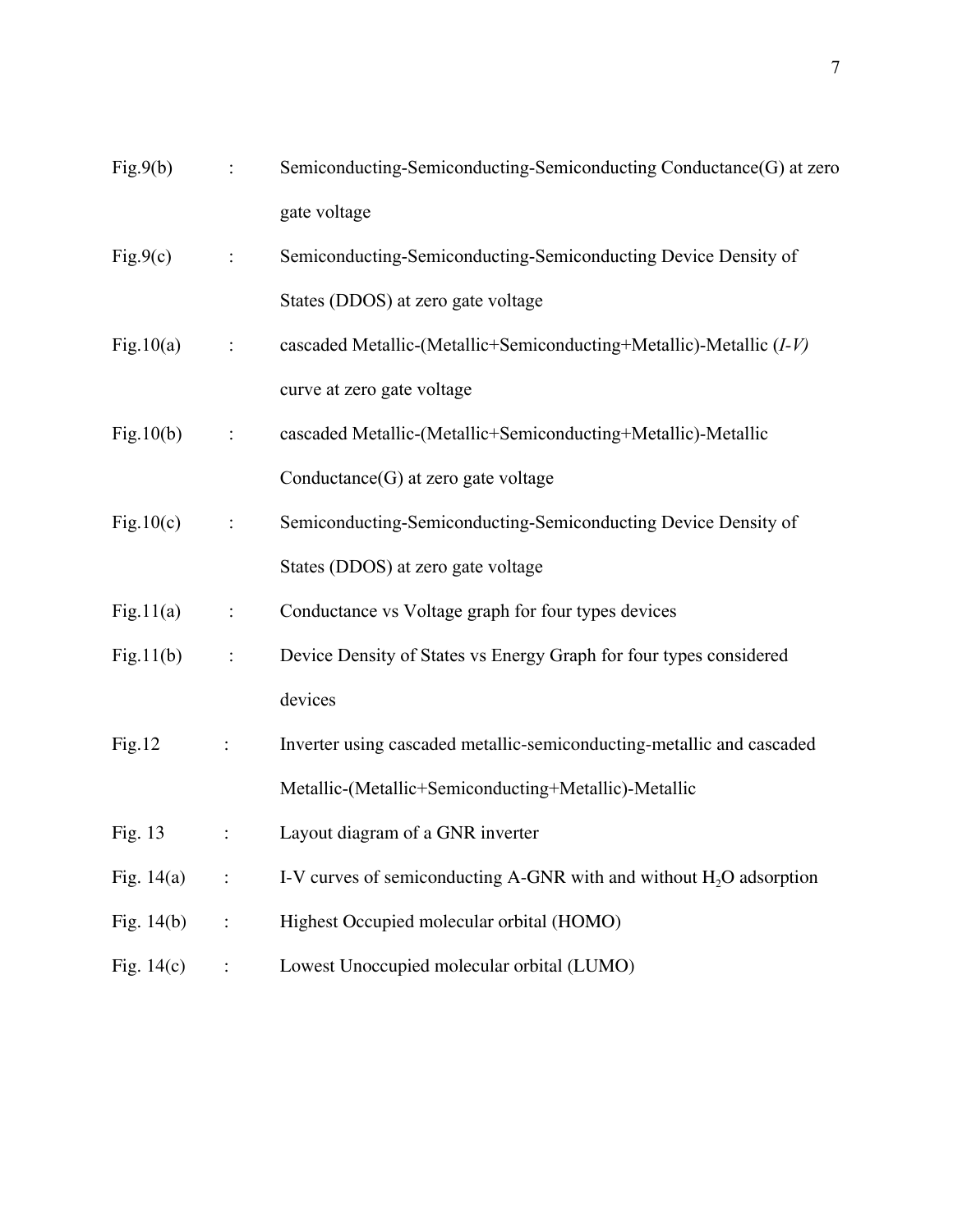# **LIST OF TABLES**

Table 1: The adsorption energy is determined by the orientation of adsorbate (u= pointing up,  $d=$  pointing down and n= pointing parallel) and adsorption sites ( $C=$  center of carbon hexagonal, T= top of carbon atom and B= the center point of C-C bond.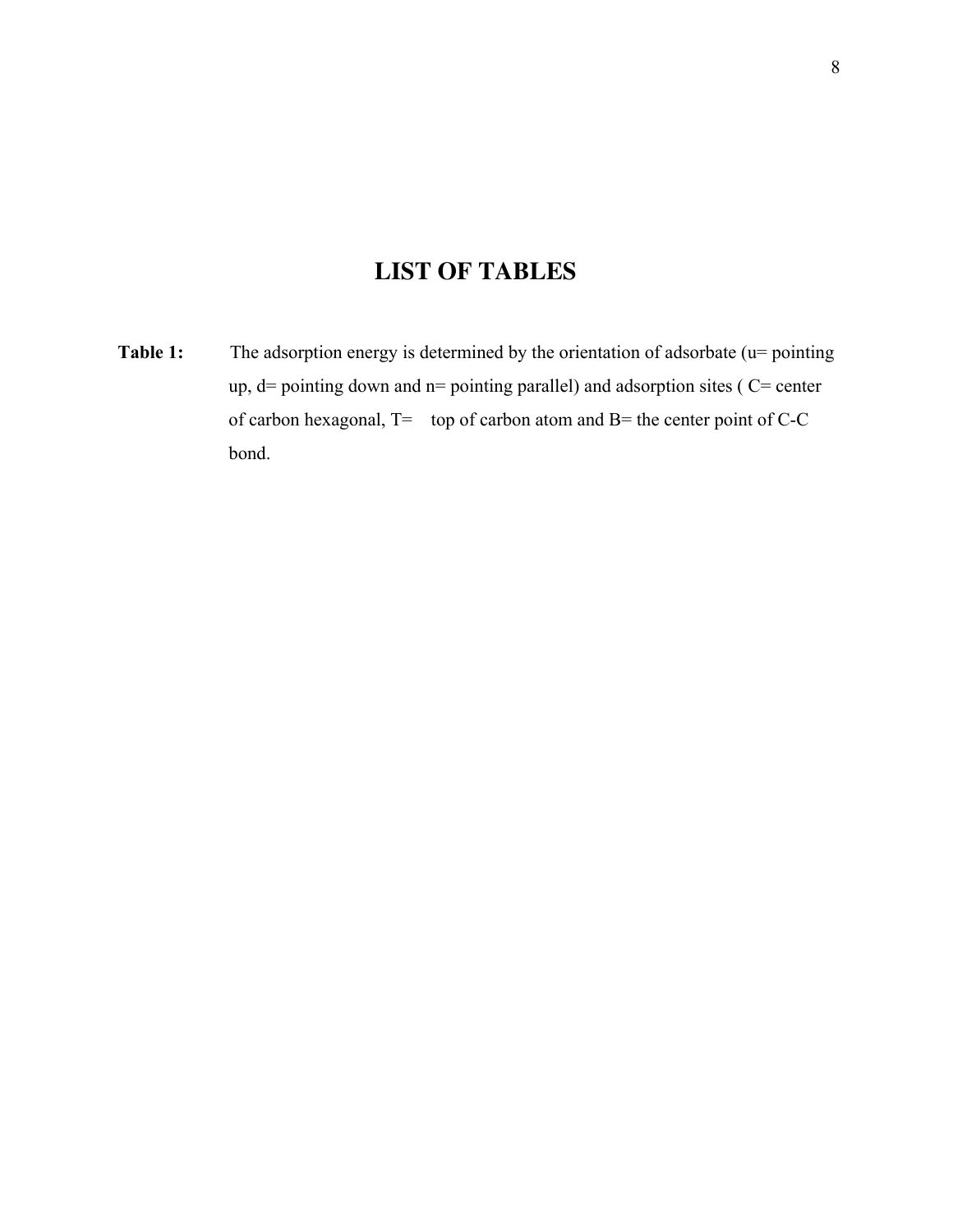# **ABBREVIATIONS**

| <b>AGNR</b>  | Armchair Graphene Nanoribbons              |  |
|--------------|--------------------------------------------|--|
| <b>DDOS</b>  | Device Density of States                   |  |
| <b>DFT</b>   | Density functional theory                  |  |
| <b>DNA</b>   | Deoxyribonucleic Acid                      |  |
| <b>FET</b>   | <b>Field-Effect Transistor</b>             |  |
| FCI          | Full Configuration Interaction             |  |
| <b>GNR</b>   | Graphene Nanoribbon                        |  |
| <b>HAGNR</b> | Hydrogenated Armchair Graphene Nanoribbons |  |
| <b>HOMO</b>  | <b>Highest Occupied Molecular Orbital</b>  |  |
| <b>HF</b>    | Hartree Fock                               |  |
| <b>LOMO</b>  | Lowest Occupied Molecular Orbital          |  |
| <b>NEGF</b>  | Non-Equilibrium Green's Functions          |  |
| <b>NEGF</b>  | Nonequilibrium Green's Function            |  |
| <b>OLED</b>  | <b>Organic Light Emitting Diodes</b>       |  |
| <b>PECVD</b> | Plasma Enhanced Chemical Vapor Deposition  |  |
| <b>RH</b>    | <b>Relative Humidity</b>                   |  |
| <b>SCF</b>   | Self Consistent Field                      |  |
| <b>TEM</b>   | <b>Transmission Electron Microscopy</b>    |  |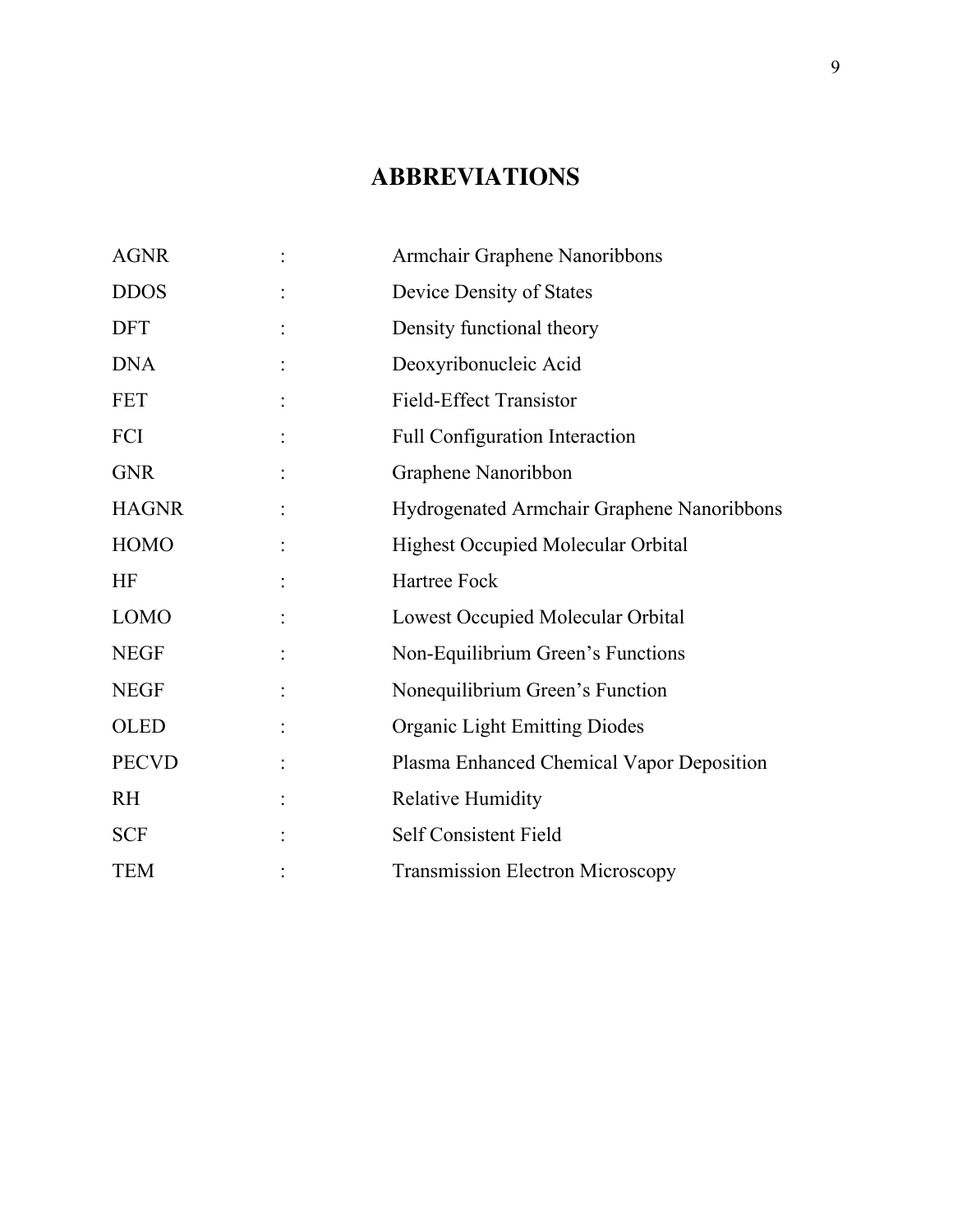# **Abstract**

Two Dimensional (2D) Graphene NanoRibbon (GNR) based devices have grabbed the attention of scientists associated with different fields of science and technology due to their unique structural, mechanical and electronic properties. The potential uses of those materials can be for chemical vapor sensors, photo sensors, high performance photo detectors and field effect transistor. Our research is characterized by modelling graphene devices and differing their atomic level width. Next, we observed the induced quantum transport properties and their effects in nanoscale semiconductor devices. Moreover, we analyzed the molecular adsorption process on graphene and observed the changes in sensor properties. The simulated results are then implemented in the circuit simulation to evaluated the quantum mechanical robustness of the classical functionality of digital circuits designed by the modern nanotechnology.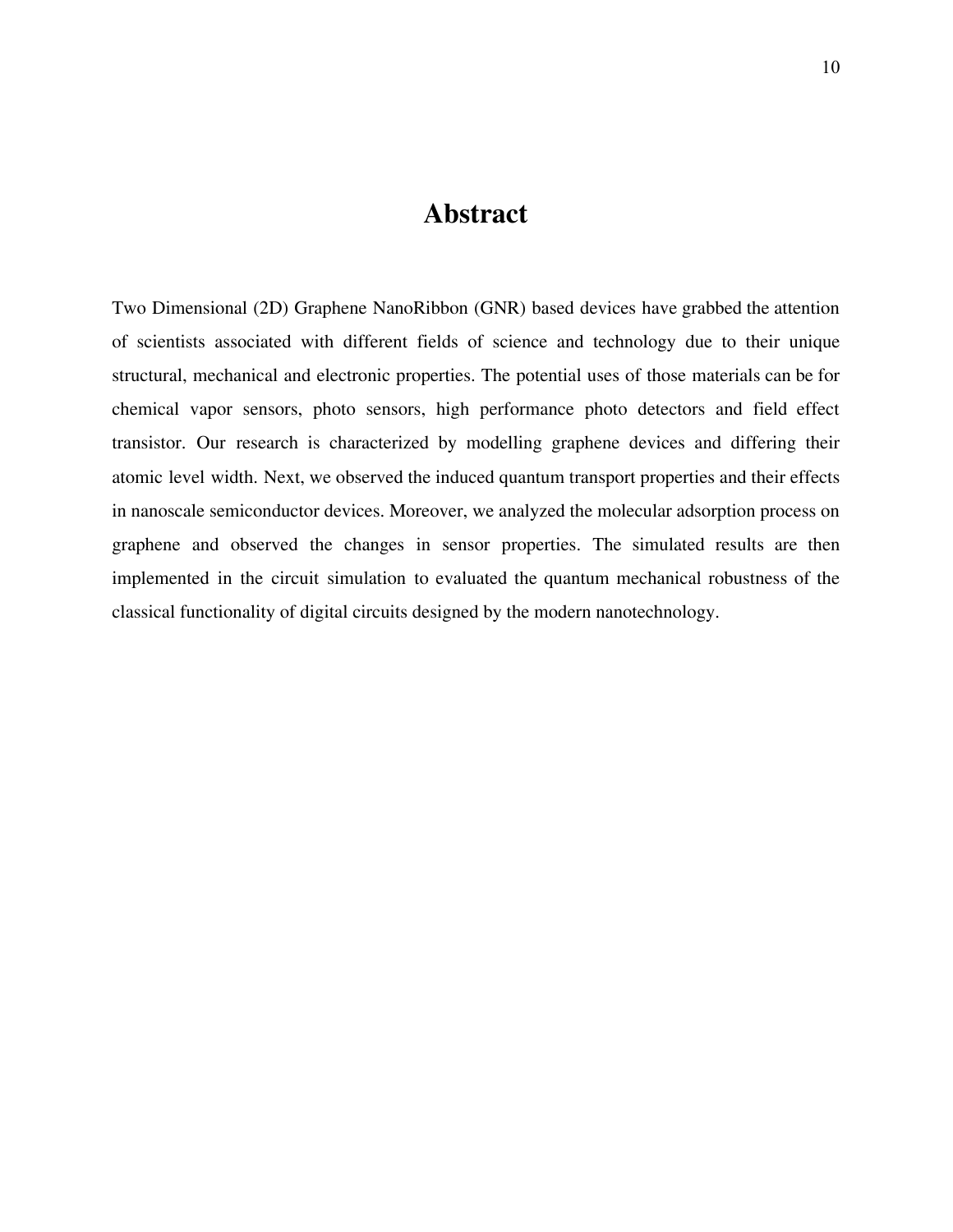## **Introduction**

According to recent research the composition of atoms and molecules in different materials as well as their dimensionalities play an important role governing their fundamental chemical and electronic properties Graphene, the 'rising star' of modern nanotechnology and materials science is one of them. For around sixty years, graphene has been used merely for analyzing properties of carbon based material theoretically as it is the basic building block of graphitic materials. Although known as a integral part of 3D bulk material, graphene was presumed not to exist, considered as a mere theoretically existed material also believed to be unstable in free state [3]. Later, it became possible to isolate single two dimensional atomic layers of atoms. Andre Geim and Konstantin Novoselov won the Nobel Prize in 2010 in Physics for this phenomenal experiments regarding the 2D graphene [3]. The covalent bond C-C is considered as the strongest bond in nature giving them remarkable mechanical strain properties. It also provides excellent electrical, magnetic, thermal, optical properties. Along with ballistic electron transport, the quantum Hall effect[16], high carrier mobility,[17] band gap tunability cause this material to be a promising candidate for diverse research based on nanoelectronic applications.

Monolayer of Carbon sheet which honeycomb lattice is tightly packed with two dimensional carbon atoms is known as Graphene.Such an atomic structure is defined by two types of bonds within the sp<sup>2</sup> hybridization [13]. From the four valence orbitals of the carbon atom (the 2s,  $2p_x$ ,  $2p_y$ , and  $2p_z$  orbitals, where  $\bar{z}$  is the direction perpendicular to the sheet), the s,  $p_x$ ,  $p_y$  orbitals combine to form the in-plane  $\sigma$  (bonding or occupied) and  $\sigma$  \* (antibonding or unoccupied) orbitals. Such orbitals are even with respect to the planar symmetry. The  $\sigma$  bonds are strongly covalent bonds determining the energetic stability and the elastic properties of graphene [19]. Moreover, electron transport in Graphene is described by a Dirac-like equation [14]. Energy dispersion relation in graphene is linear ar Dirac-points, so electrons in graphene behave as massless fermions and travel through the lattice with long mean free path, ensuring higher electron mobility [18]. Only one atom thick in dimension and with an atypical electronic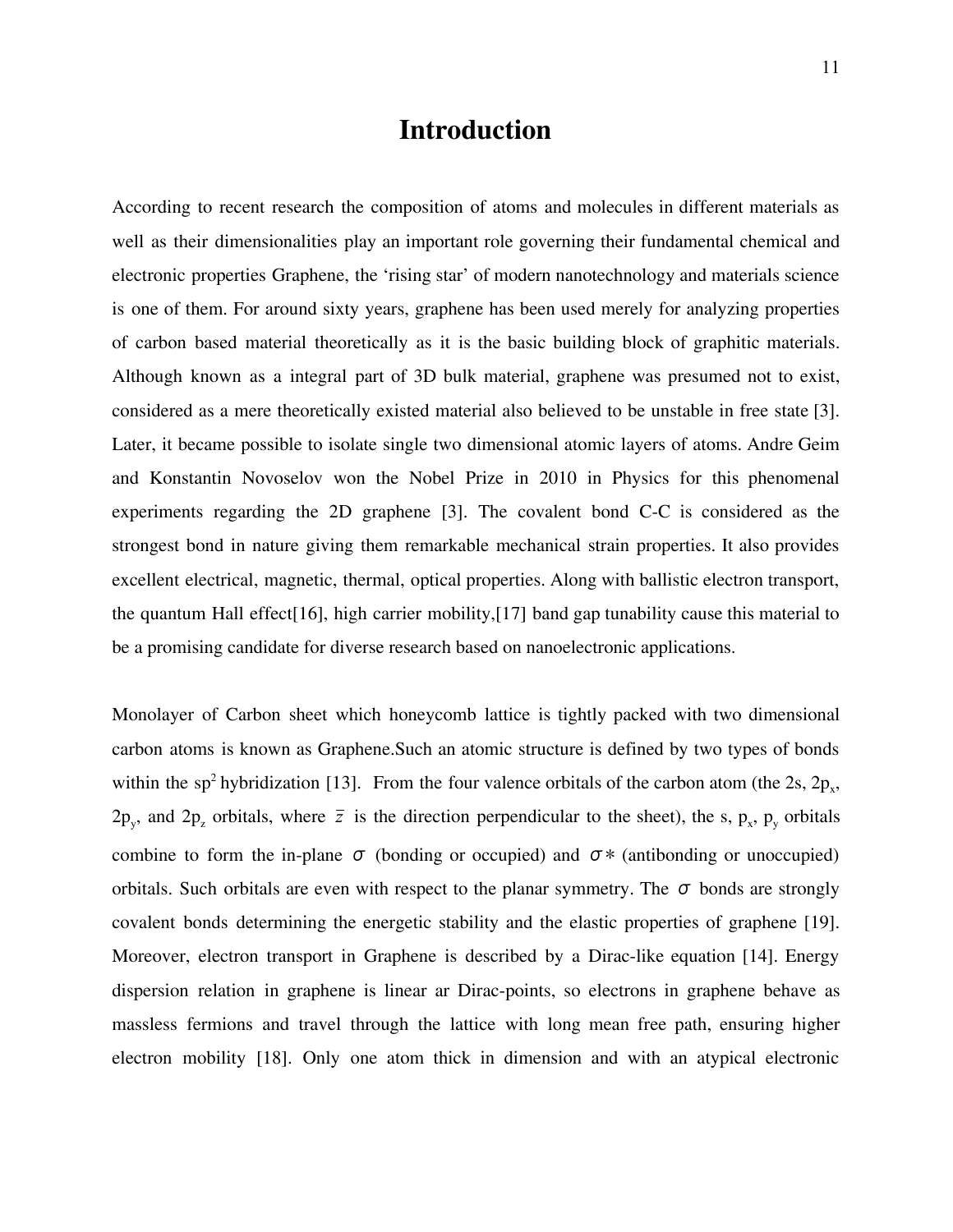spectrum, graphene has proven to be a very fruitful table-top experiment demonstrating never before seen quantum relativistic phenomena in terms of high-energy, low-dimensional physics.

The electrical conductivity of graphene devices can be changed due to gas molecule adsorbed on surface and acting as donors and acceptors [9]. The following properties of graphene make it possible to increase the sensitivity to the final limit even with the chance of detecting individual molecules. First, graphene is a 2D material with a surface with almost no volume, which causes the maximization of the effect of surface dopants [15].It is highly conductive with low Johnson noise in the limit of no charge carriers[14]. Moreover, it has a few crystal defects, which ensures a low level of excess noise caused by thermal switching[20]. All these features take part to make a unique combination that maximizes the signal-to-noise ratio to a level sufficient for detecting changes in a local concentration by less than one electron charge at room temperature [8].

The outline of our work is as follows, initially the electronic structure of unpatterned Graphene and Graphene nanoribbon (GNR) will be discussed along with their basic properties. Previous researches based on this material and the implementations and various application in different will also be included in the chapter. Simulation procedures of calculating the quantum transport properties with detailed explanations will be provided next where Density functional theory (DFT) along with non-equilibrium Green's Functions (NEGF) formalisms are briefly outlined in order to predict the non-equilibrium quantum transport properties from atomistic approach. We have worked on four types of armchair GNR devices differing the number of carbon atoms along the width which show various properties for being used as resistance or FET along with other uses. Through some experiments it was found that, water molecule adsorbed on GNR cause defects in it that assist to create electron-tunneling of the bandgap hence widening of graphene band gap to 0.206 eV [21]. Hence, the conductivity of the suitable device can be increased by using adsorption and it can bring changes in resistivity to increase the performance. Our simulation work was focused on to analyze the electronic and transport properties of these systems such as Conductivity (G), Device Density of States (DDOS), I-V characteristics (IV). Then we used ab-initio method with self consistent calculation to analyze the adsorption of  $H<sub>2</sub>O$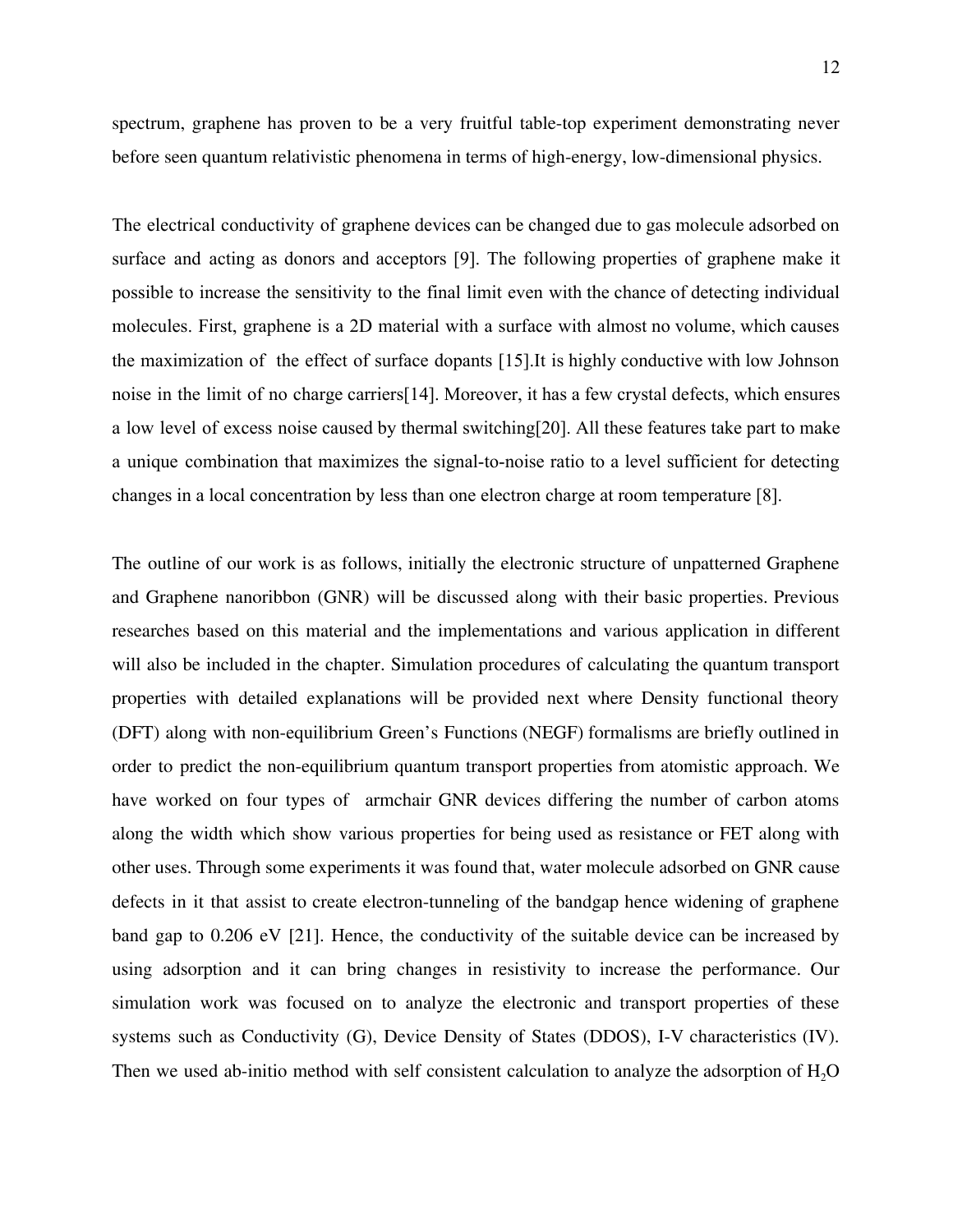on armchair GNR. The optimal adsorption position and orientation of the molecule on the graphene surface are determined and the adsorption energies are calculated. The highest occupied molecular orbitals and lowest unoccupied molecular orbitals (HOMO and LUMO) were introduced to analyze their charge transfer mechanism.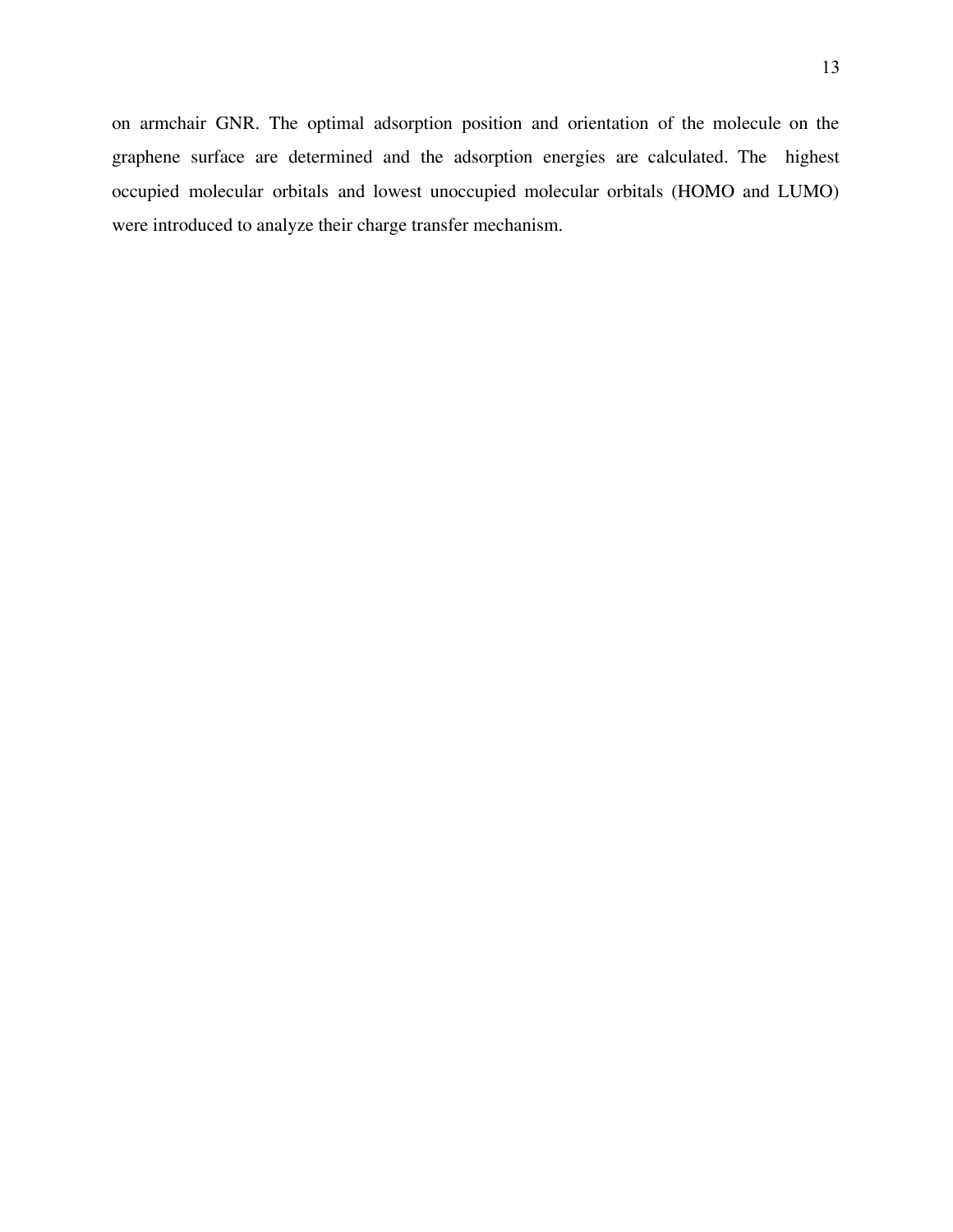### **SIGNIFICANCE OF GRAPHENE**

#### **Basic Structure of Graphene:**

In case of graphene its electronic structure rapidly evolves with the number of layers, approaching the 3D limit of graphite at 10 layers. On top of this, graphene and its bilayer, sometimes referred to as zero-overlap semimetals, are both zero-gap semiconductors with one type of electron and one type of hole. In case of three or more layers(single-, double- and few layer graphene), several charge carriers appear and the conduction and valence bands start notably overlapping which let them be perceived as three different types of 2D crystals. Buckyballs show 0D features, rolled tube shows the 1D features or 3D by sacking into graphite.



Fig. 1: Graphene 0D, 2D and 3D structure[13]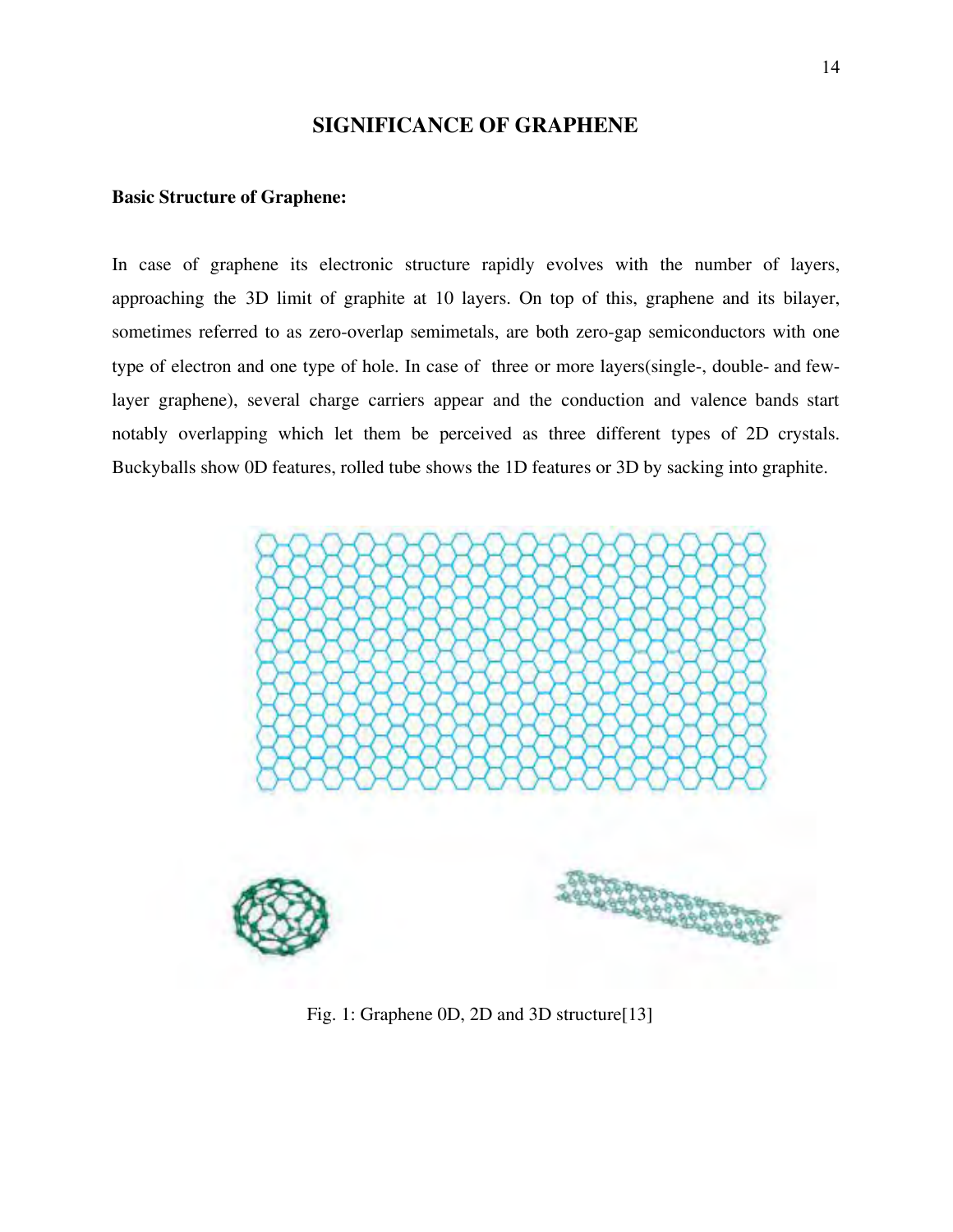At 2004 , graphene was first being isolated as a result its theoretical revolution makes more sense to have high functioning graphene devices at this stage of nanoscale device.

## **Graphene Nanoribbon (GNR)**

Multiple types of Graphene nanoribbons exist classified by the shape of their edges i.e. armchair and zigzag nanoribbons which depends on the chirality. The conductivity of these GNRs is highly dependent on their width and edge types. Tight-binding calculations show that armchair GNRs will be metallic when  $n=(3+m-1)$  where m is an integer or otherwise semiconducting. Moreover, the energy band gap decreases as n increases. On the other hand zigzag GNRs are all metallic primarily because of the additional energy states appearing on their edges.



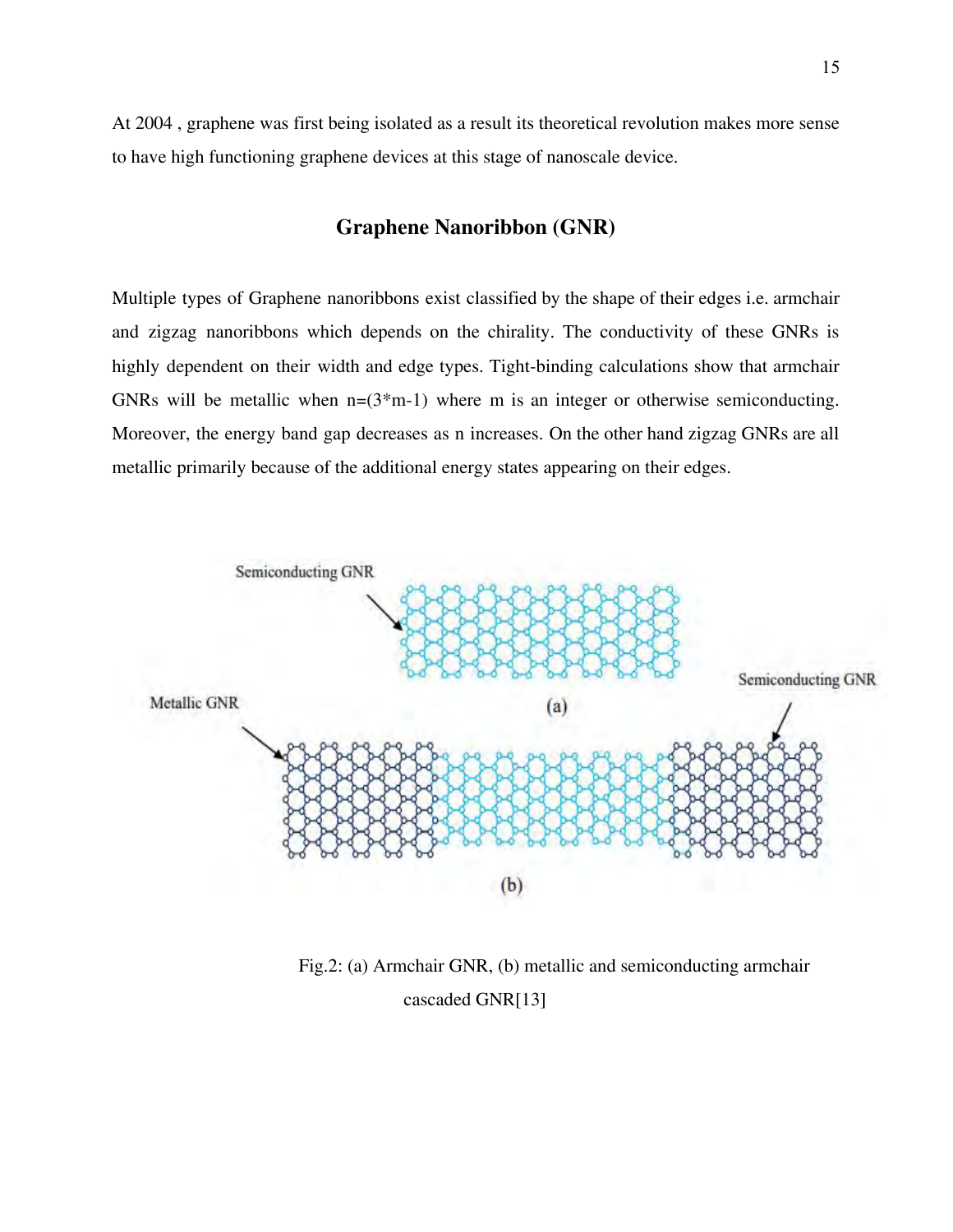#### **PROPERTIES OF GRAPHENE**

#### **Structural Properties:**

Sp2 hybridization and tightly packed carbon atom's show the stability characteristic for graphene where Px and Py makes the sigma bond to create Sp2 hybridization and the rest Pz creates pi bond which is the key of allowing free electron to show further important activities for graphene. Diffraction characteristic can be seen at graphene sheets for layered graphite in solid. TEM studies show the crystallization 2D model in this perspective . It can repair holes when it exposed to molecules containing hydrocarbons. Atoms are also perfectly aligned as hexagons.

#### **Band Structure:**

Graphene- a honeycomb lattice created by a monolayer of carbon atoms is creating a great matter of interest in the field of Solid State Physics in recent days. Each carbon atom is connected to three other carbon atoms by which they share electrons among them. Comparatively, a low lying band gets formed by the three valence electrons out of all four valence electrons. The left one electron that contains the the " $P_2$ -orbital" character, stays perpendicular to the graphene place.

The graphene band structure can be described as the tight binding one which was introduced by Wallace. The very unprecedented features shown by this band structure: The valence bands and the conduction bands do not overlap each-other and are certainly not even separated by a band gap. Because of the bent of the energy bands, energy masses get created which coincides to zero effective mass. In the first Brillouin zone, the connection points of the cones are known as Dirac points. In the vicinity of the Dirac Points in most semiconductors, the electron dispersion is conical asn not parabolic. However, the group velocity  $V_g = E(k)$  does not depend on the energy.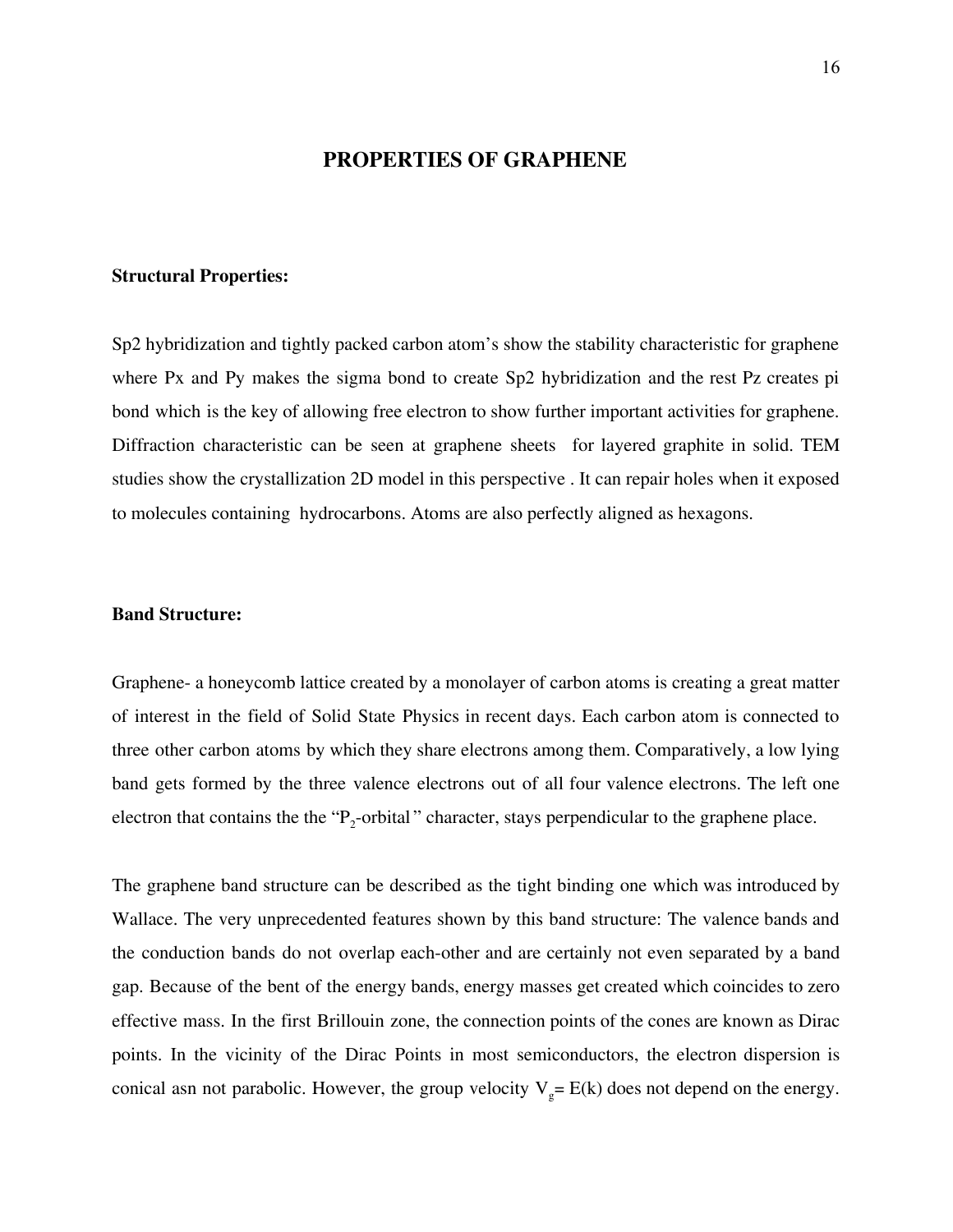Graphene does not contain any gaps and the Fermi level for undoped graphene lies specifically at the intersection points. So a relativistic dynamic equation can be written for the excitation since the dispersion curve has in common with ultra-relativistic particles. From the tight binding model this equation can be derived and the resulting equation is apparently the Dirac equation for mass less particles.

#### **Electronic:**

Graphene has an unique property of zero band gap including both holes and electrons as charge carriers with a large amount of electrical conductivity. The electron distribution of Carbon atom  $(C_6=1s^22s^22p^2)$  describes that there are four outer shell electrons available for chemical bonding. But unlike Carbon, in graphene each individual atom is straightly connected to three other Carbon atom from the surroundings in the 2D plane where one electron remains free in the 3D for electronic conduction. These highly mobile electrons (known as  $\pi$  electrons) staying at the top and bottom of the graphene sheet, help to enhance the carbon to bonds in graphene.

In Graphene, at Direc points holes (known as Dirac fermions or Graphinos) and electrons have zero effective mass because of the linear energy movement relation for low energies near each of the six corners (known as Dirac Points) of the Brillouin zone. Hense, doping can change Fermi level to develop a material that provides a better conducting electricity than copper at room temperature.

According to the tests, Graphene is characterized by a high amount of electronic mobility (more than 15,000 cm2·V−1·s−1 and theoretically, potential limits of 200,000 cm2·V−1·s−1; limited by the scattering of graphene's acoustic photons). It describes that due to having a lack of mass, the charge carriers of Graphene can travel sub-micrometer distances without scattering (which is known as ballistic transport) and can really act very much like photons in their mobility.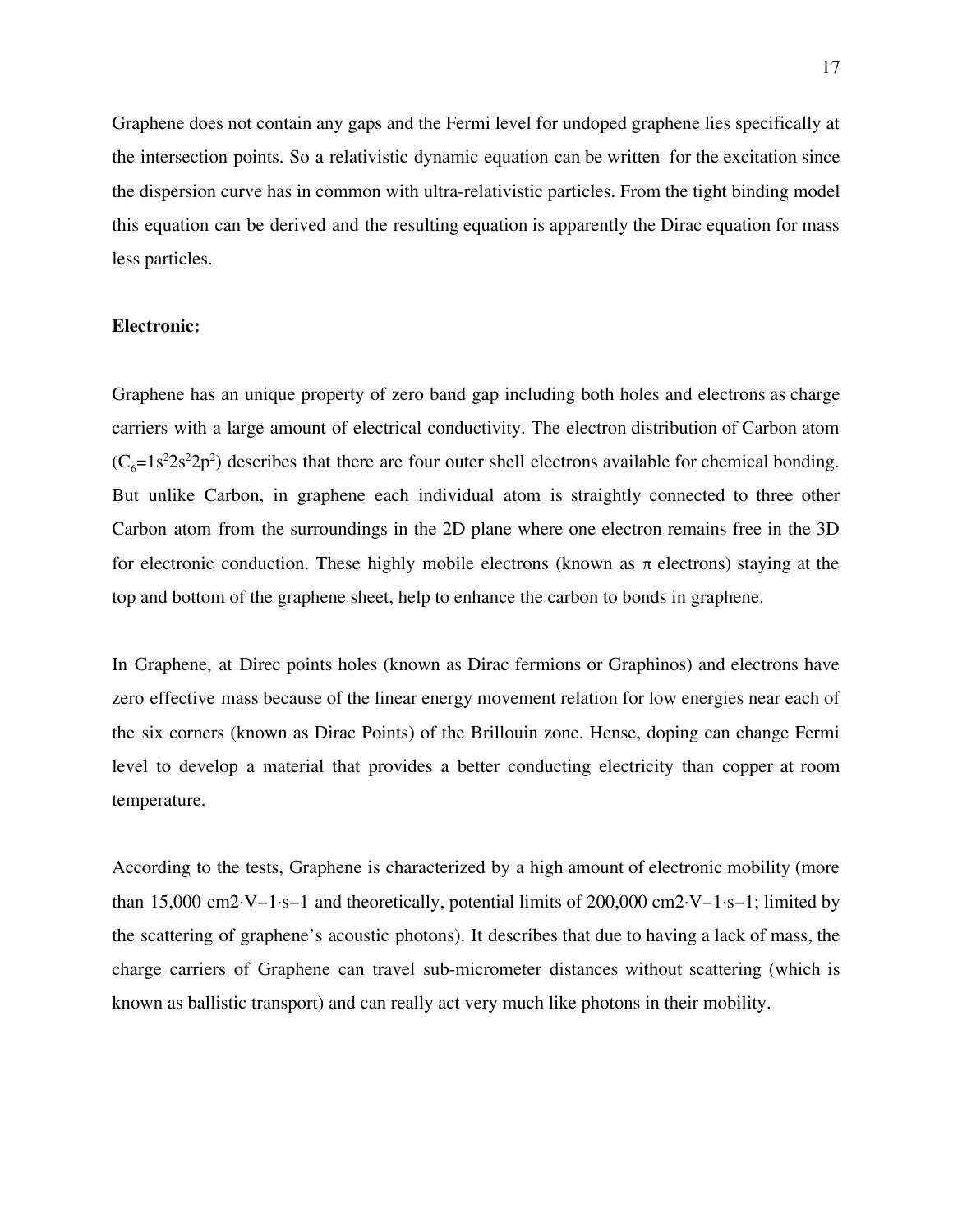#### **Mechanical strength:**

Graphene has been predicted to have an innate tensile strength that is so higher than any other materials similar to materials like graphite. It is considered as the the strongest of earth with having the strength of its 0.142 Nm-long Carbon bonds. Its tensile strength is 130 GPa which is a lot stronger than steel (0.4 GPa). Moreover, Graphene is very light as well having a weight of 0.77 milligrams per square meter. Its elastic properties helps it to retain its initial shape after having any strains. So we can really make semiconductors highly flexible and nearly unbreakable by creating holes in a Graphene sheet and dope those with desired impurities.

#### **Optical:**

Due to having its aforesaid electronic properties, being only 1 atom thick Graphene has an unique ability to absorb 2.3% as the electrons act almost like messless charge carriers along with a very high mobility. Graphene has an opacity of  $\pi \alpha \approx 2.3\%$  which is equal to a universal dynamic conductivity value of  $G=e^2/4\hbar$  ( $\pm 3\%$ ) over the visible frequency range. When the nonlinear input optical intensity (known as saturable absorption) of Graphene is above the threshold value (known as saturation fluence), beauce of these unique characteristics it shows a remarkable absorption capability. Due to having this optical absorption capability and zero band gap, graphene can readily be saturated under strong excitation above the infrared region; which makes Graphene widely applicable in ultrafast photonics. The microwave saturable absorption in graphene describes the possibility of having terahertz photonics devices and graphene microwave such as modulator, microwave signal processing, broadband wireless access networks, polarizer and microwave saturable absorber.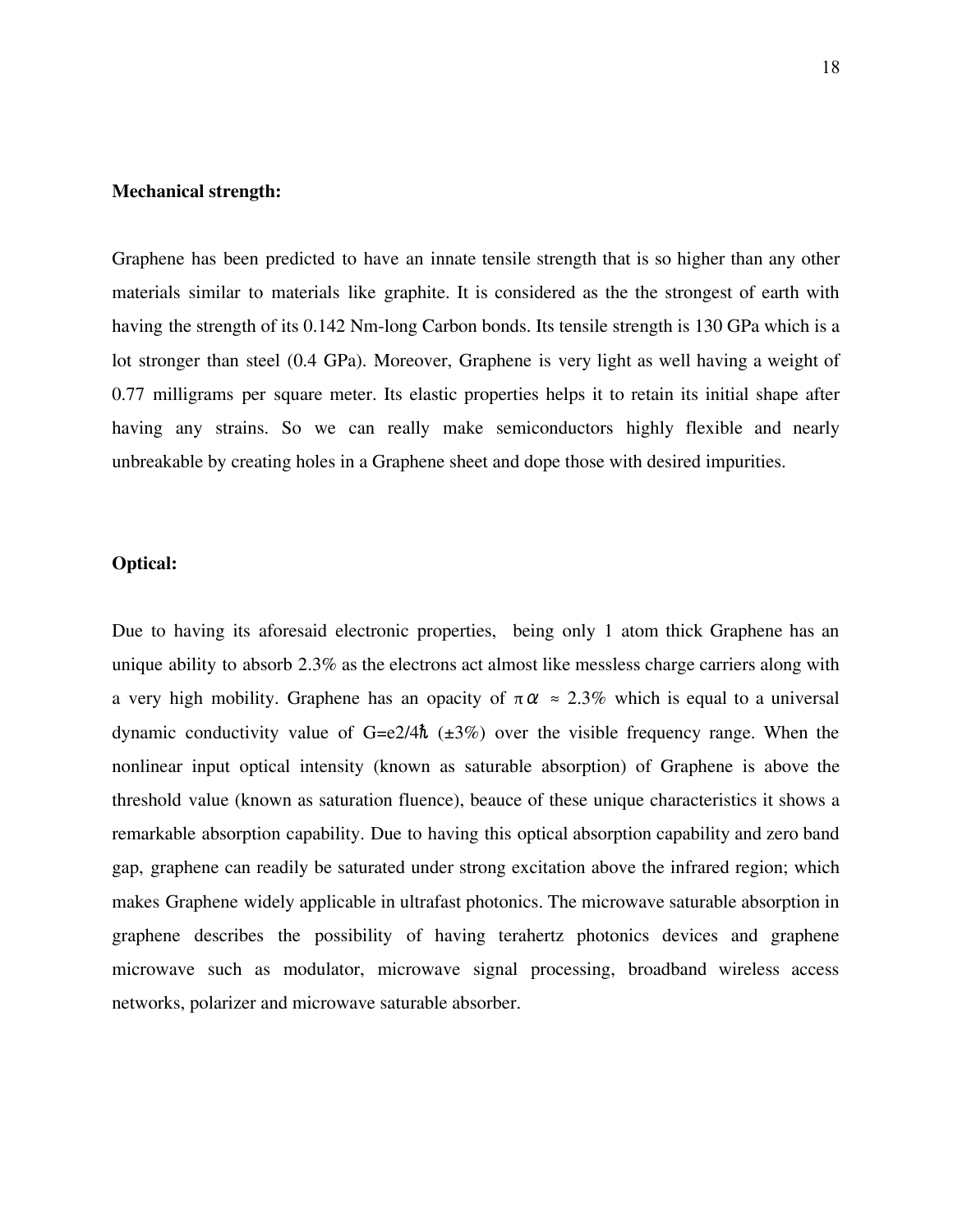#### **Thermal:**

The thermal conductivity of Graphene is much higher than any other carbon structures like Carbon Nanotubes, graphite and diamond. So it is considered to be the perfect thermal conductor of all having an isotopic ballistic thermal conductance. Again, the 3D version of graphene shows 5 times smaller thermal conductivity. This occurrence is subordinated by the existence of elastic waves propagating in the graphene lattice which is known as phonons. This thermal conductivity in graphene is very much important in devices based on graphene. The thermal conductivity at near-room temperature of graphene was found between  $(4.84\pm0.44) \times 103$  to  $(5.30\pm0.48) \times 103$ W·m−1·K−1. These measurement found by a non-contact technique are in excess of the measured for diamonds or carbon nanotubes. Moreover, the <sup>12</sup>C graphene contains higher conductivity than either a 50:50 isotope or 99:1 ration, which means  $^{12}C$  and  $^{13}C$  has a remarkable impact on thermal conductivity, which can be shown according to the Wiedemann-Franz law that the conduction is dominated by phonon. However, for a gated graphene strip, the Fermi level can be shifted much higher than  $k<sub>B</sub>T$  caused by the applied gate bias to increase and dominate over the phonon contribution at low temperature. Graphene has an isotopic ballistic thermal conductance.

The 3D version of Graphene that has a thermal conductivity of more than 1000 W·m−1·K−1 while Graphite has a smaller conductivity due to having the weak binding between the basal place in the c-axis along with the larger lattice spacing.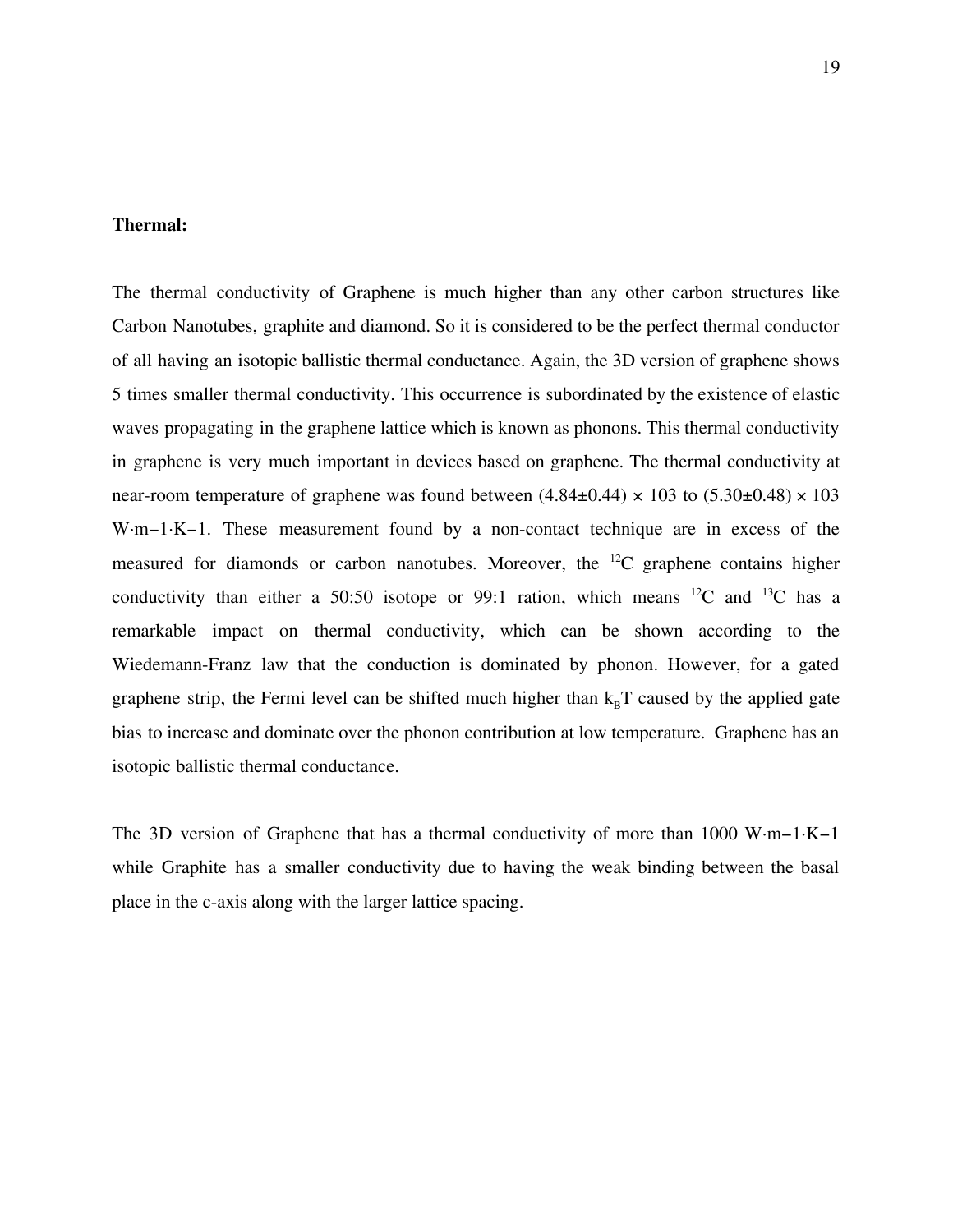#### **SOME PREVIOUS WORKS BASED ON GRAPHENE**

In these recent years in industrial, agricultural and human activities, measurement and control of environmental humidity has grabbed the attention of modern science and technology. From the recent past till date various types of humidity sensors have been developed over various courses. To meet the required needs of this massive population humidity sensors having higher sensitivity, wider detection range as well as quicker response and shorter recovery times are being manufactured each passing moment. To turn these goal into reality, considerable attentions has been rendered towards the development of humidity sensitive materials or elements, especially nanomaterials due to their high surface to volume ratio. Materials like silicon, 1D carbon, ceramic nanomaterials, semiconductor nanoparticles and metal oxide nanowires and nanofilms are getting investigated. Using these materials the progress remains limited to the day.

However graphene is a novel humidity sensing material that possesses high and even sensitivity for the full range of humidity. Graphene is consisted of 2D monolayer of sp2-bonded carbon atoms that shows an incredible characteristics in thermal, mechanical and electrical properties. It represents a remarkable potential for ultrasensitive detection and sensors that are based on graphene which have raised significant interest among the modern science arena. These sensors show very high and effective sensitivity to gases including NO2, NH3 and many more.

In these recent years many researches have been done on the applicability of graphene in terms of being used as gas sensors with a property based on the sensitivity, selectivity and stability of graphene sensors in artificial conditions. In one insightful work Electrical Conductivity of Hydrogenated Armchair Nanoribbon as a Gas Sensor Using Non-Equilibrium Green's Function Method was done with very promising results. The armchair graphene nanoribbons (AGNR) are focused on in this work which is hydrogenated from their edges which are then called hydrogenated AGNR (HAGNR). Here a HAGNR has been considered where hydrogen or oxygen molecules were absorbed on its surface. The results show that at low adsorption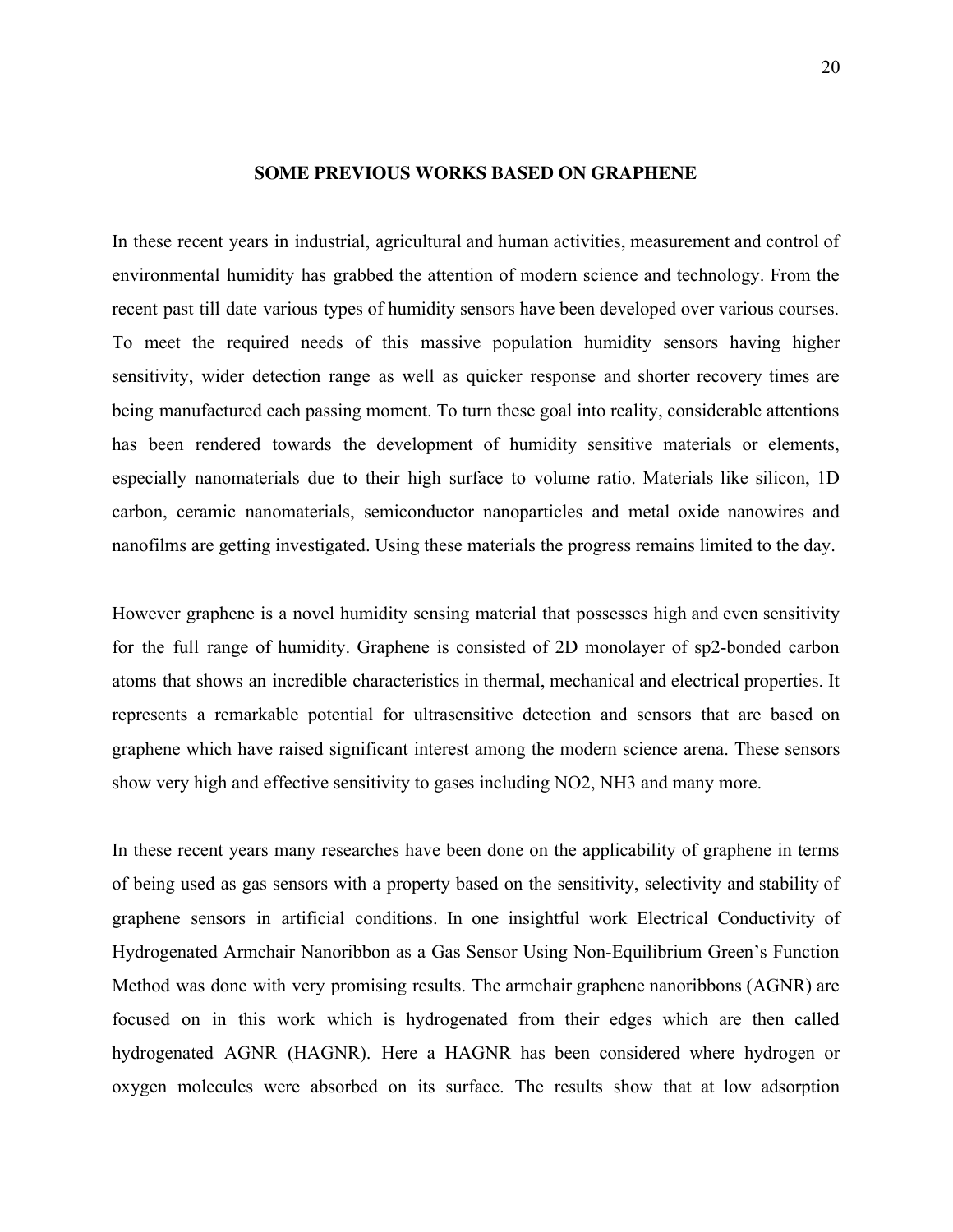concentrations, more adsorption of hydrogen or oxygen molecules leads to the increase of conductivity of the system, while at high adsorption concentrations, more adsorption leads to the reduction of conductivity. Therefore, conductivity could identify the percentage of adsorbed gas molecules. In the clean HAGNR the upper (lower) edge sites construct metallic regions separated by semiconducting regions. Adsorption of hydrogen/oxygen molecule by metallic sites leads to a reduction of current, while those by semiconducting sites lead to an increase in current. The adsorption of hydrogen/oxygen by semiconducting sites converts these sites to metallic sites. Hence these adsorption increases current while the adsorption of hydrogen/oxygen by metallic sites reduces the current.

Researchers have also discovered that at high adsorption concentration, adsorption by semiconducting sites including increased energy gap increases current more than smaller energy gap semiconductor sites, and adsorption by more metallic sites decreases current with respect to those sites with low metallic characteristics.

Here in this study various interesting facts about graphene came up which highly encourages it to be used as a gas sensor with a lot of precision. Using the NEGF method effects of gas adsorption on the electronic properties of HAGNR was investigated in this paper. It was found that at low adsorption concentration, adsorption by metallic HAGNR sites decreases current, while adsorption by semiconducting HAGNR sites increases current. However, at high adsorption concentration, the whole system becomes metallic, so by increasing adsorption concentration, current always decreases. Also at low adsorption the conductivity of the system increases by increasing adsorption, while at high adsorptions, the conductivity decreases by increasing adsorption.

Graphene is getting used widely as a sensor in Civil Engineering as well, used as a Graphene Based Resistive Humidity sensor for In-Situ Monitoring of Drying Shrinkage and Intrinsic Permeability in Concrete has been suggested. In this work the researchers have discussed about the relevance and feasibility of embedding relative humidity nanosensors within concrete where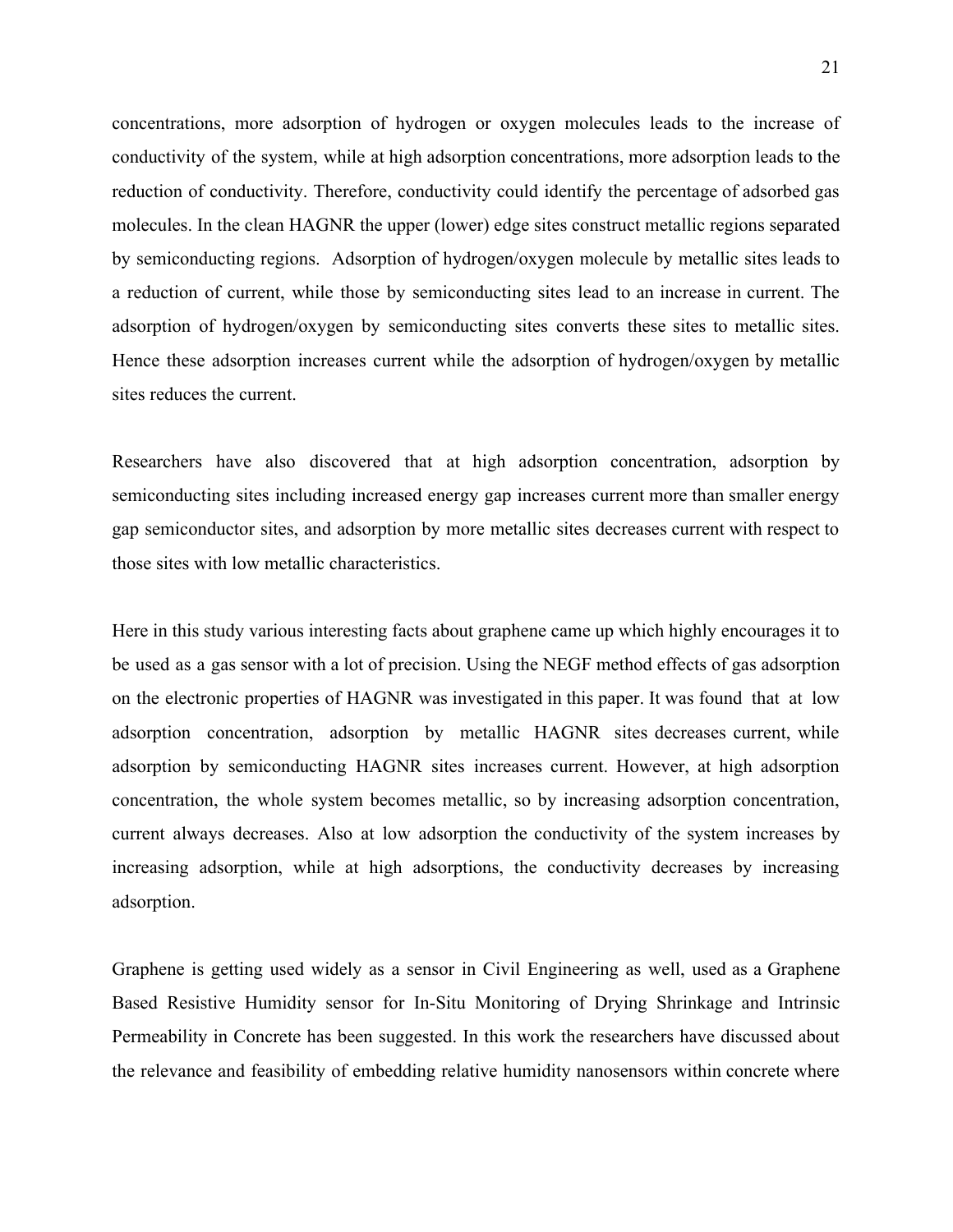the continuous and localized knowledge of relative humidity within a concrete structure could provide some in depth information about drying shrinkage. It could also enhance the actual measurement of the inherent permeability leading to the correct assessment of structural durability. Here a low-cost down scalable resistive device made of a 10 nm graphene sheet grown directly on glass has been proposed atop which are ink-jet printed silver electrodes. The device resistance increase efficiently with relative humidity (RH) especially above 40% RH.

Drying shrinkage is present here for significant degradation of concrete material and it depends strongly on both capillary pressure and liquid water saturation. Denoting  $\mathcal E$  as the drying shrinkage the relationship is given below:

$$
dE = \frac{bS}{K}dp = -\frac{bpRT}{KM}S\frac{dh}{h}
$$
 (1)

Where b is the Biot's Co-efficient and K is the Bulk Modules of the drained material. If the relative humidity repartition  $h(x,t)$  from the embedded sensors are known then using the above equation and an integration step can be used to yield the total shrinkage. Previously the external relative humidity was used to determine the drying shrinkage but with the help of this device a more specific measure is possible of the relative humidity inside of the concrete which allows a more specific measure of the durability of the concrete. Also with this device a continuous measurement of shrinkage is achieved and consequently an improved prediction of shrinkage related cracking is attainable.

Another work on graphene has analyzed the Influence of Humidity on the Resistance Structure with graphene Sensor layers. In the atmosphere, the fluctuation of the steam content in air and the unknown ability of sensors layers to absorb it are the most intervening factor in the actual operation of devices due to the detection of gases. According to this work, the DFT (Density Functional Theory) analysis has been taken place to describe that the absorbed water molecules on graphene causes defect in it that simplifies the electron tunneling of the band gap and cause widening of band gap in graphene.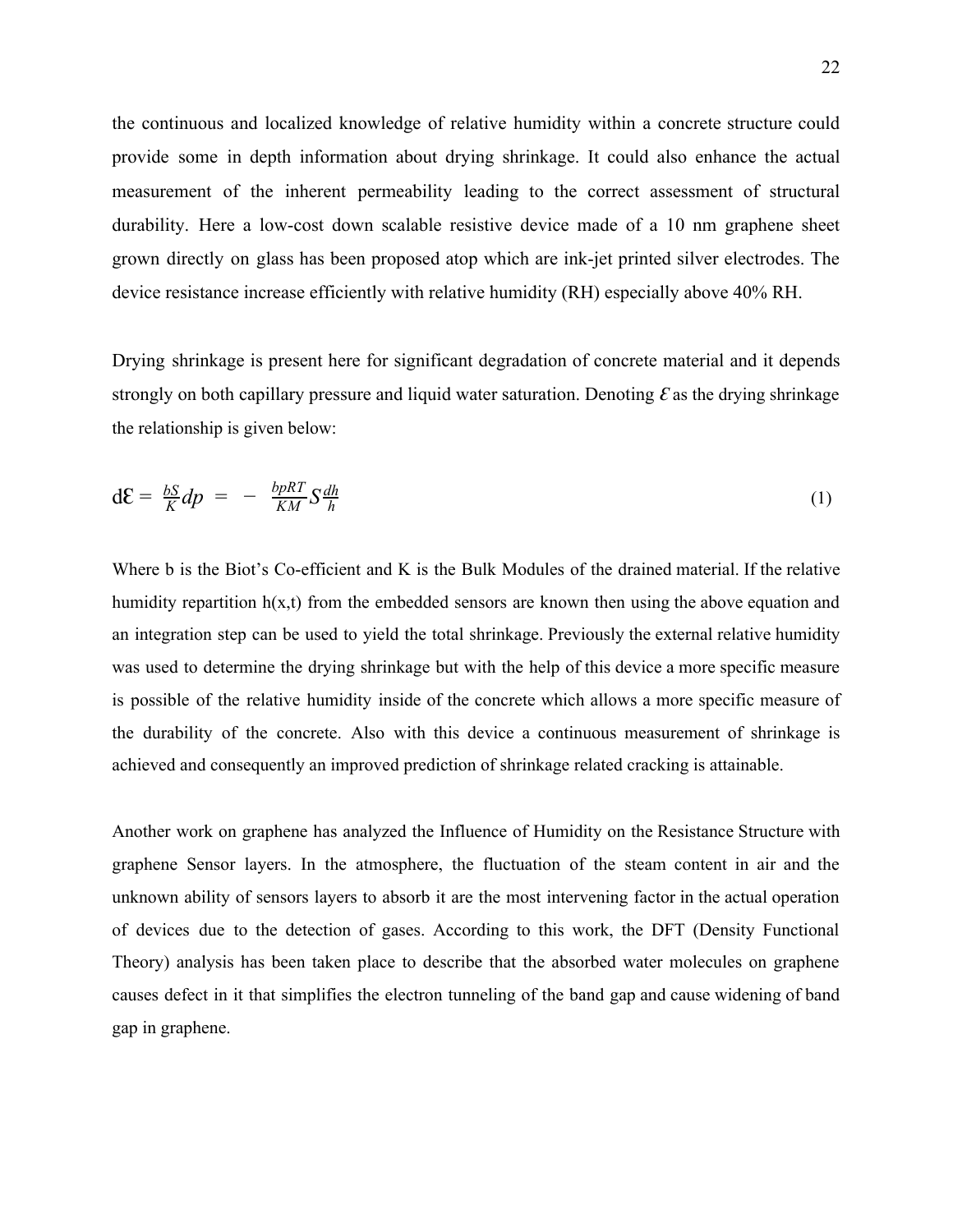As graphene is a hydrophilic material so when water is absorbed on its surface, the structure acts like a semiconductor along with an increased band gap in the width. So, graphene swells and shrinks in relation to the relative humidity level. The researchers believe that the resistances changing that have been observed at various humidity levels are done because of this swelling and shrinking.

To observe the sensitivity of graphene affected by  $NO<sub>2</sub>$  (Nitrogen Dioxide) Experiments were enacted thoroughly. At first, the sensor structure reaction with graphene on the action of moist air  $(5.7\%$  humidity at 50 oC temperature) is performed and then NO<sub>2</sub> gas was introduced at intervals. It was observed that when only air flows through the channel and decreases when NO<sub>2</sub> passes through it, the resistance remained as a constant (about 11.5 $\Omega$ ). After the first reaction with NO<sub>2</sub> the structure does not regain its previous resistance. This is because when molecules of NO<sub>2</sub> gases are absorbed onto graphene, as bringing electrons from graphene holes are created which decreases resistance. The decreased resistance is constant and does not fade entirely after gas exchange because adsorption of NO<sub>2</sub> into graphene structure is constant. Part of NO<sub>2</sub> reacts with the absorbed water forming nitric acid which generates stable defects in graphene structure.

The same experiment was performed but with a decreased amount of humidity (4.78%) in air. The result of the sensing structure is quite faster than the previous experiment and showed a clear decrease in resistance. When temperature was increased to 120 oC and other factors remaining the same, it showed a slide increase in resistance. This increase is greater when percentage of humidity is increased in air.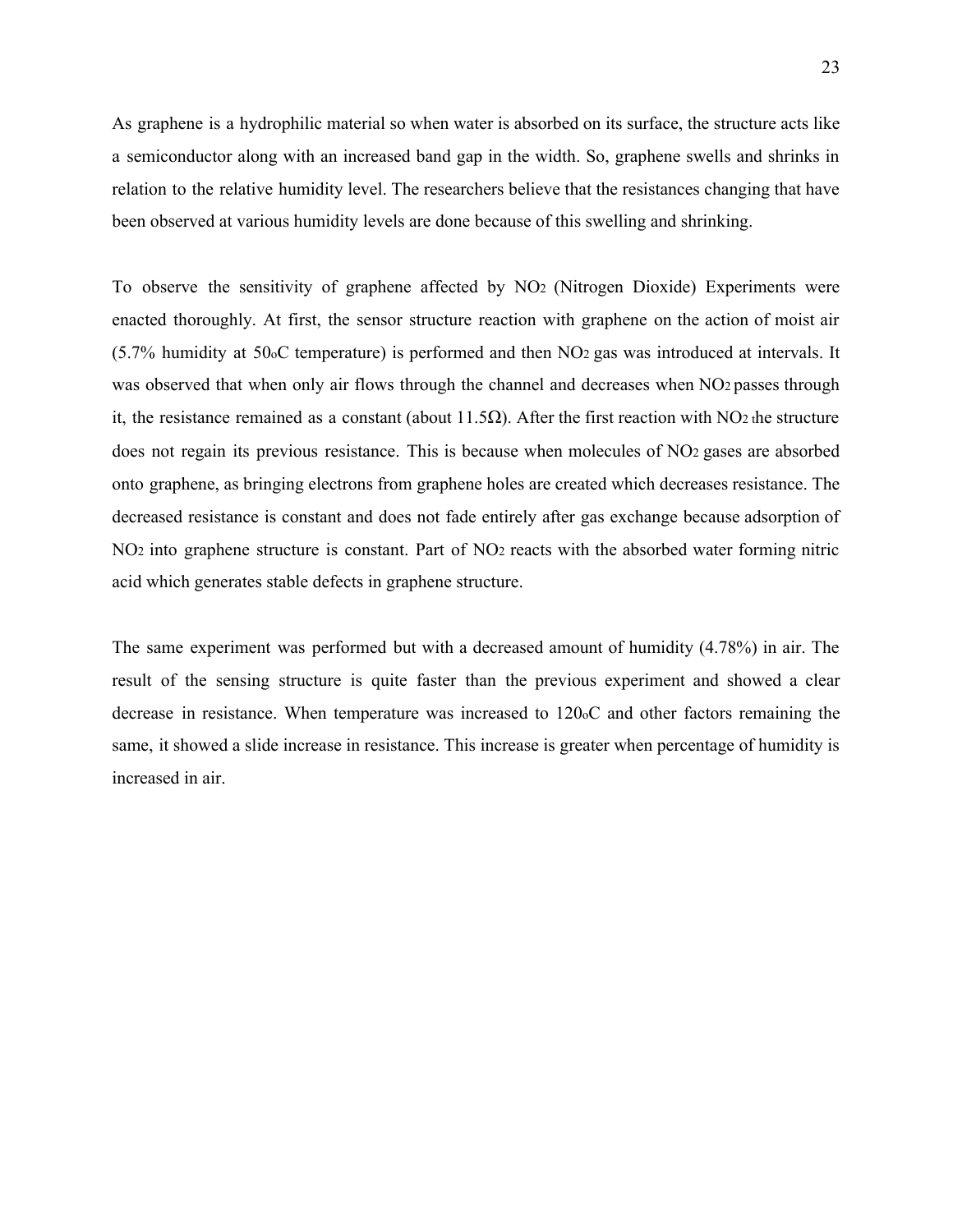#### **VARIOUS APPLICATION OF GRAPHENE**

**Better Lithium-Ion Batteries:** In these batteries, graphene is used as an anode. Defects in the graphene sheet provide pathways for the lithium ions to attach to the anode substrate. Both theoretically and practically it is shown that a battery using graphene on the surface of the anode takes much shorter amount of time to recharge than the conventional lithium-ion batteries.

**Better Mobile Device Display Screens at a lower cost:**  It is proved that in OLED (Organic Light Emitting Diodes) graphene can replace indium based electrodes which is widely used in the display screen of electronic devices that requires low power consumption. So in the OLED, the usage of graphene instead of indium reduces the cost as well as eliminates the use of metals that makes a device easier to get recycled.

**Using Graphene for Hydrogen Fueled Cars:** Researchers have prepared graphene layers to be used in a fuel tank to increase the binding energy of Hydrogen that will provide a large amount of storage of Hydrogen resulting a lighter weight fuel tank. Which means, graphene layers can be used to develop Hydrogen fueled cars.

**Ultra-Capacitors:** Ultra capacitors are capacitors that store the electrical power in the capacitor by storing electrons on the graphene sheets. As graphene has a large surface, it helps to increase that electrical power a lot more and can be stored in the capacitor. Researching are predicting that these capacitors will have much more electrical storage capacity than lithium ion batteries that will take minutes than an hour to be recharged.

Lightweight Natural Gas Tanks: Researchers have developed a different observation using graphene nanoribbons and plastic as a composite material that will block the passage of gas molecules. This material shall be used in making lightweight natural gas tanks.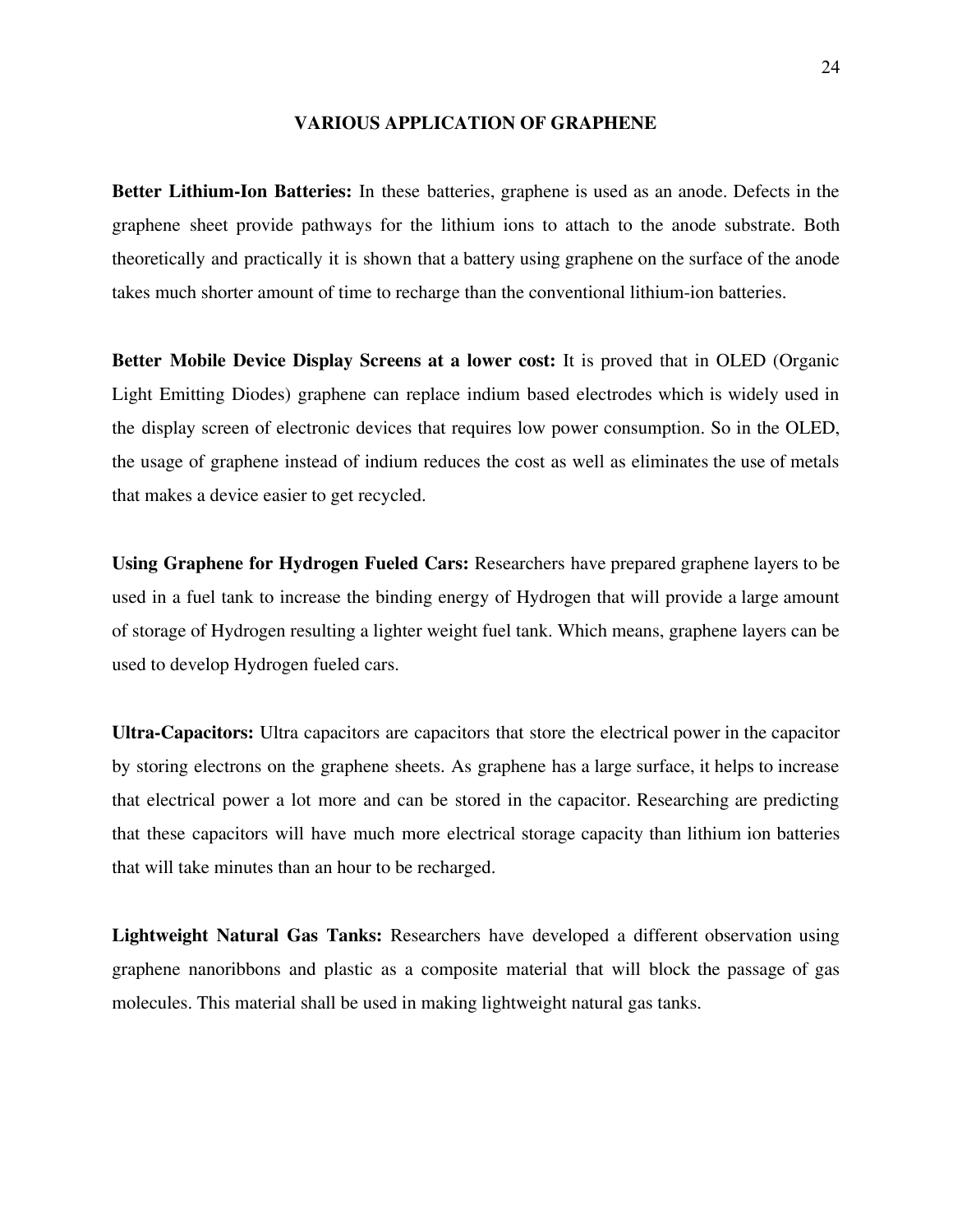Low Cost Water Desalination: It is technically proven that a graphene sheet with holes can easily be used to remove ions from water. So it means that it can be used to desalinate the sea water at a lower cost, resulting more efficient and perfect desalination than the currently used reverse osmosis technique.

Lower Cost Fuel Cells: Researchers have elucidated that graphene nanoplatelets that are edge halogenated have better catalytic properties. By using Ball-milling graphene flakes, they designed the nanoplatelets in the presence of chlorine, bromine or iodine. According to their research, these halogenated nanoplatelets could replace the expensive platinum catalytic material that are getting used in fuel cells.

**Efficient Dye Sensitized Solar Cells:** It has been tested that using a 3D graphene instead of platinum in a dye sensitized solar cells can achieve 7.8 percent conversion of sunlight to electricity. This 3D graphene is shaped like honeycomb structure along with the sheets are held apart by lithium carbonate. It is more efficient and less time consuming.

**Lower Cost Solar Cells:** Researchers have designed a solar cell made of graphene as an electrode while using buckyballs and carbon nanotubes to absorb light and generate electrons. It reduces the high amount of cost for the material purpose and manufacturing processes for the general solar panels.

**Chemical Sensors Effective at detecting explosives:** This type of sensors have graphene sheets in the form of foam that if needed it changes resistance when low levels of vapors from chemical, like Ammonia is present.

**High Frequency Transistors:** Using graphene it is possible to build a very high frequency transistor at which electrons in graphene move compared to electrons in silicon. Another technique called lithography technique is getting developed based on graphene by the researchers that can be used to fabricate integrated circuits.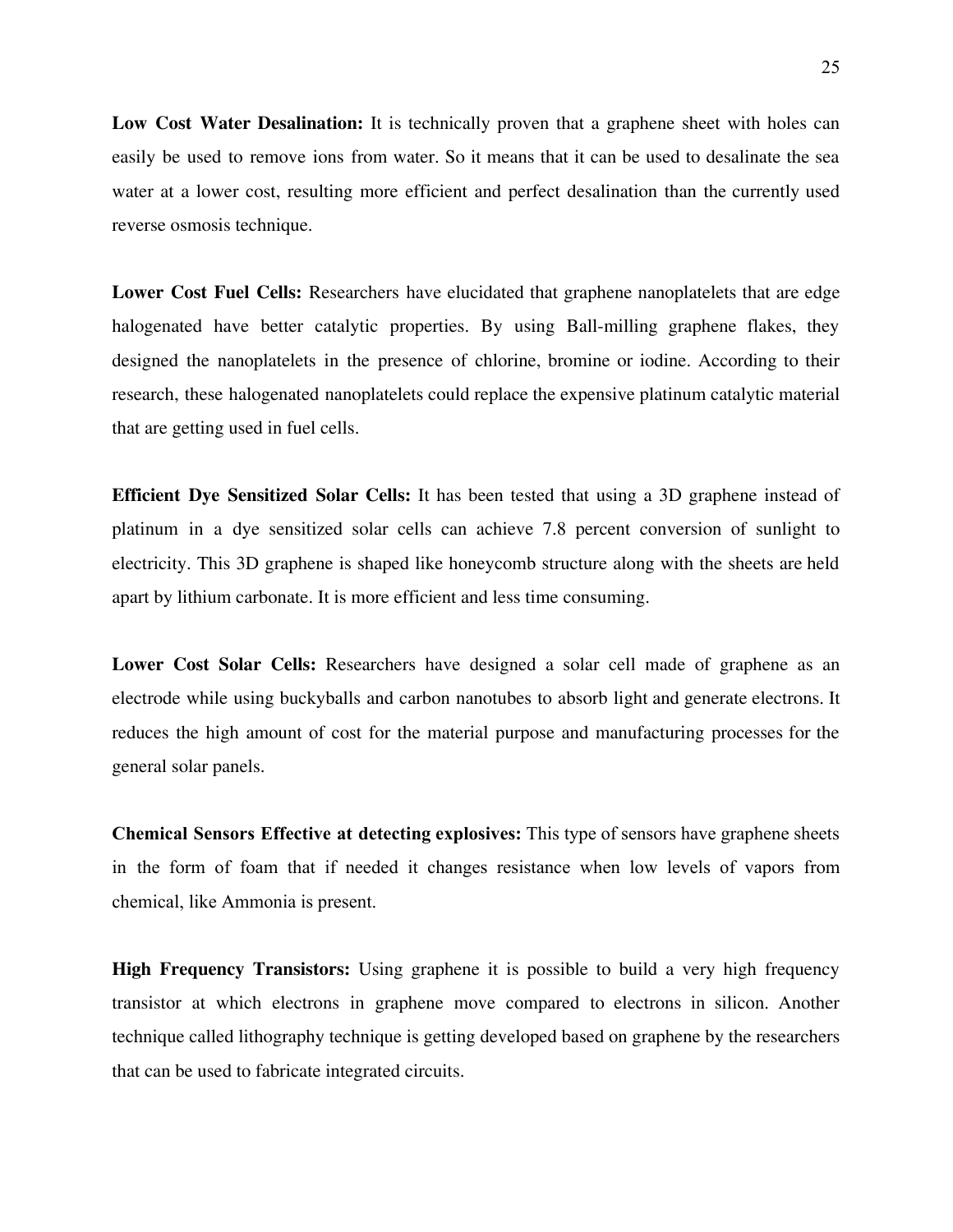**Sensors to Diagnose Diseases:** these sensors are based on the molecules that are sensitive to a particular disease can attach to the carbon atoms in graphene. For example, researchers have discovered that graphene, strands of DNA and fluorescent molecules can be well amalgamated to diagnose diseases. A sensors is formed by attaching fluorescent molecules to single strand DNA and then attaching the DNA to graphene. When an identical single strand DNA combines with the strand on the graphene, a double strand DNA formed floats off from the graphene that increases the fluorescent level, resulting an effective sensor that can detect the same DNA for a particular disease in a sample.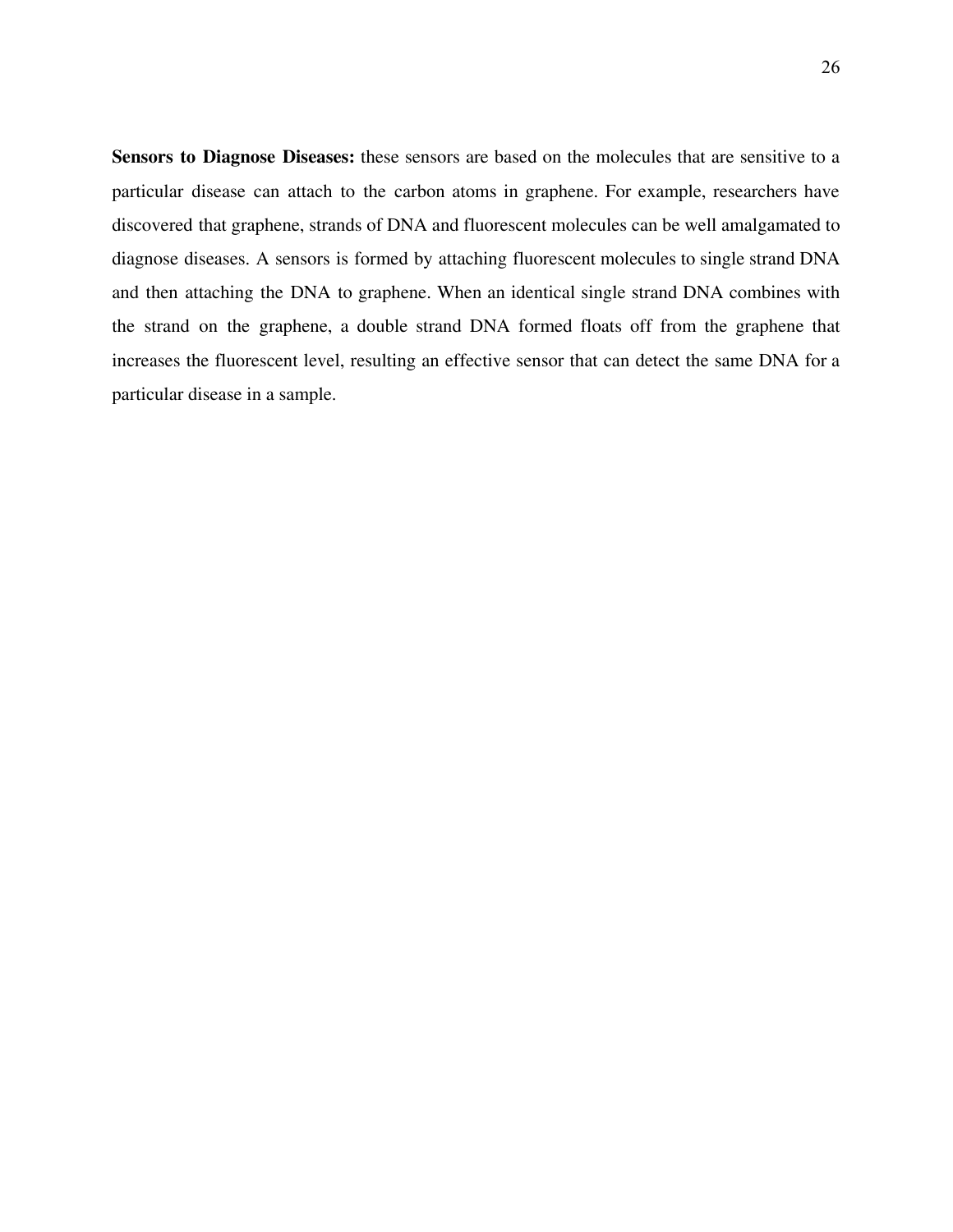# **Simulation**

## **Schrodinger Equation:**

The Schrodinger equation is the fundamental equation of physics for describing quantum mechanical behaviour often called as the Schrodinger Wave equation and is a partial differential equation that describes how the wave function of a physical system evolves over time. The gerenal form of Schrodinger equation is as follow:

$$
E\Psi = H\Psi \tag{2.1}
$$

Where  $H =$  Hamiltonian operator  $\Psi$  = electron probability density  $E =$  total energy

To apply the Schrodinger equation, the Hamiltonian operator for the system, accounting for the kinetic and potential energy of the particles constituting the system, then inserted into the Schrodinger equation. The resulting partial differential equation is solved for the wave function, which contains information about the system. The effective mass Hamiltonian simple relation is

$$
H(k) = E_c + \frac{\hbar^2 k^2}{2mc} \tag{2.2}
$$

Where  $E_c$  = Potential Energy  $K = Wave number$  $\hbar$  = Planck's constant/2 $\pi$ 

Hence putting the value of Hamiltonian operator in general Schrodinger equation we get the Schrodinger equation for a single non-relativistic particle: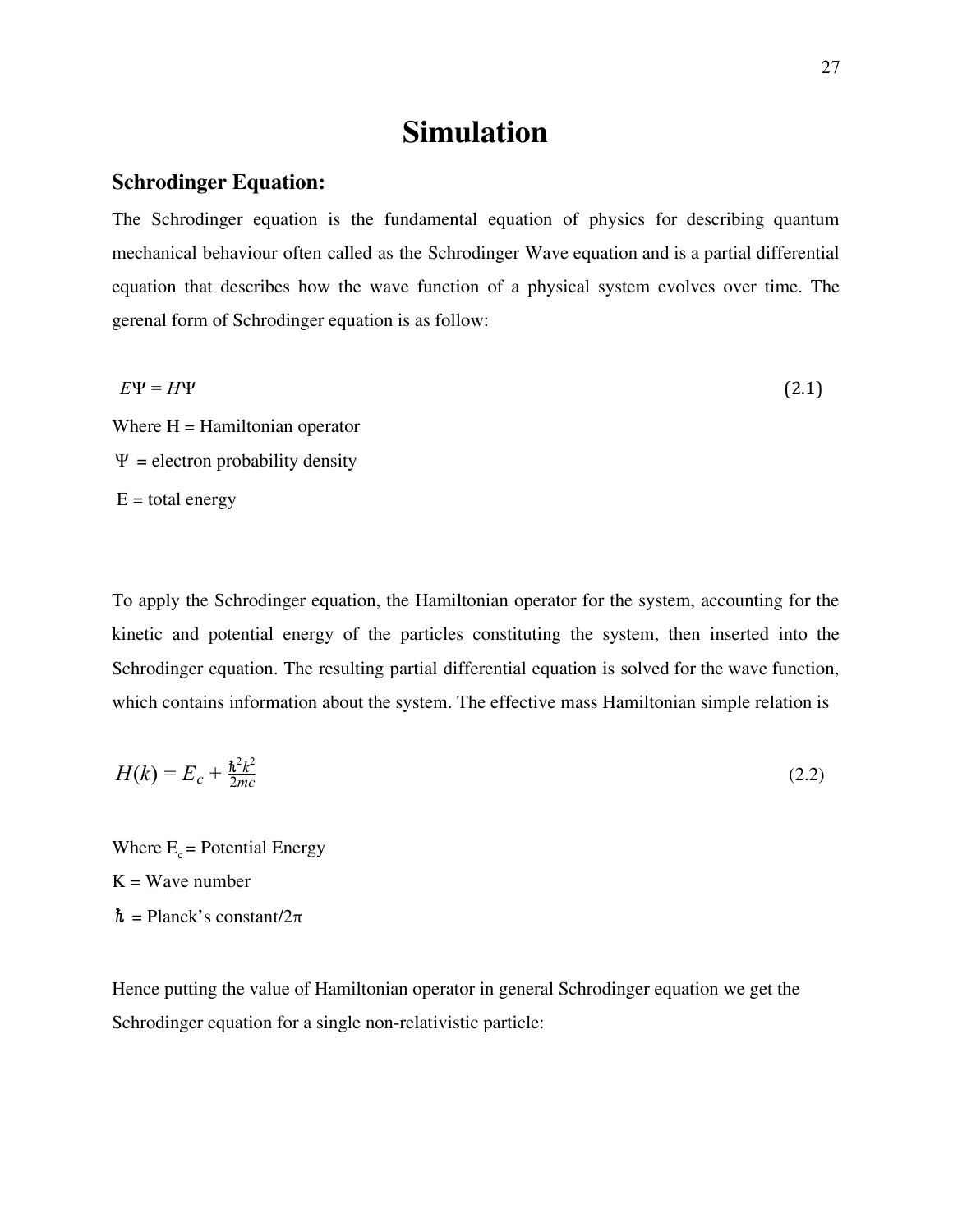$$
E\psi(s) = -\frac{\hbar^2}{2m}\nabla^2\psi(s) + V(s)\psi(s)
$$
\n(2.3)

Here, m = Effective mass of an electron  $\nabla^2$  = Laplacian operator  $V(s)$  = Potential energy

Schrodinger wave equation is mainly used to determine the probability density function for a nanoscale device. In a bulk material where the number of atoms is in huge quantities. More atoms means more number of electrons which leads to more number of overlapping of electron orbitals among themselves when the electrons come close to each other overcoming coulomb's electrostatic force of repulsion. As a result there will be more band splitting of electron orbitals and hence the energy profile tends to become continuous. This procedure can be explained using classical mechanics. But in case when the materials tends to be in the nanometer range as for example in quantum well, there exists discrete energy levels. So this scenario cannot predict accurately to find the electron probability density function. In this case we use the Schrodinger wave equation to predict the electron density probability functions at different energy levels at different points. Then integrating the total surface over different energy states, we get the total electron probability density function.

## **The Density Functional Theory (DFT):**

The density functional theory (DFT) is currently the most successful approach to calculate the electronic structure of matter. Its capability ranges from atoms, molecules and solids to nuclei and quantum and classical fluids. In its original formulation, DFT provides the ground state properties of a system and the electron density plays a key role. For example DFT predicts a great variety of molecular properties: molecular structures, vibrational frequencies, atomization energies, ionization energies, electric and magnetic properties, reaction paths, etc. The original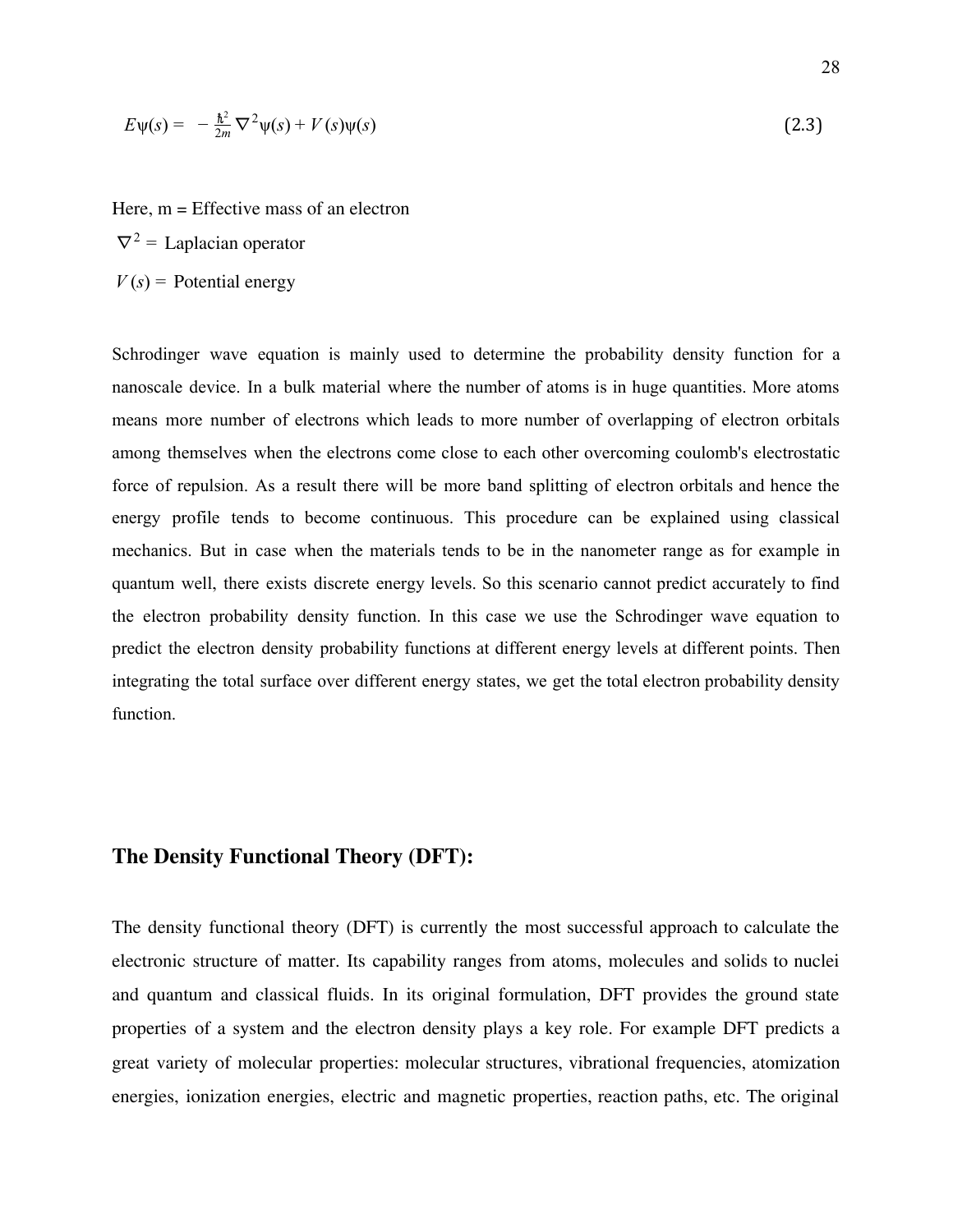density functional theory has been generalized to deal with many different situations: spin polarized systems, multicomponent systems such as nuclei and electron hole droplets, free energy at finite temperatures, superconductors with electronic pairing mechanisms, relativistic electrons, time-dependent phenomena and excited states, bosons, molecular dynamics, etc.

The goal of almost all approaches in solid state physics is the solution of the time-independent, non-relativistic Schrodinger equation:

$$
H\psi_i(x_1x_2...x_N R_1R_2...R_M) = E_i\psi_i(x_1x_2...x_N R_1R_2...R_M)
$$
\n(3.1)

Here H is the Hamiltonian for a system consisting of M nuclei and N electrons.

$$
H = -\frac{1}{2} \sum_{i=1}^{N} \nabla_i^2 - \frac{1}{2} \sum_{A=1}^{M} \frac{1}{M_A} \nabla_A^2 - \sum_{i=1}^{N} \sum_{A=1}^{M} \frac{Z_A}{r_{iA}} + \sum_{i=1}^{N} \sum_{j>i}^{N} \frac{1}{r_{ij}} + \sum_{A=1}^{M} \sum_{B>A}^{M} \frac{Z_A Z_B}{R_{AB}}
$$
(3.2)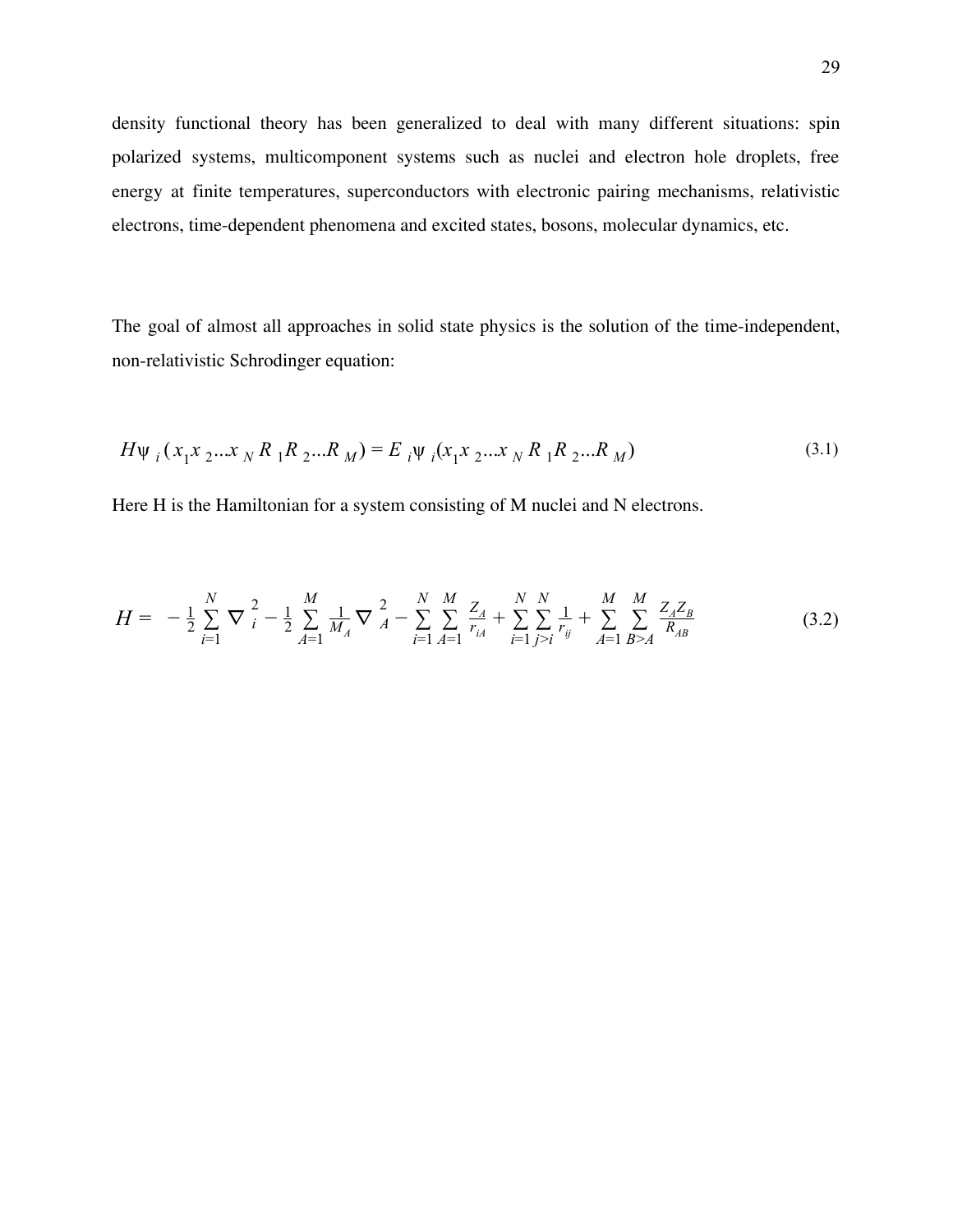## **The Born-Oppenheimer Approximation:**

Due to their masses the electrons move much faster than the nuclei so we can consider the electrons as moving field of the nuclei in a stationary state. Thus the nuclear kinetic energy is zero and their potential energy is merely a constant. The electronic Hamiltonian reduces to:

$$
H_{elec} = -\frac{1}{2} \sum_{i=1} \nabla_i^2 - \sum_{i=1}^N \sum_{A=1}^M \frac{Z_A}{r_{iA}} + \sum_{i=1}^N \sum_{j>i}^N \frac{1}{r_{ij}} = T + V_{Ne} + V_{ee}
$$
(4.1)

The solution of the Schrodinger equation with  $H_{\text{def}}$  is the electronic wave function elec and the electronic energy  $E_{\text{dec}}$ . The total energy  $E_{\text{net}}$  is the sum of  $E_{\text{dec}}$  and the constant nuclear repulsion term  $E_{\text{inc}}$ .

$$
H_{elec}\Psi_{elec} = E_{elec}\Psi_{elec}
$$
 (4.2)

$$
E_{tot} = E_{elec} + E_{nuc} \tag{4.3}
$$

where 
$$
E_{\text{nuc}} = \sum_{A=1}^{M} \sum_{B \ge A} \frac{Z_A Z_B}{R_{AB}}
$$
 (4.4)

## **The Electron Density:**

The electron density is the central quantity in DFT. It is defined as the integral over the spin coordinates of all electrons and over all but one of the spatial variables:

$$
\rho(\overline{r}) = N \int \dots \int \psi(x_1, x_2, \dots, x_N) \,^2 dx_1 dx_2, \dots, dx_N \dots \dots \tag{5}
$$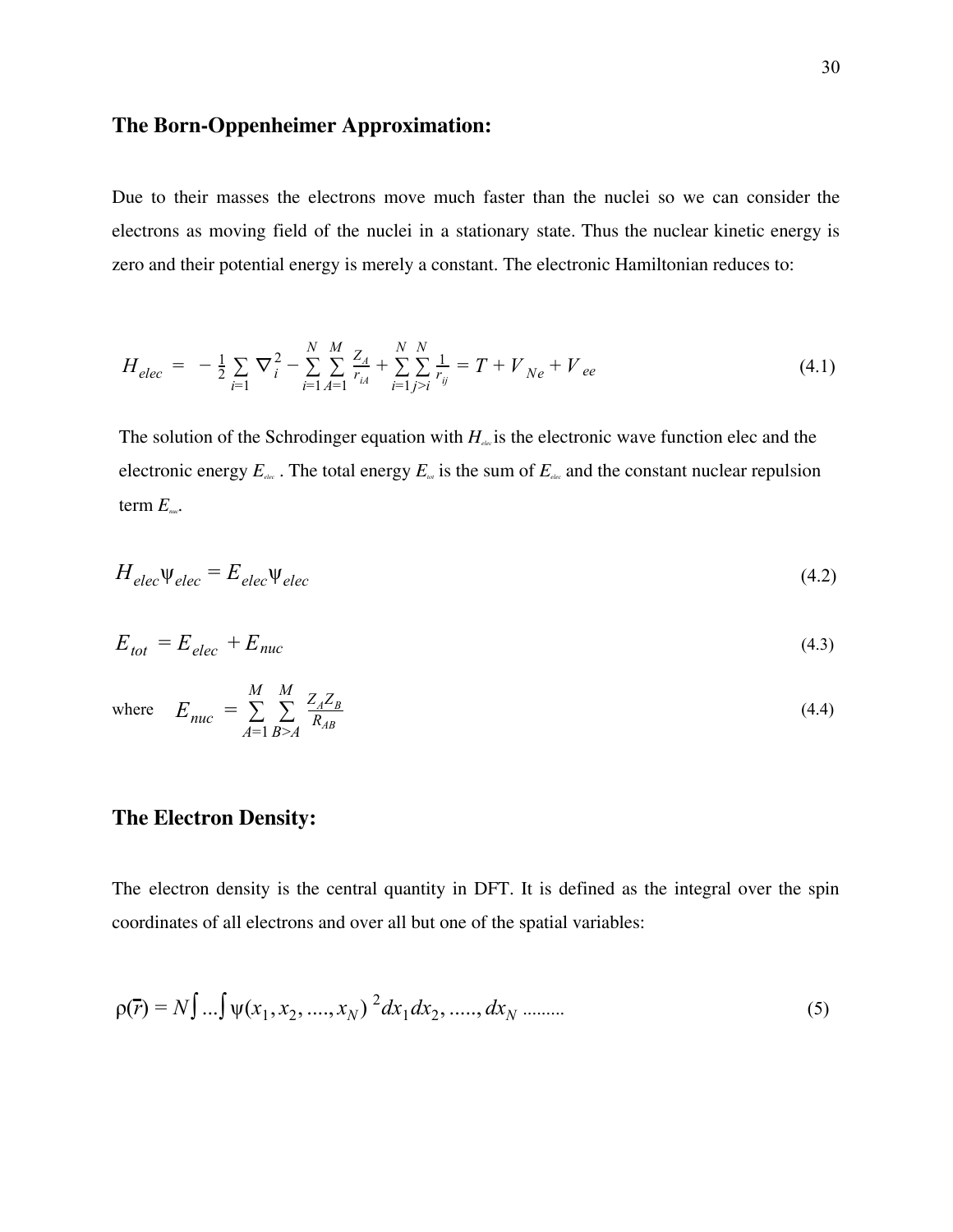#### **The First Hohenberg-Kohn Theorem:**

The first Hohenberg-Kohn theorem demonstrates that the electron density uniquely determines the Hamiltonian operator and thus all the properties of the system. This first theorem states that the external potential ( $r$ ) is (to within a constant) a unique functional of ( $r$ ); since, in turn  $Vext(r)$ fixes H we see that the full many particle ground state is a unique functional of  $\rho(r)$ .

 $\rho(r)$  determines N and  $Vext(r)$  and hence all the properties of the ground state, for example the kinetic energy  $T[\varrho]$ , the potential energy V  $[\varrho]$ , and the total energy E[ $\varrho$ ]. Now, we can write the total energy as:

$$
E[\rho] = E_{Ne}[\rho] + T[\rho] = E_{ee}[\rho] = \int \rho(r) V_{Ne}(r) dr + F_{HK}[\rho]
$$
\n(6.1)

$$
F_{HK}[\rho] = T[\rho] + E_{ee} \tag{6.2}
$$

This functional  $F_{\text{HK}}$  [ $\varrho$ ] is the basis of density functional theory. If it were known we would have solved the Schrodinger equation exactly! And, since it is a universal functional completely independent of the system at hand, it applies equally well to the hydrogen atom as to gigantic molecules such as, say, DNA!  $F_{\text{HK}}$  [ $\varrho$ ] contains the functional for the kinetic energy T[ $\varrho$ ] and that for the electron-electron interaction, $E_{e}[\varrho]$ .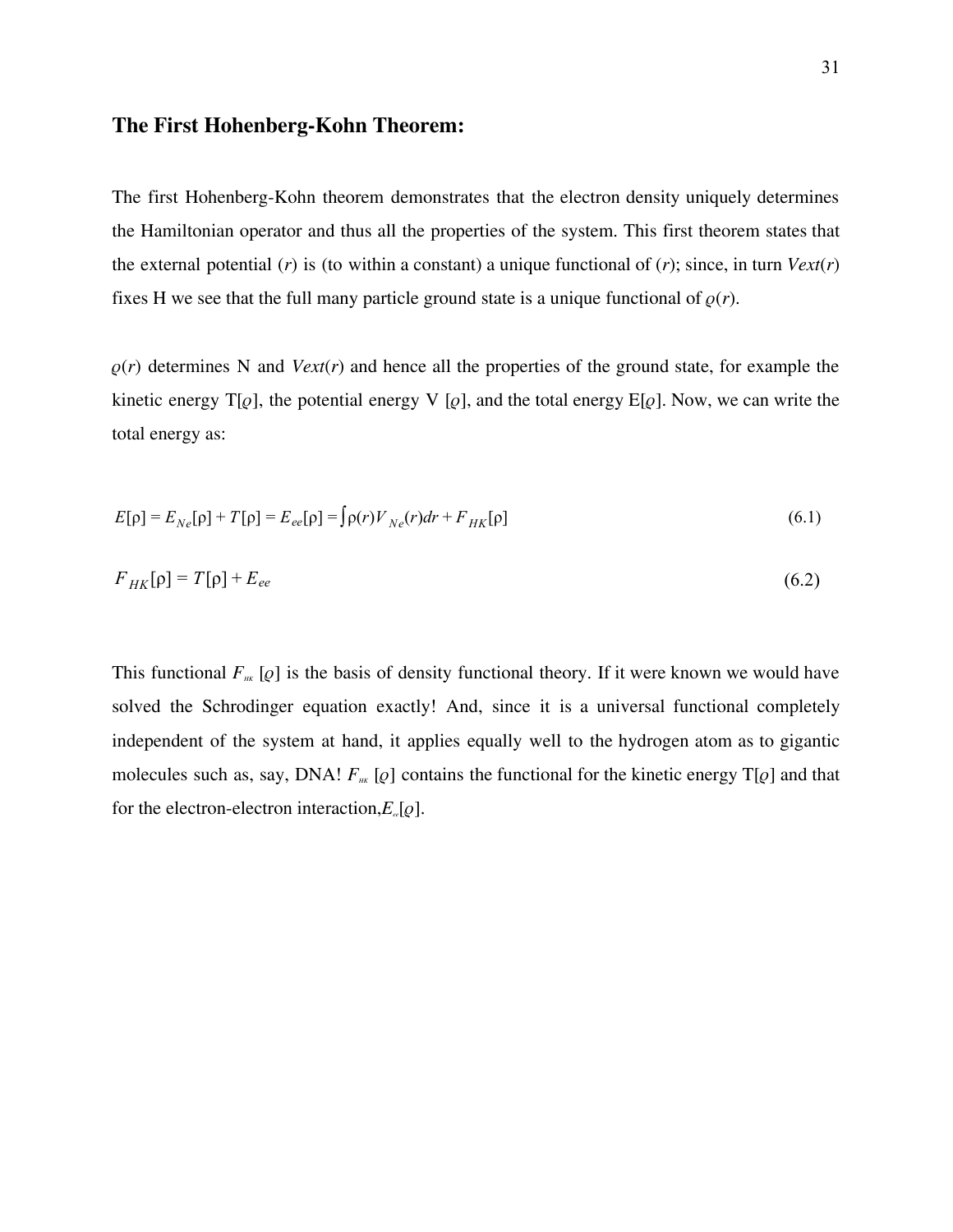## **Calculation of Different Parameters:**

## **The Electrical Current:**

$$
I = \frac{2e}{h} \int_{-\infty}^{\infty} d\varepsilon Tr\{tt^+\}\{f(\varepsilon - \frac{eV}{2}) - f(\varepsilon + \frac{eV}{2})\} \tag{7.1}
$$

## **The Device Density of States (DDOS):**

$$
DDOS(E) = \frac{1}{2\pi} Tr[G^R(\Gamma^L + \Gamma^G)G^A]
$$
\n(7.2)

## **Conductance(G):**

$$
G(E) = \frac{2q^2}{h} Tr[\Gamma^L G^R \Gamma^R G^A]
$$
\n(7.3)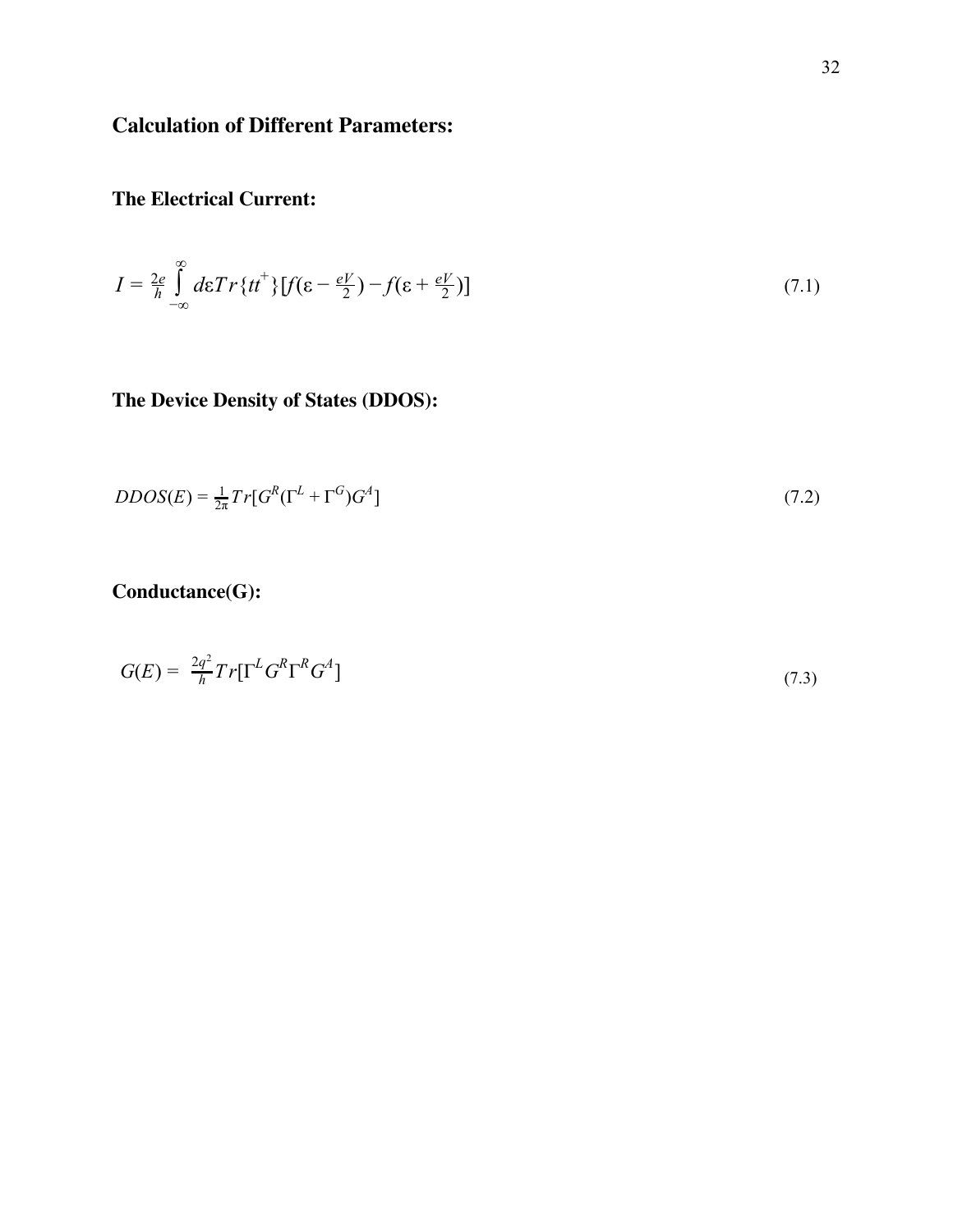#### **The Nonequilibrium Green's Function (NEGF) Method:**

Here Graphene nanoribbon is treated as a quasi-1D conductor. For such a nanoscale system, Landauer Formula is generally used to calculate the current:

$$
I = \frac{2q}{h} \int_{-\infty}^{\infty} T(E)[f(E - \mu_1) - f(E - \mu_2)]dE
$$
\n(8.1)

Here *T(E)* refers to the Transmission Coefficient, *f(E)* is the Fermi-Dirac Distribution function, and and, are used to explain the Fermi energies of the left and right contact of the conductor. The coefficient 2 is taken to consider the electron spin.

If we consider the simplest case of the thermal broadening function where temperature is 0K, the thermal broadening function becomes Dirac delta function with area equals to one. This form of Landauer formula is used to calculate the conductance of graphene nanoribbon:

$$
G(E) = \frac{2q^2}{h}T(E) \tag{8.2}
$$

In the Landauer formalism, the nanoscale conductor is assumed to be connected to the contacts by two uniform leads that can be viewed as quantum wires with multiple subbands. If the energy-dispersion (E-k) relation is known, a t-matrix similar to a microwave waveguide can be formulated using the scattering matrix method. The method of calculating transmission is given by,

$$
T(E) = \sum_{M} \sum_{N} |t_{mn}|^2 = Tr[tt^T]
$$
\n(8.3)

Here, t is the t-matrix whose element  $t_m$  is the amplitude for an electron incident in mode m in lead 1 transmitting to a mode n in lead 2.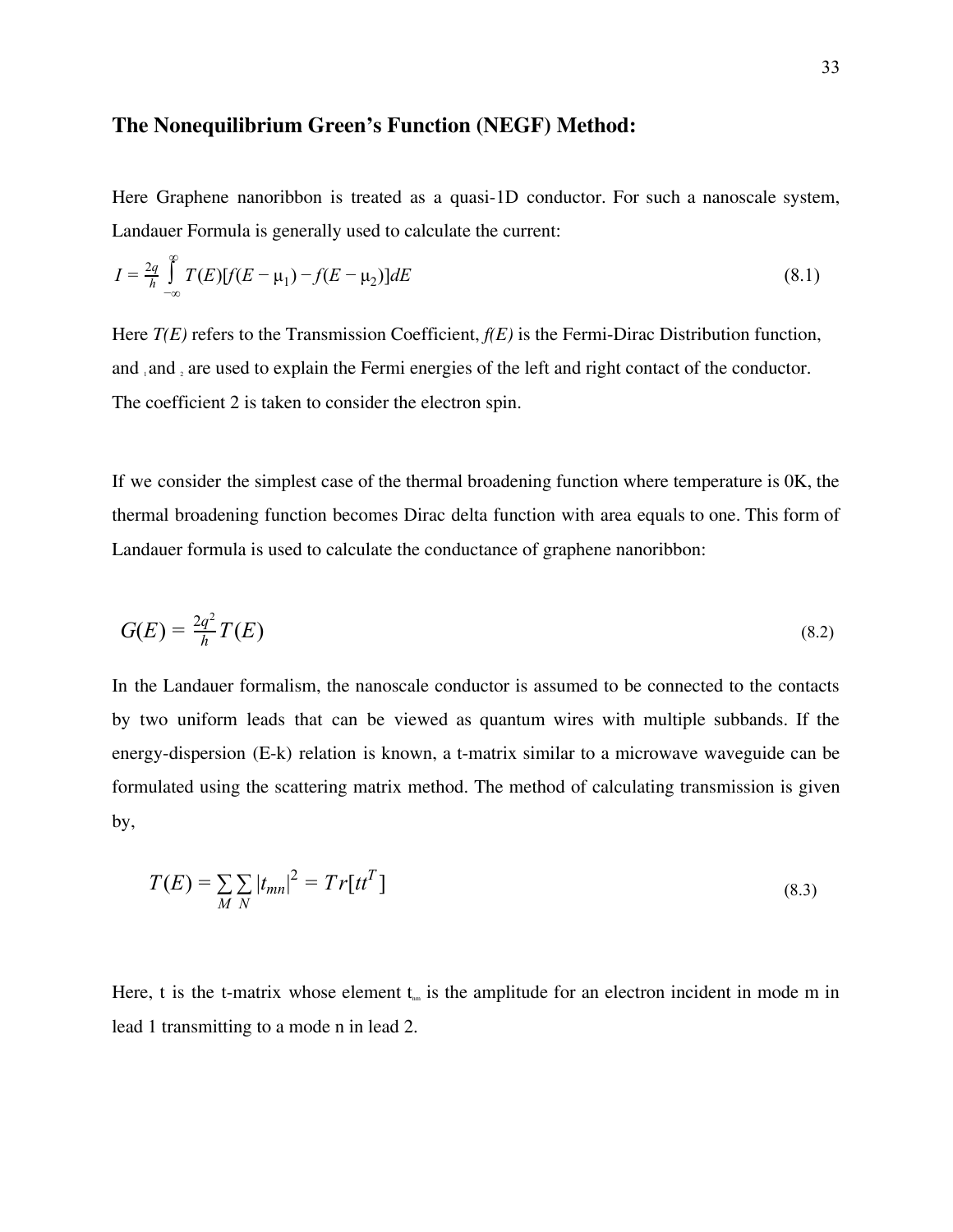The Nonequilibrium Green's Function (NEGF) is a convenient method for calculating the transmission coefficient. The electron density was given by the electron density matrix. The density matrix is divided into left and right contributions:

$$
D = D^L + D^g \tag{8.4}
$$

The left density matrix contribution can be given from NEGF theory as follows:

$$
D^{L} = \int \rho^{L}(\varepsilon) f(\frac{\varepsilon - \mu_{L}}{k_{B} T_{L}}) d\varepsilon
$$
\n(8.5)

$$
\rho^L(\varepsilon) = \frac{1}{2\pi} G(\varepsilon) \Gamma^L \ G^{\dagger} \tag{8.6}
$$

Where  $\rho^{\mu}$  in the above equation is the spectral density matrix. While there is a Nonequilibrium electron distribution in the central region, the electron distribution in the electrode is described by a Fermi function *f* with an electron temperature *L*.

The G( $\varepsilon$ ) is the retarded Green's function and  $\Gamma^L$  is the broadening function of the left electrode, given in terms of the left electrode self-energy as shown below:

$$
\Gamma^L = \frac{1}{i} (\Sigma^L - (\Sigma^L)^+)
$$
\n(8.7)

A similar equation exists for the right density matrix contribution.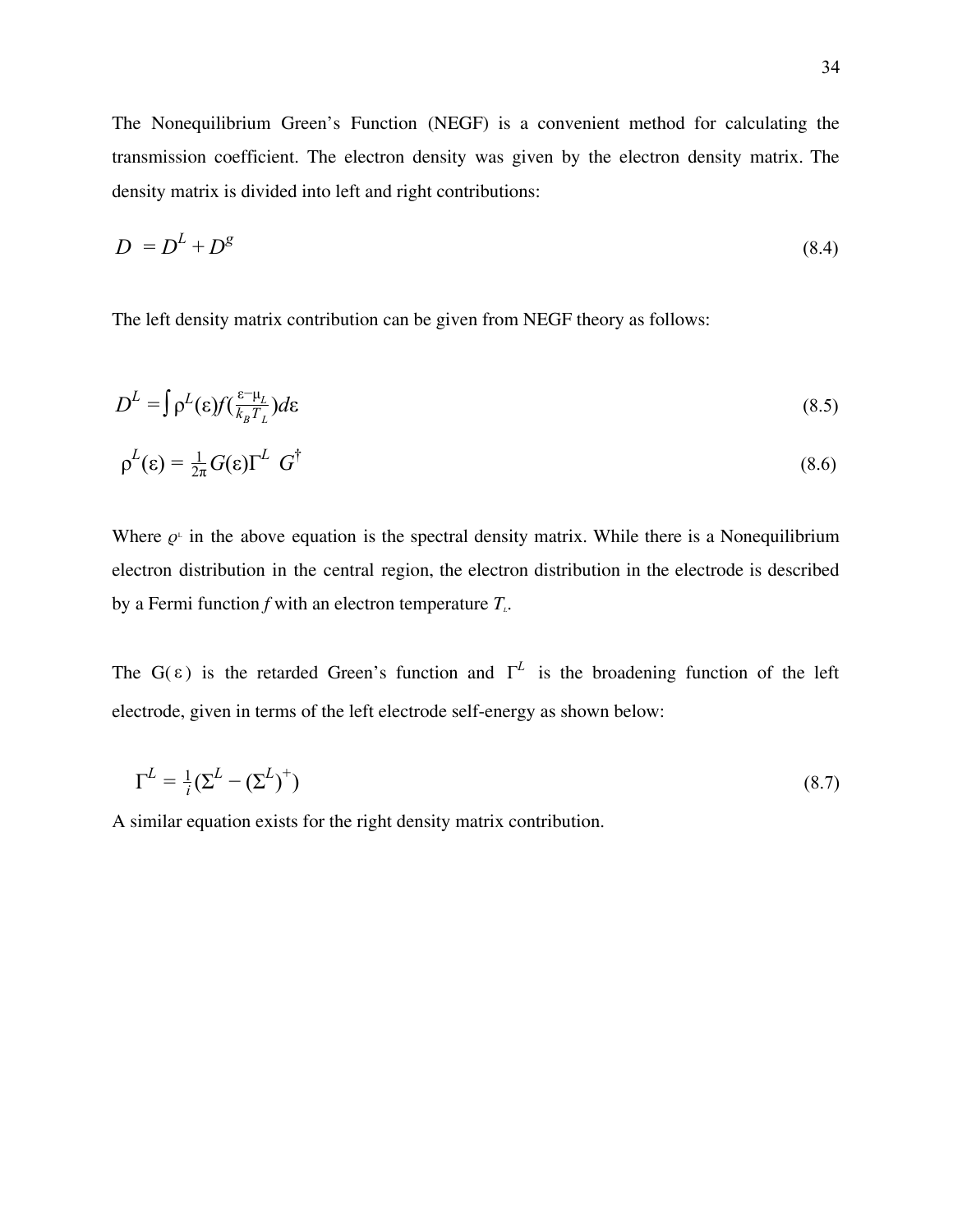### **The Retarded Green's Function:**

The retarded Green's function matrix is a key quantity to measure:

$$
G(\varepsilon) = \frac{1}{(\varepsilon + i\delta_+)S - H} \tag{8.8}
$$

Where  $\delta$ + are an infinitesimal positive number and S, H the overlap and Hamiltonian matrices, respectively, of the entire system. The Green's function is only required for the central region and can be calculated from the Hamiltonian of the central region by adding the electrode self-energies:

$$
G(\varepsilon) = [(\varepsilon + i\delta_+)S - H - \Sigma^L(\varepsilon) - \Sigma^R(\varepsilon)]^{-1}
$$
\n(8.9)

The calculation of the Green's function of the central region at a specific energy, therefore basically requires the inversion of the Hamiltonian matrix of the central region.

### **The Self-Energy:**

The self-energies describe the effect of the electrode states on the electronic structure of the central region. The self-energy can be calculated from the electrode Hamiltonian H. Three different methods for calculating the self-energy are provided: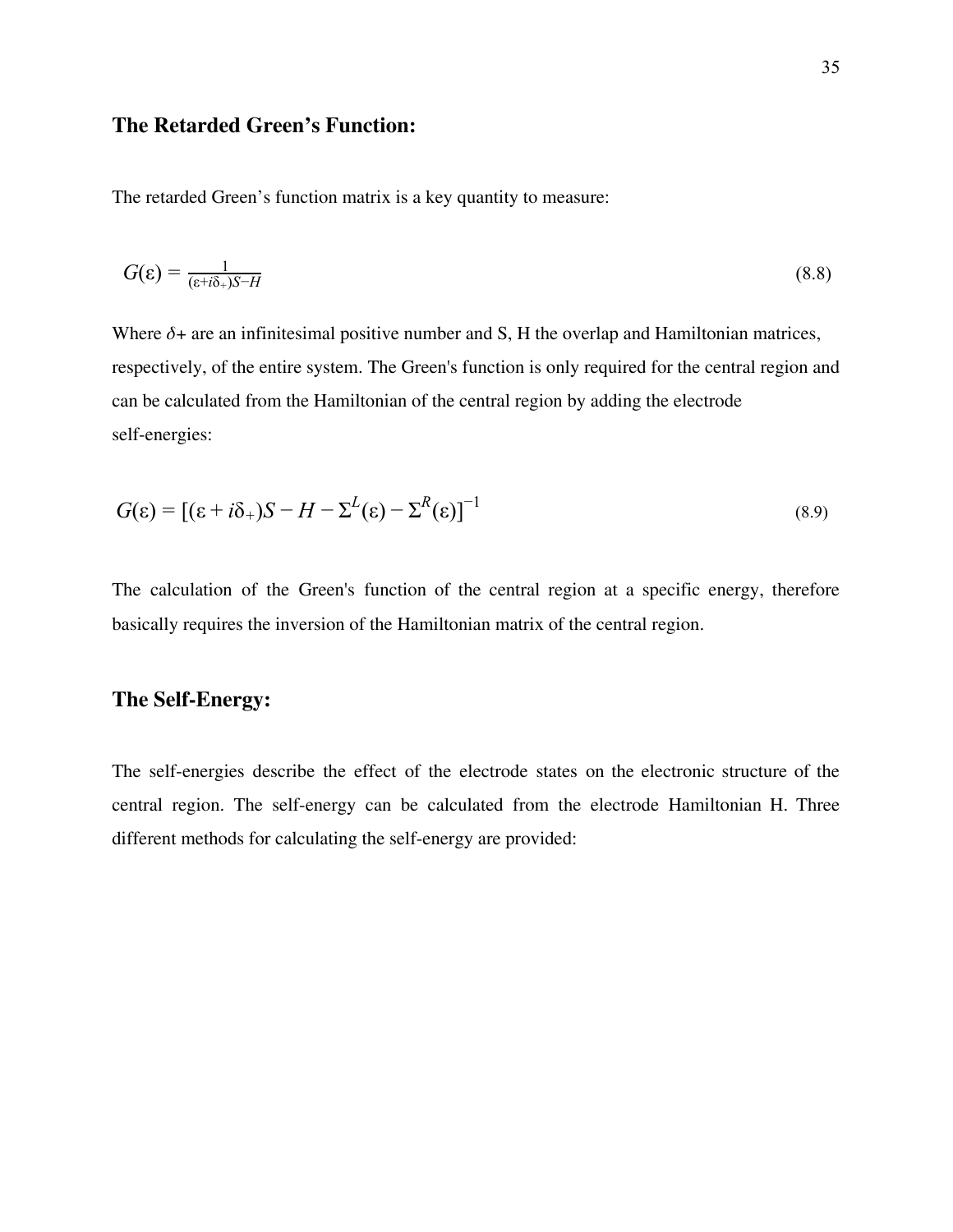### **Recursion Self Energy:**

A semi-infinite matrix  $A<sub>\mu</sub>$  can be divided into

$$
A_{LL} = \begin{bmatrix} A_{L'L'} & A_{L'0} \\ A_{0L'} & A_{00} \end{bmatrix}
$$
 (9.1)

$$
g_{0,0}^L = [A_{0,0} - A_{0L} A_{LL} A_{L'0}] = [A_{0,0} - A_{0,-1} g_{-1,-1}^L A_{-1,0}]
$$
\n(9.2)

Thus we obtain the matrix quadratic equation for  $g_0^L$ 0,0

$$
g_{0,0}^L = [A_{0,0} - A_{0,-1}g_{-1,-1}^L A_{-1,0}]
$$
\n(9.3)

In the same way, the quadratic equation for  $g_{M+1,M+1}^R$  can be obtained: *M*+1,*M*+1

$$
g_{M+1,M+1}^{R} = [A_{0,0} - A_{-1,0}g_{M+1,M+1}^{R}A_{0,-1}]
$$
\n(9.4)

The matrix quadratic equation gives a simple iterative method for calculating surface green's functions. They must be calculated until self-consistency is achieved. This usually involves more than 50 iterations. Especially, when  $g_{0,0}^L$  or  $g_{M+1,M+1}^R$  is in the neighbourhood of singularities when several hundred iterations may be needed to get an accurate result.

An iterative scheme is developed which converges much faster. After n iterations  $2n$  unit cells instead of n unit cells are taken into account. The following series of matrix equations are obtained: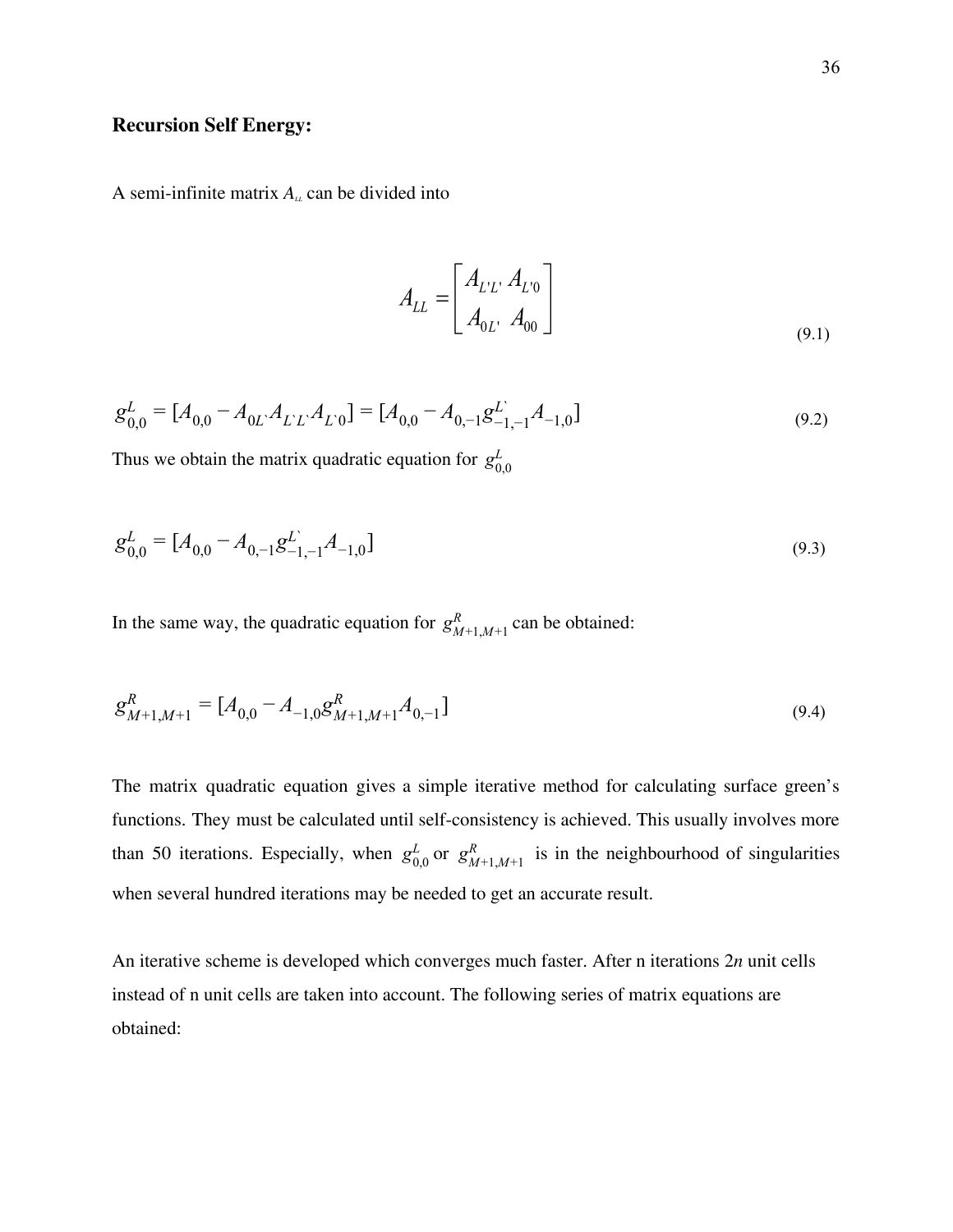$$
A_{0,0}g_{0,0}^L = I - A_{0,-1}g_{-1,0}^L
$$
\n(9.5)

$$
A_{-1,-1}g_{-1,0}^L = -A_{-1,0}g_{0,0}^L - A_{-1,-2}g_{-2,0}^L
$$
\n(9.6)

$$
A_{-2,-2}g_{-1,0}^L = -A_{-2,-1}g_{-1,0}^L - A_{-2,-1}g_{-1,0}^L - A_{-2,-3}g_{-3,0}^L
$$
\n(9.7)

The general term can be written as:

$$
g_{-n,0}^L = A_{0,0}^{-1}(-A_{0,-1}g_{-n+1,0}^L - A_{0,-1}g_{-n-n,0}^L) = t_0 g_{-n+1,0}^L + t_0 g_{-n-1,0}^L
$$
\n(9.8)

where,  $t_0 = A_{0,0}^{-1} A_{0,-1}$  and  $t_0 = -A_{0,0}^{-1} A_{0,-1}$ 

$$
g_{-n,0} = t_0 (t_0 g_{-n+2,0}^L + t_0 g_{-n,0}^L) + t_0 (t_0 g_{-n,0}^L + t_0 g_{-n-2,0}^L)
$$
\n(9.9)

$$
g_{-n,0}^L = t_1 g_{-n+2,0}^L + t_1 g_{-n-2,0}^L \tag{9.10}
$$

with 
$$
t_1 = (I - t_0 t_0 - t_0^2 t_0)^{-1} t_0^{-2}
$$
 and  $t_1 = (I - t_0 t_0 - t_0^2 t_0)^{-1} t_0^{-2}$ 

The process can be repeated iteratively to obtain:

$$
g_{-n,0}^L = t_i g_{-n+2^i,0}^L + t_i g_{-n-2^i,0}^L
$$
\n(9.11)

The following chain of equations are obtained:

$$
g_{-1,0}^L = t_0 g_{0,0}^L + t_0 g_{-2,0}^L \tag{9.12}
$$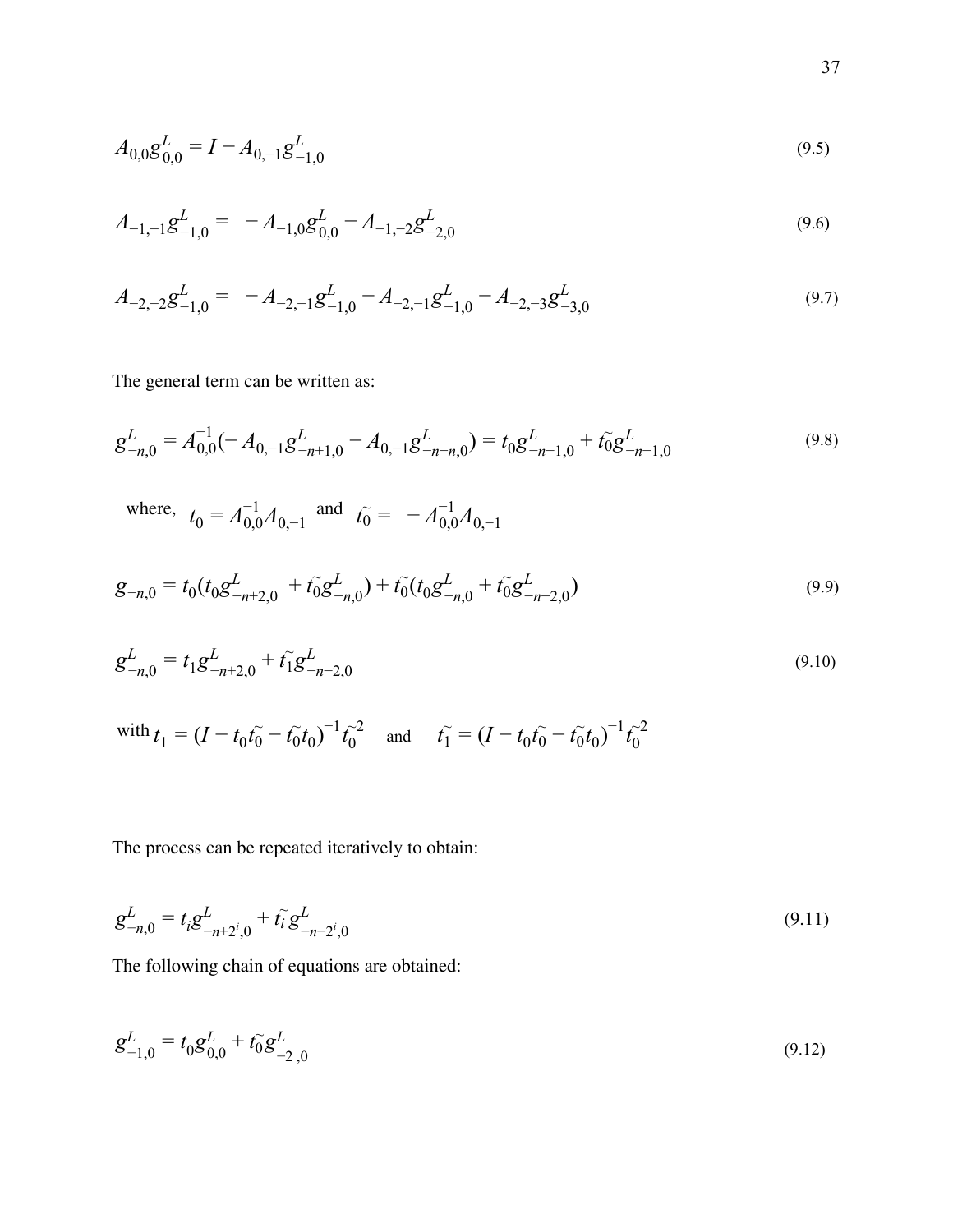$$
g_{-2,0}^L = t_1 g_{0,0}^L + t_0 g_{-4,0}^L
$$
\n(9.13)

$$
g_{-2^{n},0}^{L} = t_{n}g_{0,0}^{L} + t_{n}g_{-2^{n+1},0}^{L}
$$
\n(9.14)

### **The Poisson's Equation:**

Once the non-equilibrium density is obtained the next step in the self-consistent calculation is calculating the effective potential. The calculation of the exchange-correlation potential is straightforward since it is a local or semi-local function of the density.

According to Gauss's Law, Electrostatic potential, V follows the following Poisson's equation, where  $\rho$  and  $\epsilon$  describes charge density and electric permittivity respectively in spatial region of the device. In our device,  $\epsilon$  is only a function of z axis, so the three dimensional equation minimizes to,

$$
\epsilon \left[ \frac{d^2}{dx^2} + \frac{d^2}{dy^2} + \frac{d^2}{dz^2} + \frac{1}{\epsilon(z)} \frac{d\epsilon(z)}{dz} \frac{d}{dz} \right] V(x, y, z) = \frac{-\rho(x, y, z)}{\epsilon(z)}
$$
(10)

Here multigrid finite difference algorithm is used to solve the Poisson's equation.

#### **Transmission Coefficient:**

After obtaining the self-consistent non-equilibrium density matrix, it is possible to calculate various transport properties of the system. One of the most significant of them is transmission spectrum from which the current and differential conductance can be calculated.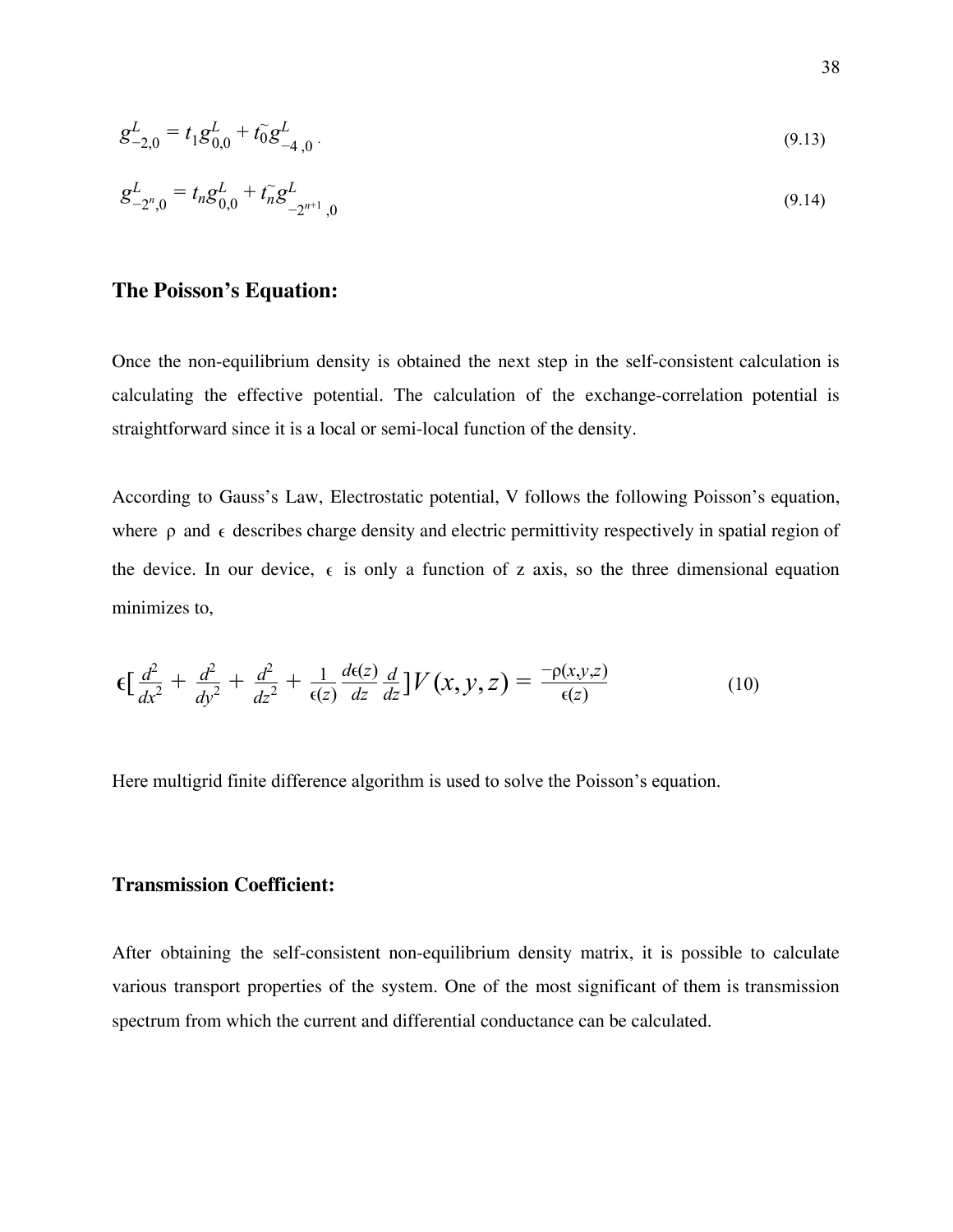Here, transmission amplitude  $t_k$  defines the fraction of a scattering state of  $k$  which propagates through a device. The transmission coefficient at energy is obtained by summing up the transmission from all the states at this energy. The transmission coefficient may be obtained from the retarded Green's function using:

$$
T(\varepsilon) = G(\varepsilon)(\varepsilon)G^{\dagger}\Gamma^{R}(\varepsilon)
$$
\n(11)

### **The Electric Current:**

Once the Transmission Spectrum is calculated, it is easier to calculate the current for different electrode temperatures. The current is calculated from the transmission coefficient using:

$$
I(V_L, V_R, T_L, T_R) = \frac{e}{h} \Sigma_{\sigma} \int T_{\sigma}(E) [f(\frac{E - \mu_L}{k_B T_R}) - f(\frac{E - \mu_L}{k_B T_L})] dE \tag{12}
$$

where  $f$  is the Fermi function,  $T_{\mu\nu}$  is the electron temperatures of the right/left electrode and  $T_{\sigma}(E)$  is the transmission coefficient for the spin component.

## **Differential Conductance:**

The differential conductance is calculated from the transmission spectrum u sing:

$$
\sigma(V_I, V_R, T_L, T_R, \alpha_L, \alpha_R) = \lim_{\delta V \to \infty} \left( \frac{I(V_L, \alpha_L \delta_L, V_R - \alpha_R \delta V, T_L, T_R)}{\delta V} \right)
$$
(13)

The coupling constant  $\alpha_L + \alpha_R = 1.0$  models how the transmission spectrum couples with the left and right electrode.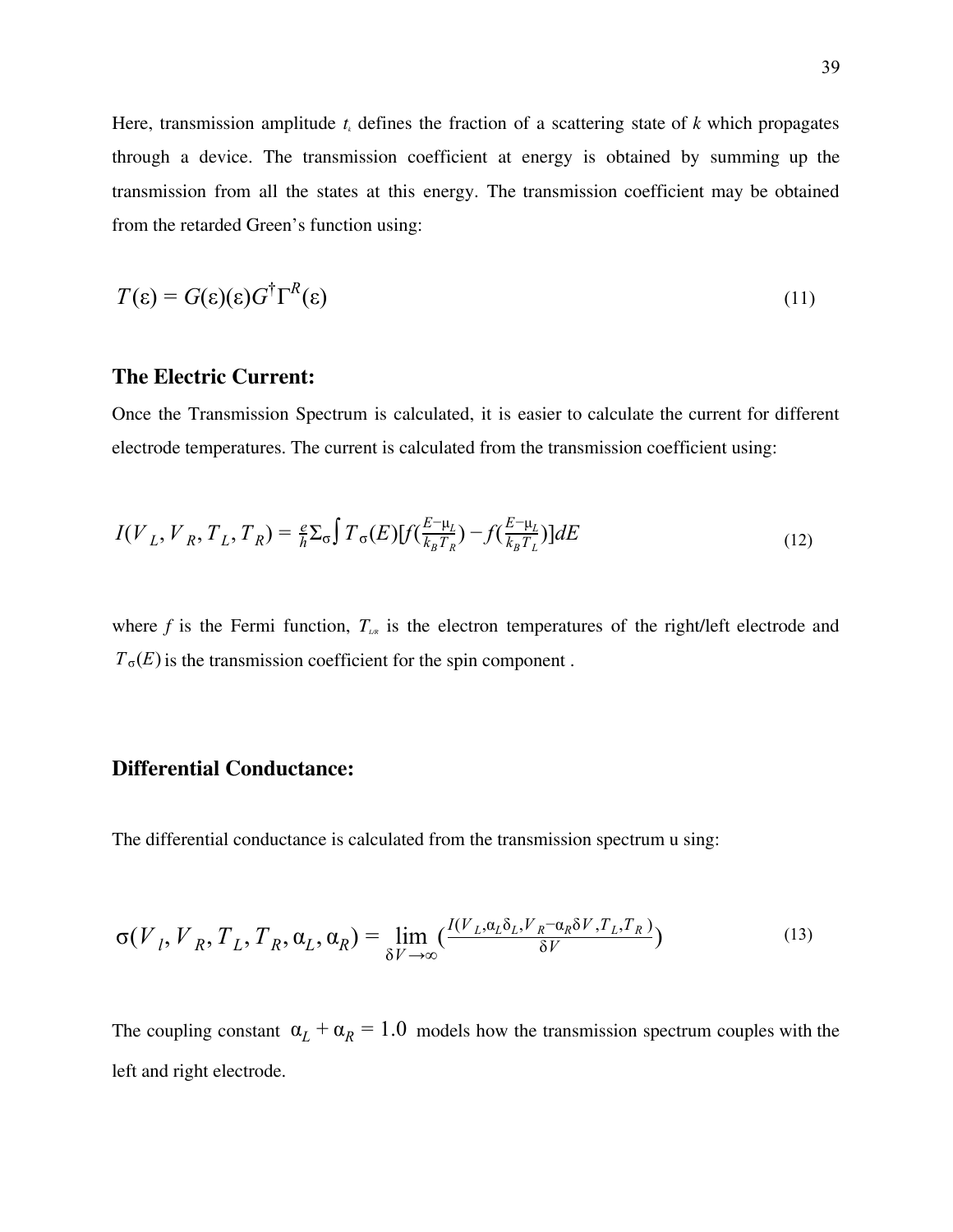#### **Ab-initio study of absorbing H<sup>2</sup>O molecule on semiconducting GNR:**

Ab initio method is a way of quantitative calculation to predict the electronic structure and ionic dynamics. Here we have acknowledge the electron-electron interaction. First step of the calculation process is to take the Born-Oppenheimer Hamiltonian for electron [Eq.6] assuming the ions as classical components and fixed in space. These ions create an external potential field in which the electrons move. Electronic and nuclear motions are treated separately. Thus electronic structure calculation if performed for a fixed nuclear configuration by approximately After calculating the Schrodinger equation for the Born-Oppenheimer Hamiltonian, we get,

$$
H_{BO}(\{r_i\}; \{R_i\})\psi(\{r_i\}; \{R_i\}) = E(\{R_i\})\psi(\{r_i\}; \{R_i\})
$$
\n(14.1)

This is a wave function dependent on the positions of the ions.  $E({R_i})$  represents the energy of the system,  $\psi({r_i}; {\{R_i\}})$  represents every interactions, electron-electron and electron-ion interaction. Kinetic energy is ignored as we considered the particles to be fixed. This electronic wave function is represented in certain finite basis sets. The Schrodinger equation is then turned into an algebraic equation which can be solved through numerical methods.

There are two methods of approximations: one concerning the choice of basis functions to represent the one-electron functions called *molecular orbitals*. Other concerning the choice of N-electron functions to represent the many-electron electronic wavefunctions.

Gaussian basis functions are used to approximate the molecular orbitals, since the required integrals can be calculated very quickly in this basis. The many-electron wavefunction for the molecule is represented as a linear combination of antisymmetrized product known as *Slater*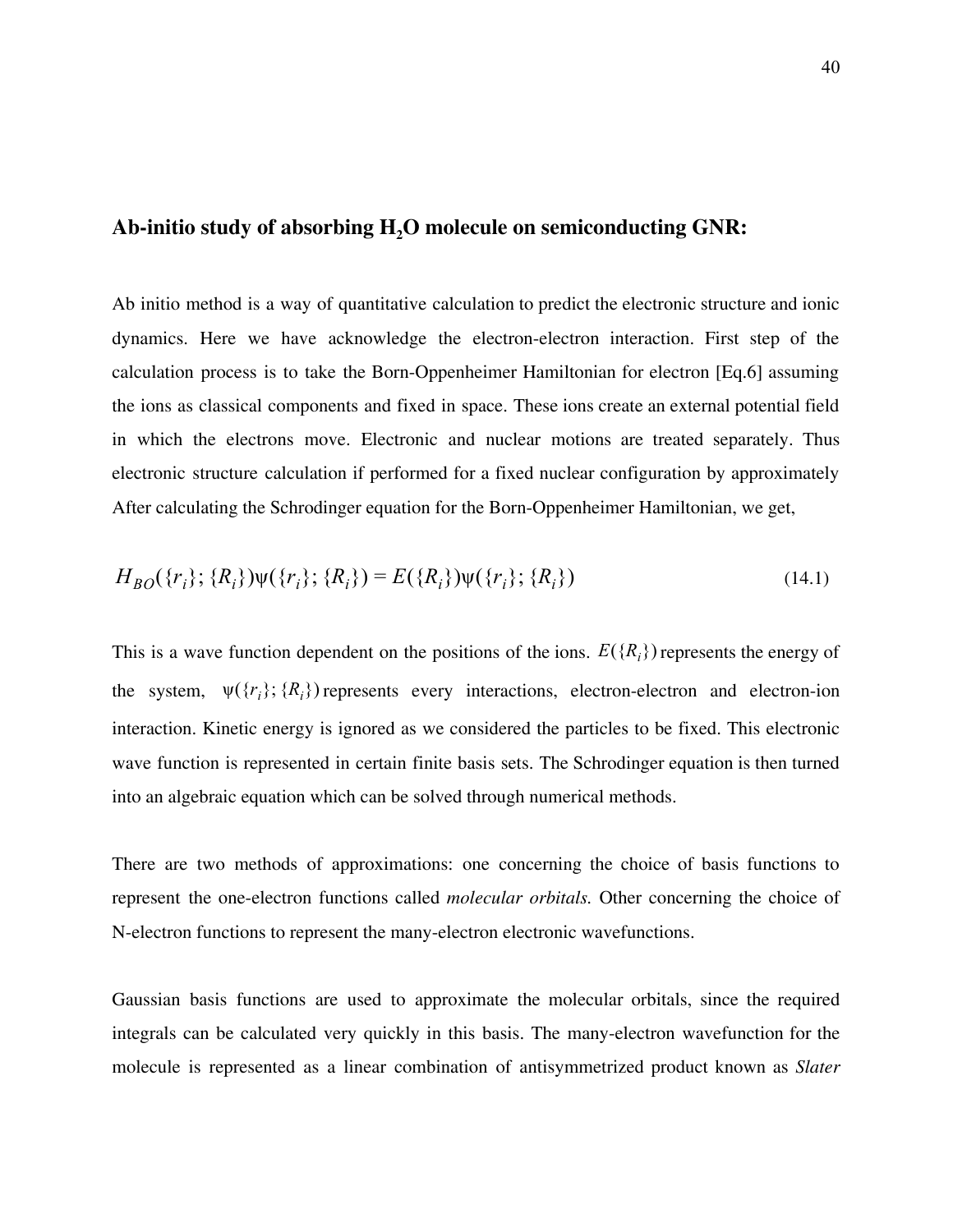*determinants* of the molecular orbitals. In full configuration interaction calculation (FCI) all possible Slater determinants for a given orbital basis are used and gives the best possible result for the chosen one-electron basis. However, the number of Slater determinants that can be constructed is enormous, and very quickly increases the number of electrons and orbitals. Therefore, approximations have to be made in which the wave function is expanded in only a subset of all possible Slater determinants.

One such approximations are used, it describes how the orbitals are determined. The most simple choice is to use a single Slater determinant and to optimize the orbital variationally. This is the *Hartree-Fock (HF) self consistent field (SCF)* method which is the initial step of ab initio calculation.

In Hartree-Fock approximation each electron moves in an average potential of the remaining electrons, but has no knowledge of the position of these. Thus , even though the Coulomb interaction between the electrons is taken into account as an average way, the electron with opposite spin are not capable of avoiding each other when they come close, and Hartree-Fock *electron correlation* method is to correct for this by taking the instantaneous correlation of the electrons into account. The corresponding energy lowering is called electron correlation energy. Density functional theory (DFT) methods can be considered to implement the electron correlation.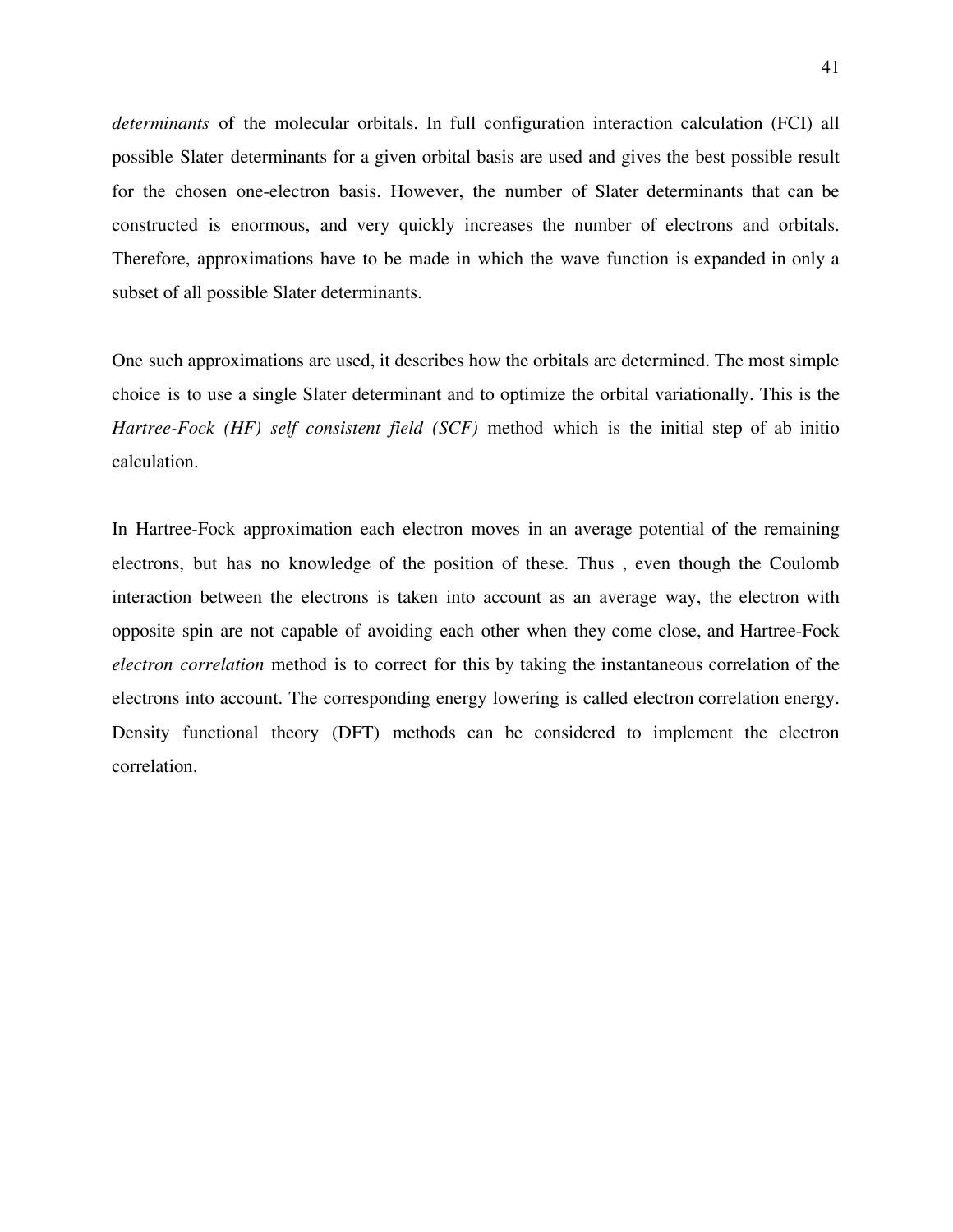### **The Adsorption energy:**

Modelling atomic adsorption by change in local effective potential using ab-initio study and tight binding hopping parameter. The adsorption energy is the energy of the isolated graphene sheet and isolated molecule minus the energy of the fully relaxed graphene sheet with the molecule adsorbed to it [9]. It is calculated as

$$
E_{ads} = E_{GNR+mH20} - (E_{GNR} + mE_{H20})
$$
\n(14.2)

Where  $E_{GNR+mH20}$  is the total energy of GNR with an absorbed  $H_2O$  molecule.  $E_{GNR}$  and  $E_{H20}$  are the total energies of pristine GNR (semiconducting or metallic) and isolated H<sub>2</sub>O molecule respectively and  $m$  is the number of absorbed  $H<sub>2</sub>O$  molecule. The adsorption energy is a required parameter to understand the electronic properties and how strong the interaction occurs among the molecules. Higher adsorption energy represents high interaction between the the adsorbate and adsorbed molecule.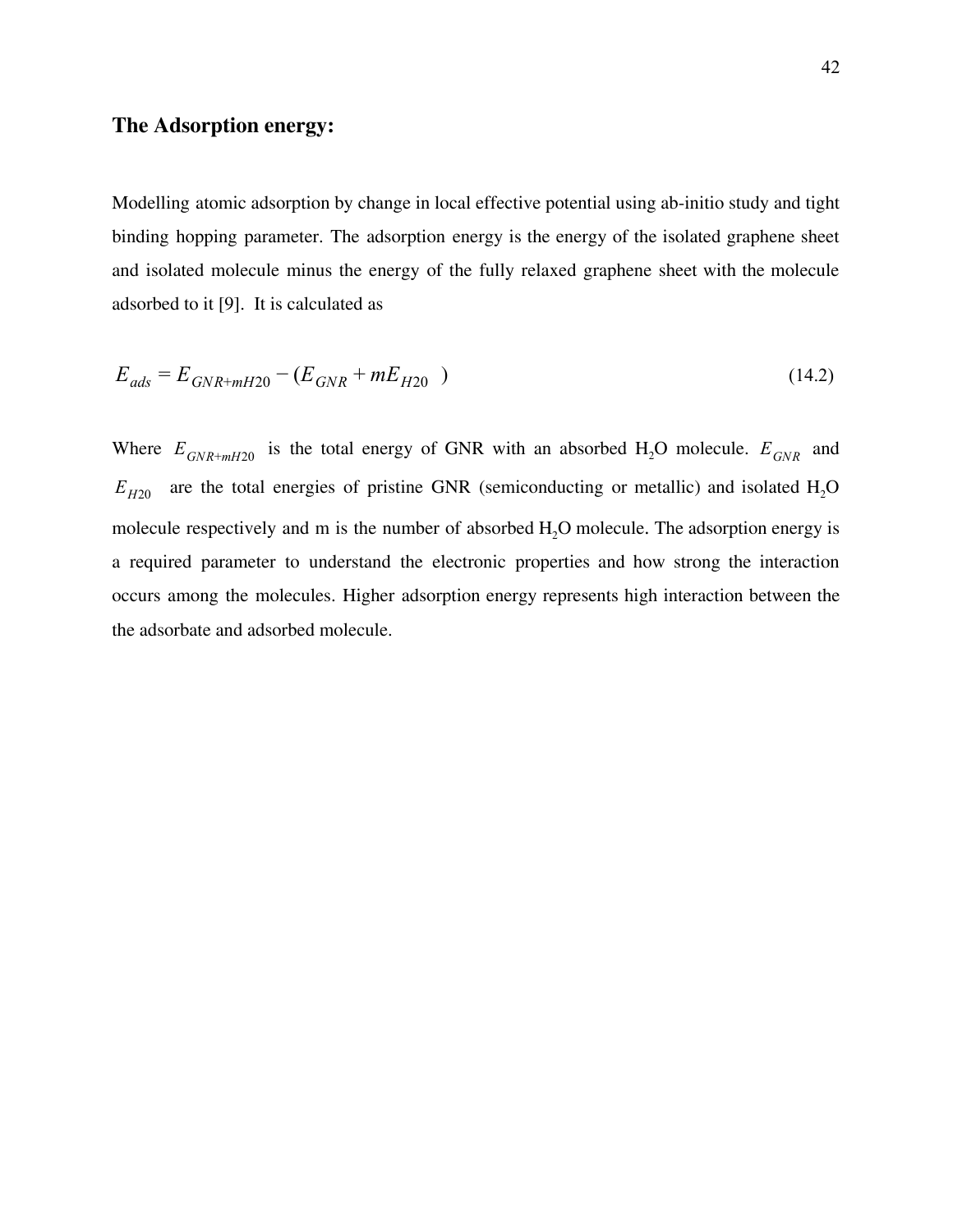## **Device Configuration**

In this paper four types of Graphene Nanoribbon FETs are proposed all of them having Armchair chirality. The types are differed on the basis of changes in channel and source-drain region shown in Fig.3-6. For cascaded Metallic-Semiconducting-Metallic device in Fig.3, N=7 ( $E^g$  = 1.35eV) semiconducting Armchair nanoribbon of 3.5nm channel length, where N describes the number of carbon atoms along the width of armchair GNR. This region is connected with N=8  $(E^g = 0eV)$  metallic armchair nanoribbons considered as electrodes having the width of ~0.74nm. Fig. 4, 5 devices are respectively made of solely metallic GNR (N=11) and semiconducting GNR  $(N=7)$ . Lastly, Fig.6 has a top gated channel of cascade metallic  $(N=8)$  - semiconducting  $(N=7)$ –metallic (N=8). The detailed behavior and transport properties of these devices will be discussed in the subsequent chapter.



Fig.3 : Metallic(N=8)-Semiconducting(N=7)-Metallic(N=8)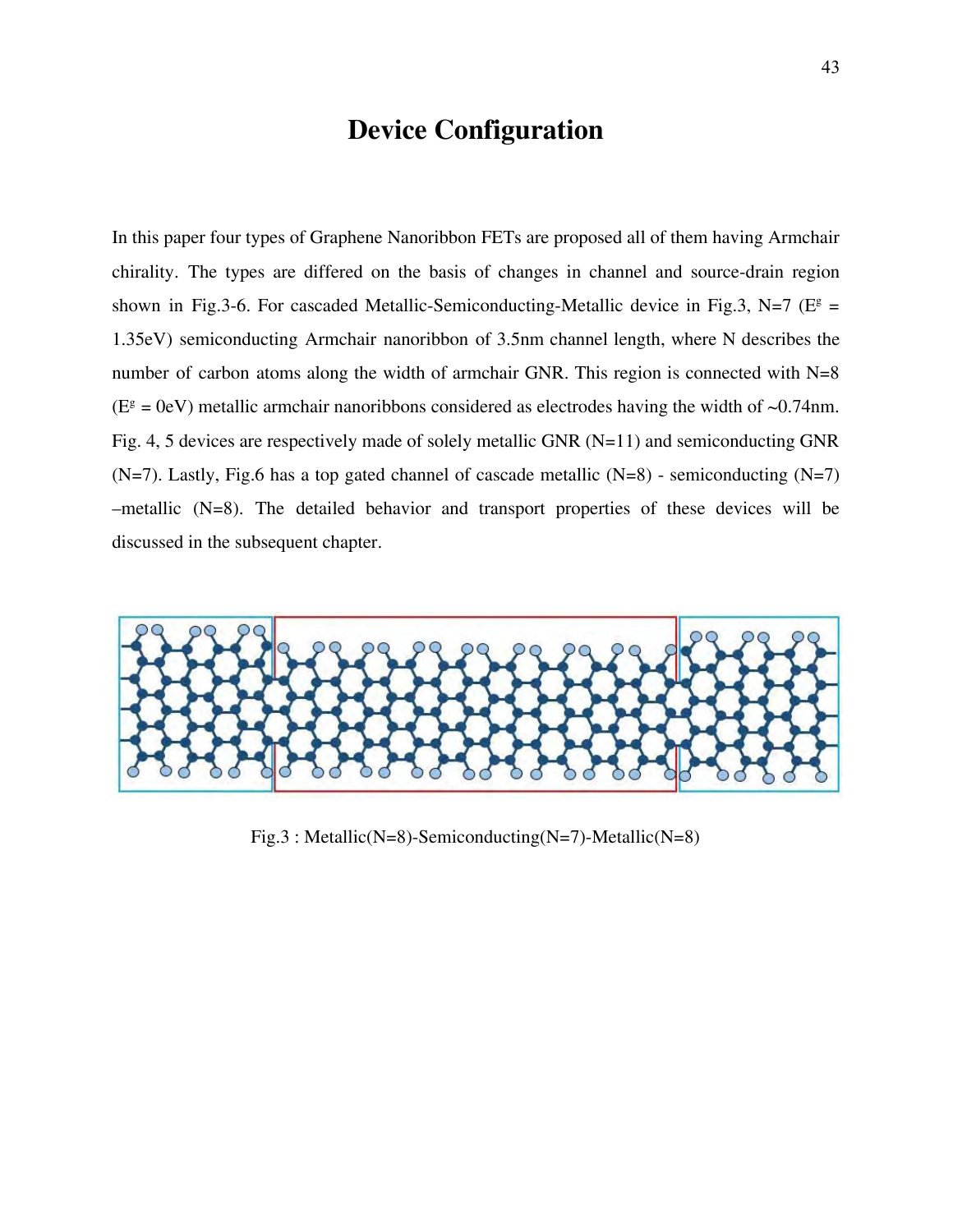

Fig.4: Metallic(N=11)-Metallic(N=11)-Metallic(N=11)



Fig.5: Semiconducting(N=7)-Semiconducting(N=7)-Semiconducting(N=7)



Fig.6: Cascaded (Metallic(N=8)-Semiconducting(N=7))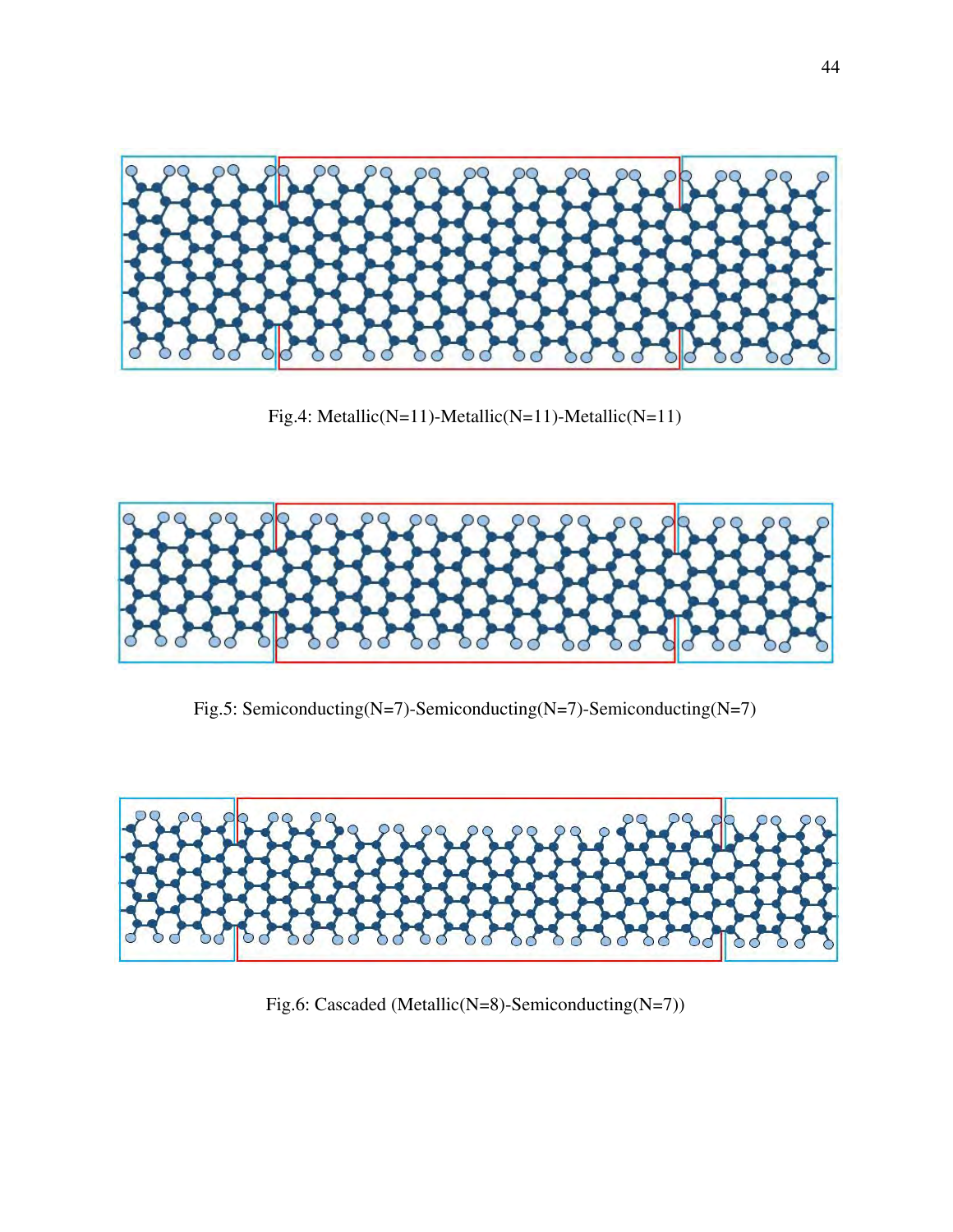## **Results**

#### **Transport properties:**

According to the cascaded Metallic-Semiconducting-Metallic fig.3 devices, it has a correlation of Metallic- Semiconducting- Metallic where the semiconducting Armchair Nanoribbon (N=7,  $E(G) = 1.35$ eV) has been used as a channel along with two metallic armchair nanoribbon (N=8,  $E(G) = 0$ eV) as the electrodes in the device. This cascading structure provides a remarkable combination between channel and electrodes which in case, reduces the possibility of occurring the impurity scattering and interface defects. Instead of using metallic armchair GNR, if we used a contact metal that would give us a large amount of contact resistance; but as we used the metallic armchair GNR, it reduces that fact and introduces a smoother interface with a minimum amount of contact resistance which makes the \cascaded Metallic-Semiconducting-Metallic fig.3 devices more efficient[7].



Fig.7(a): cascaded Metallic-Semiconducting-Metallic (*I-V* curve) at zero gate voltage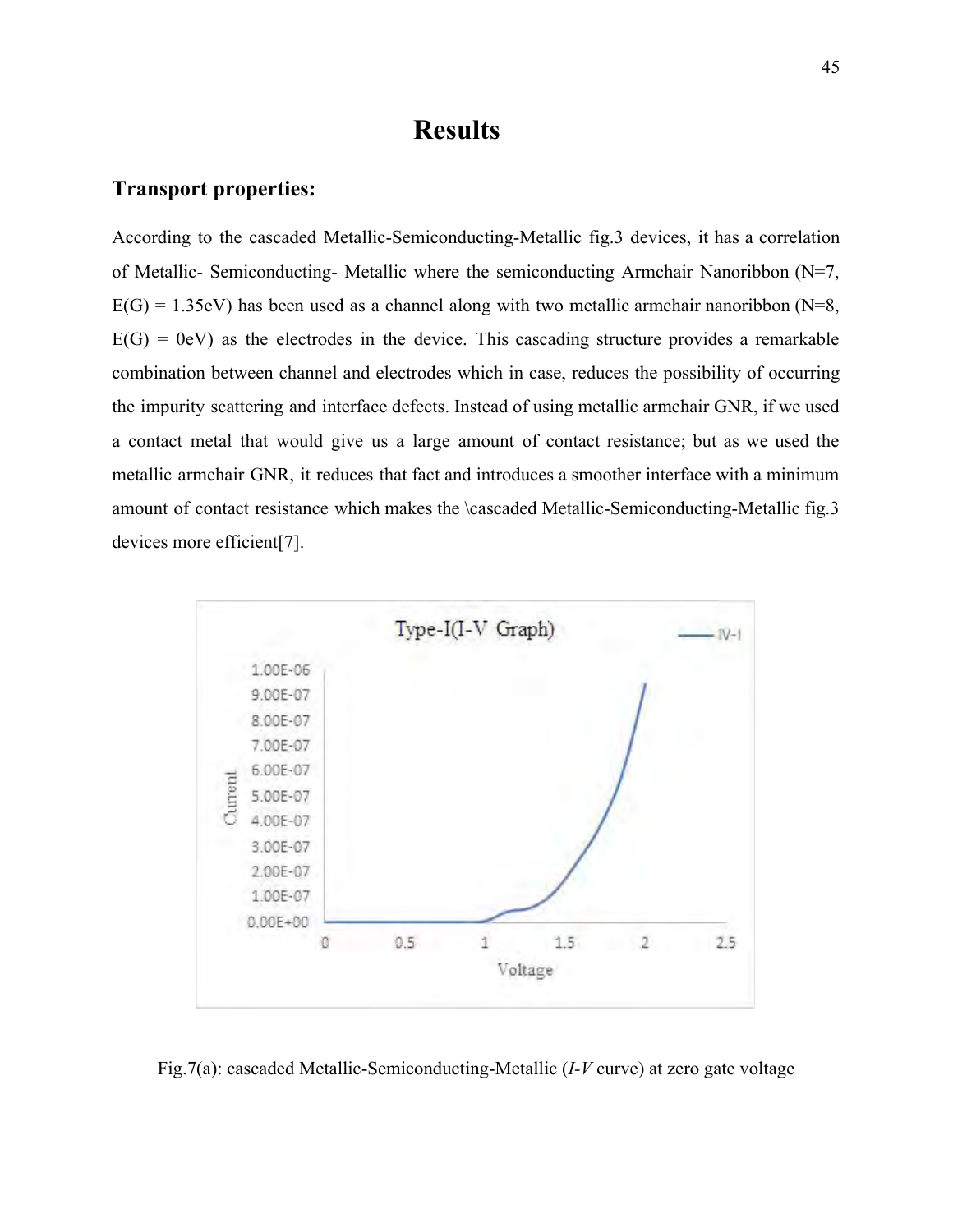For cascaded Metallic-Semiconducting-Metallic fig.3 bias voltage of drain-source and the gate voltage have the greater impact than the other three types of devices on the current at the channel region[7]. In case of applying positive potential , we have increment characteristic for the drain-source current behavior as the minimum energy for non zero electron transmission coefficient comes closer to fermi energy level proved in previous works[7] .



Fig.7(b): cascaded Metallic-Semiconducting-Metallic conductance at zero gate voltage

From *I-V* fig.7(a) curve of cascaded Metallic-Semiconducting-Metallic device we can see that upto  $0V~1V$  there is no change at the graph but after 1V current increases. Therefore, this behavior conforms the conductance graph fig.7(b) that it shows no changes at 0V to approximate 1V and after crossing 1V conductance increases drastically.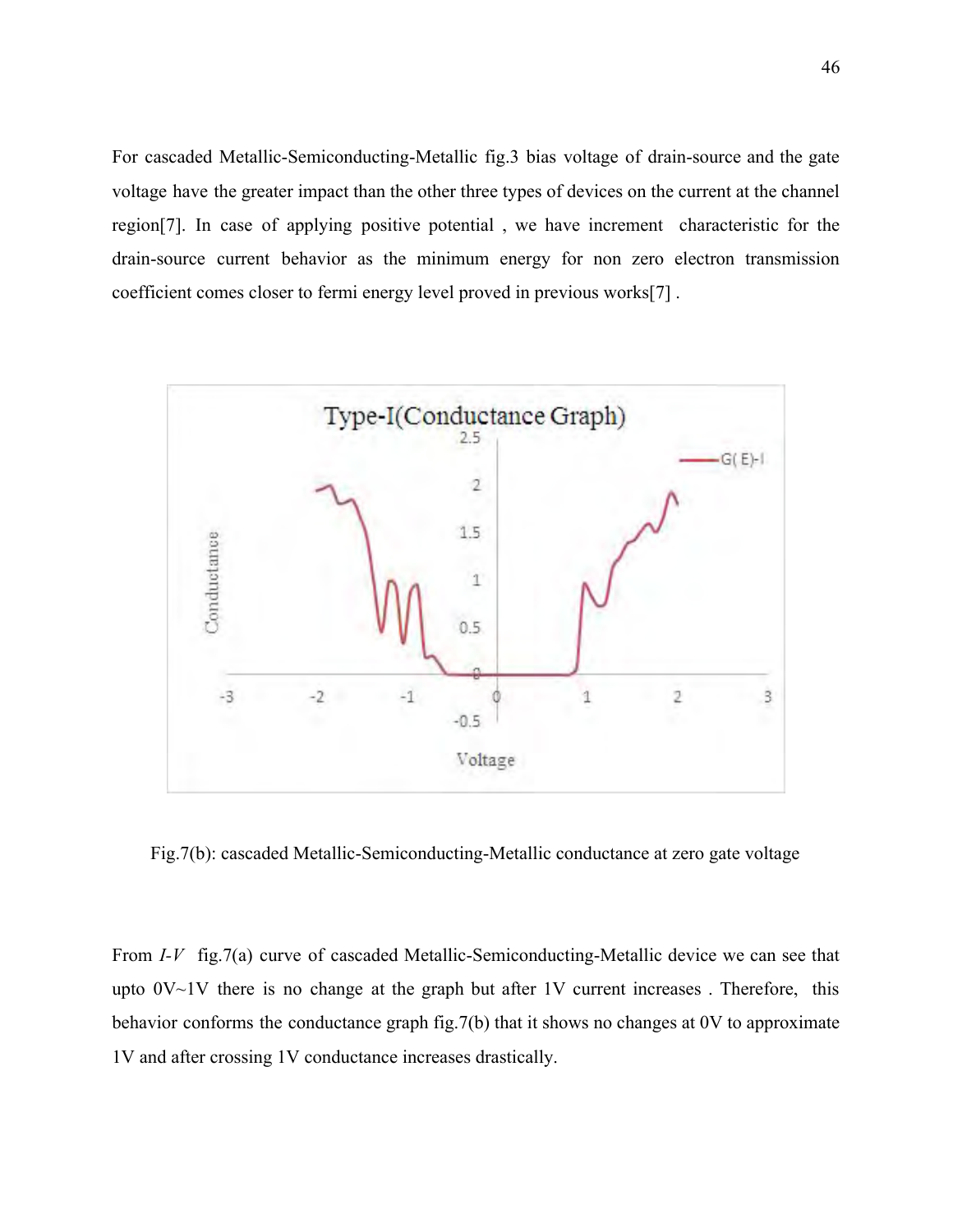

Fig.7(c): cascaded Metallic-Semiconducting-Metallic Device Density of State graph at zero gate voltage

This DOS fig.7(c) graph shows a sharp peak at lower energy below Fermi level for zero gate voltage in the valence band and clearly indicates the pattern of a FET behavior. Moreover, there is small changes at peaks above the fermi level in the conduction band which also indicates better performance for cascaded Metallic-Semiconducting-Metallic fig.3 as a field effect transistor including the conductance and *I-V* characteristics.

Metallic-Metallic-Metallic fig.4 is another combination of GNR, exclusively made of Metallic GNR  $(N = 11)$ . From the figure, Metallic-Metallic-Metallic fig. 4 describes zero band gap that confirms the metallic behavior of Metallic-Metallic-Metallic devices where a very high current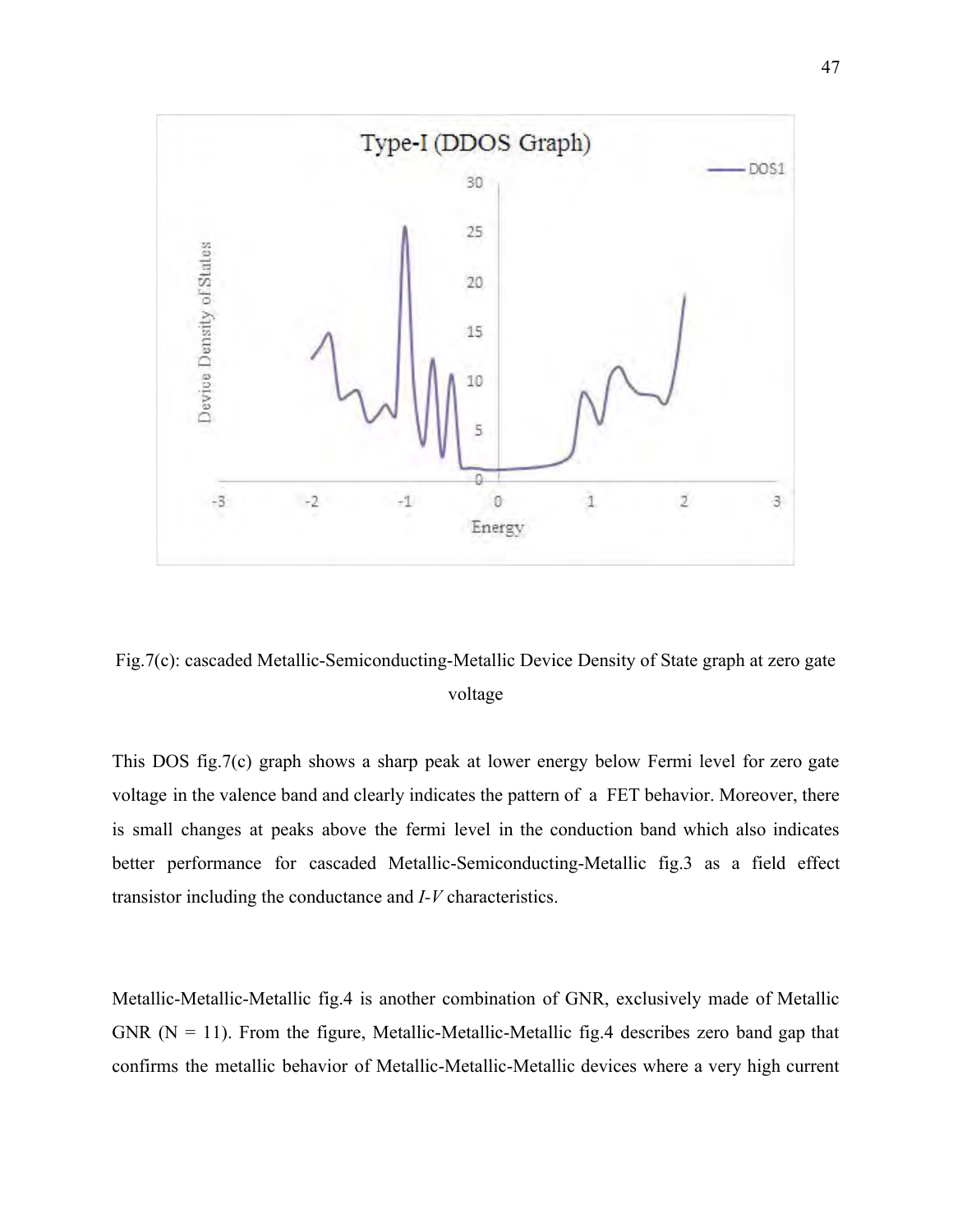can get produced by a small bias voltage but upon this voltage it provides a less impact of top-gate voltage[7]. The current-voltage characteristics gained from Metallic-Metallic-Metallic devices are like resistor type behavior with resistance in K-Ohm range. It means, it can perform as a better interconnect[6].



Fig.8(a): Metallic-Metallic-Metallic (*I-V* curve) at zero gate voltage

Metallic-Metallic-Metallic fig.4 I-V curve fig.8(a) shows linearity means current and voltage changes proportionally with a larger amount of resistance as previously proved[7].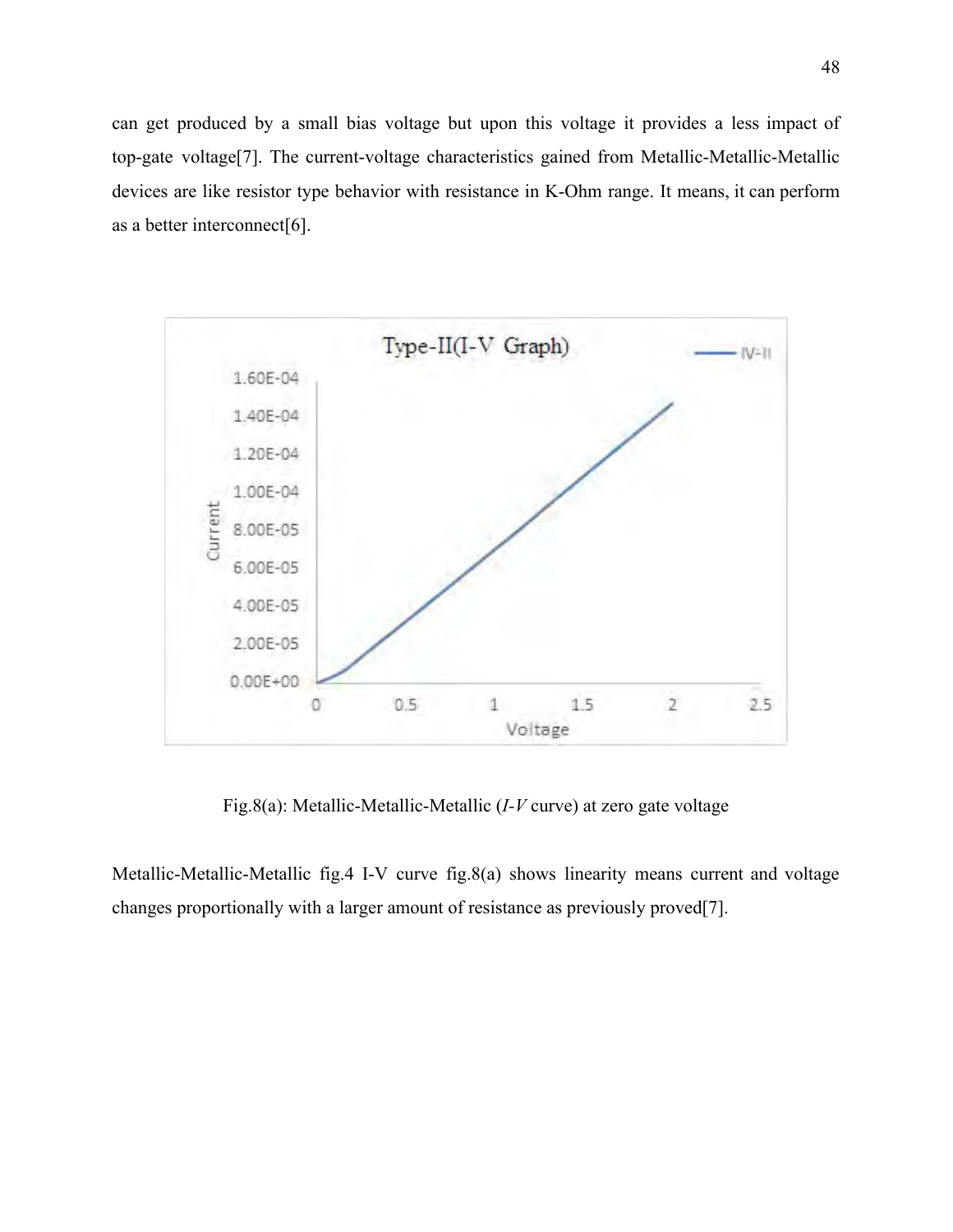

Fig.8(b): Metallic-Metallic-Metallic conductance at zero gate voltage

Therefore, the conductance graph fig.8(b) linear increment behavior where conductance increase as the voltage increases. From DOS fig.8(c) graph of Metallic-Metallic-Metallic , we can exhibit a large peak appears above the Fermi level that proves that the system is strongly metallic with the increment of significant conductivity.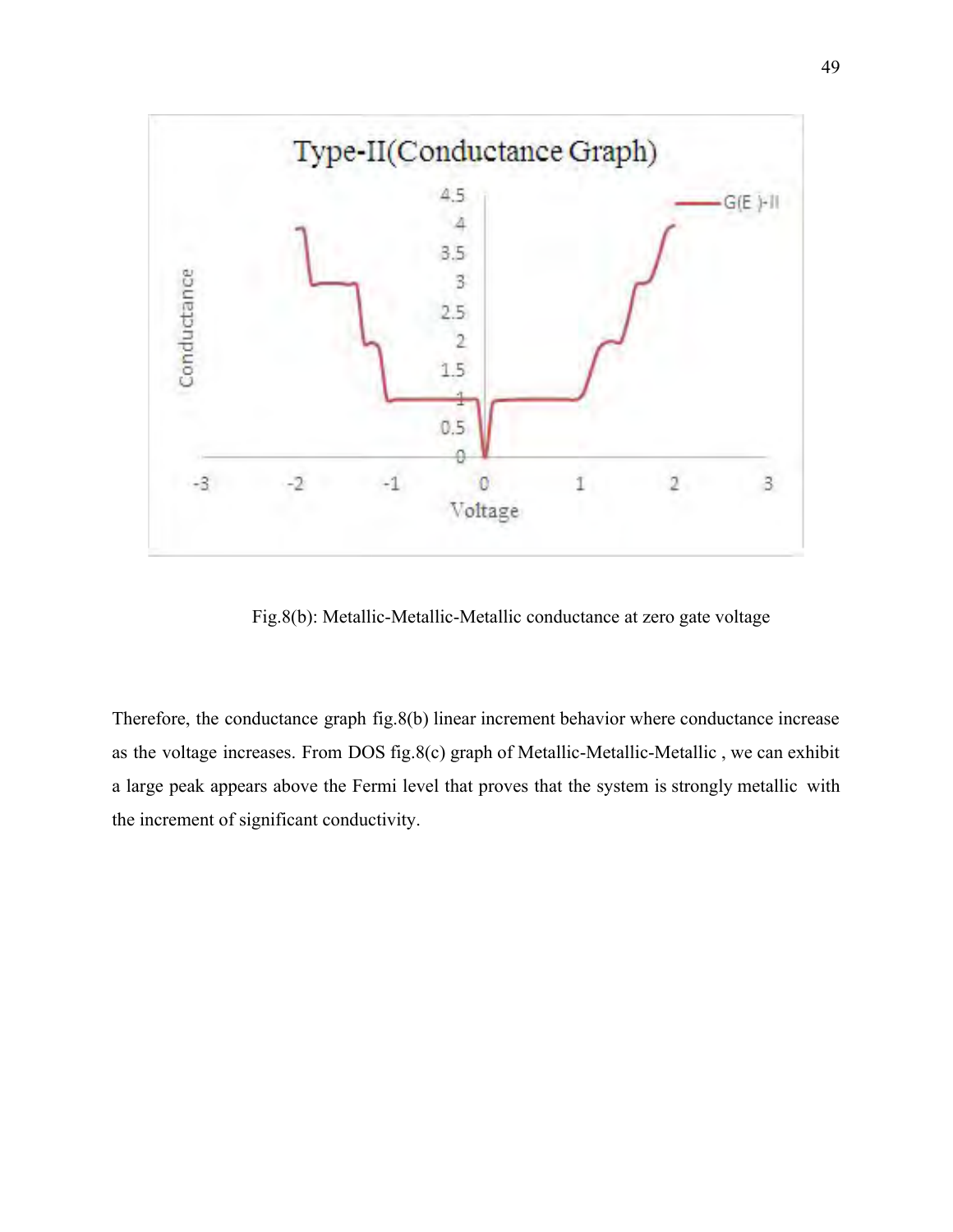

Fig.8(c): Metallic-Metallic-Metallic Device Density of State graph at zero gate voltage

Semiconducting-Semiconducting-Semiconducting fig.5 devices shows the combination of a Semiconducting GNR  $(N = 7)$ . From the transmission spectrum of Semiconducting-Semiconducting - Semiconducting devices it is retrieved as a 2D semiconductor (fig), But due to having schottky barrier and a high amount of contact resistance, the current fig.9 (a) may get demoted a lot due its relatively high band gap[7].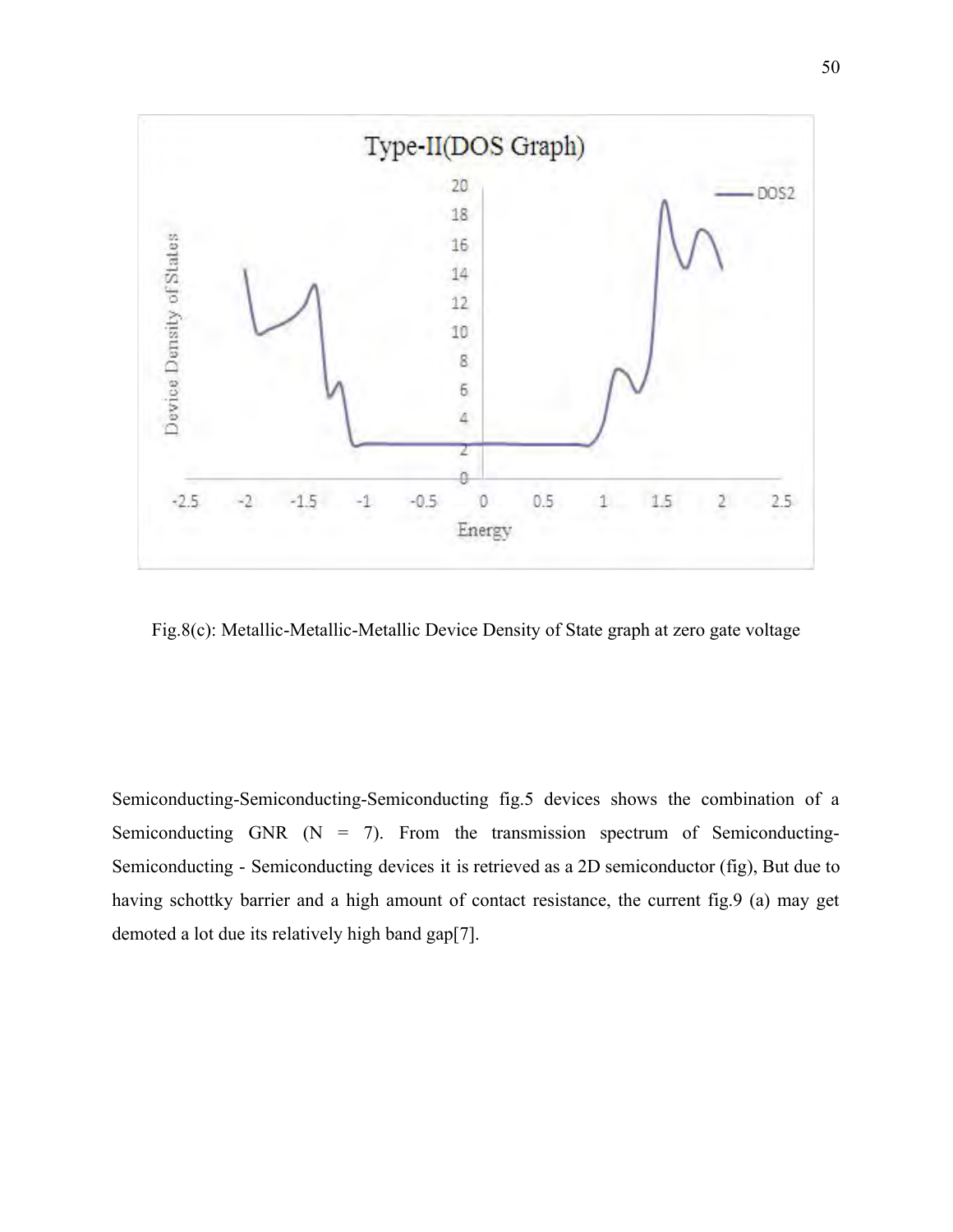

Fig.9(a): Semiconducting-Semiconducting-Semiconducting (*I-V* curve) at zero gate voltage



Fig.9(b): Semiconducting-Semiconducting-Semiconducting conductance at zero gate voltage

DOS fig.9(c) graph shows clear drop at the Fermi level which indicates the behavior of a semiconductor. There is no conductance till 1.5V as it has high bandgap.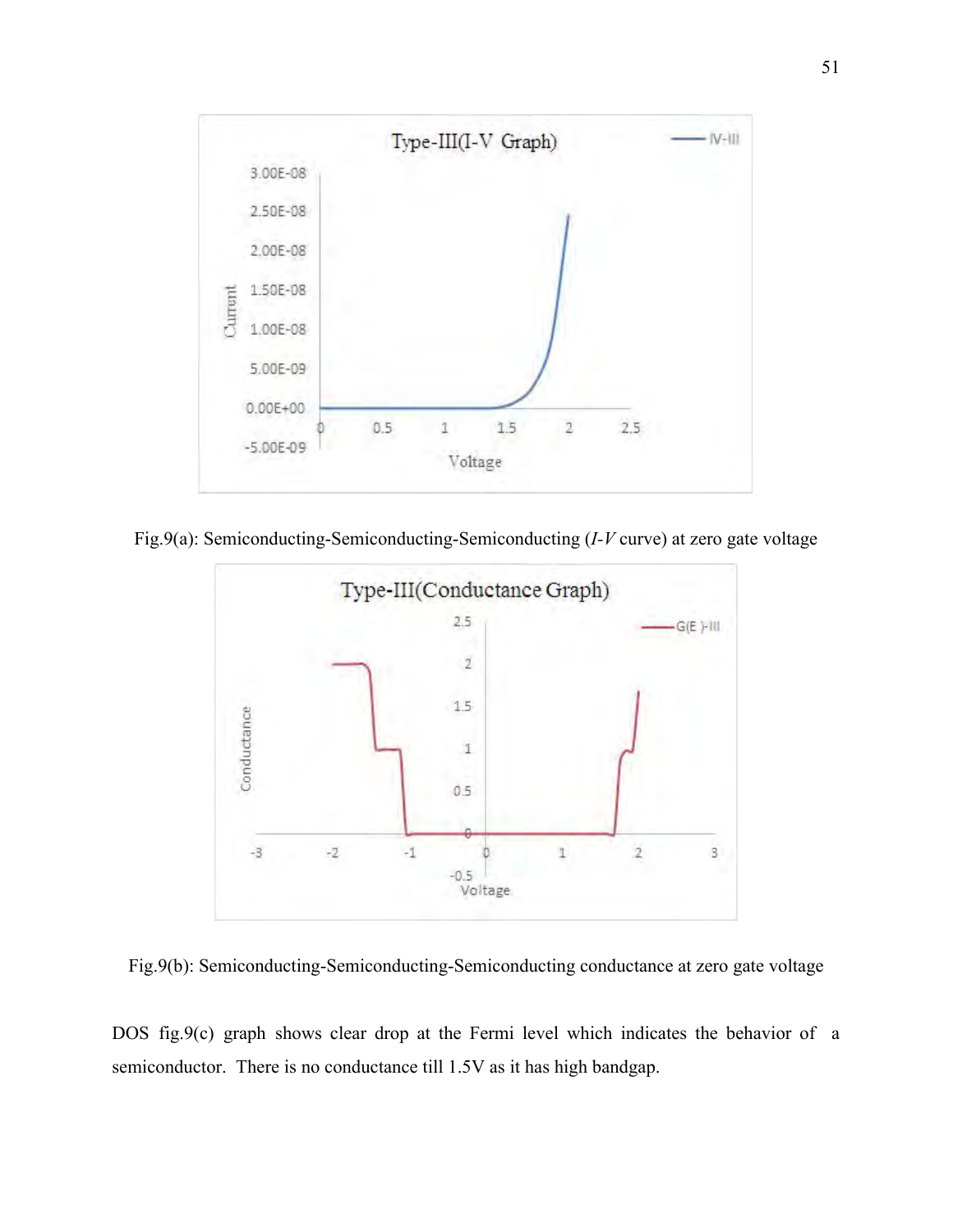

Fig.9(c): Semiconducting-Semiconducting-Semiconducting Device Density of State. graph at zero gate voltage

cascaded Metallic-(Metallic+Semiconducting+Metallic)-Metallic fig.6 is basically cascaded version of Metallic-Metallic-Metallic and Semiconducting-Semiconducting-Semiconducting where at contact metallic armchair GNR and at channel both semiconducting and metallic armchair GNR have been used. For the cascaded hetero armchair GNR has increment of conduction region which is the result of putting vacancies on effective channel. As the local energy states are being inserted to the conduction region, current may show increment characteristic as well. Lower bias voltage can be the source for getting significant conductance for cascaded armchair GNR than metallic or semiconducting GNR. When E=0 it shows the fermi energy without even having external bias voltage. The conduction is zero in the bandgap region as there is no energy state of unadsorbed cascaded GNR which reflects the characteristics of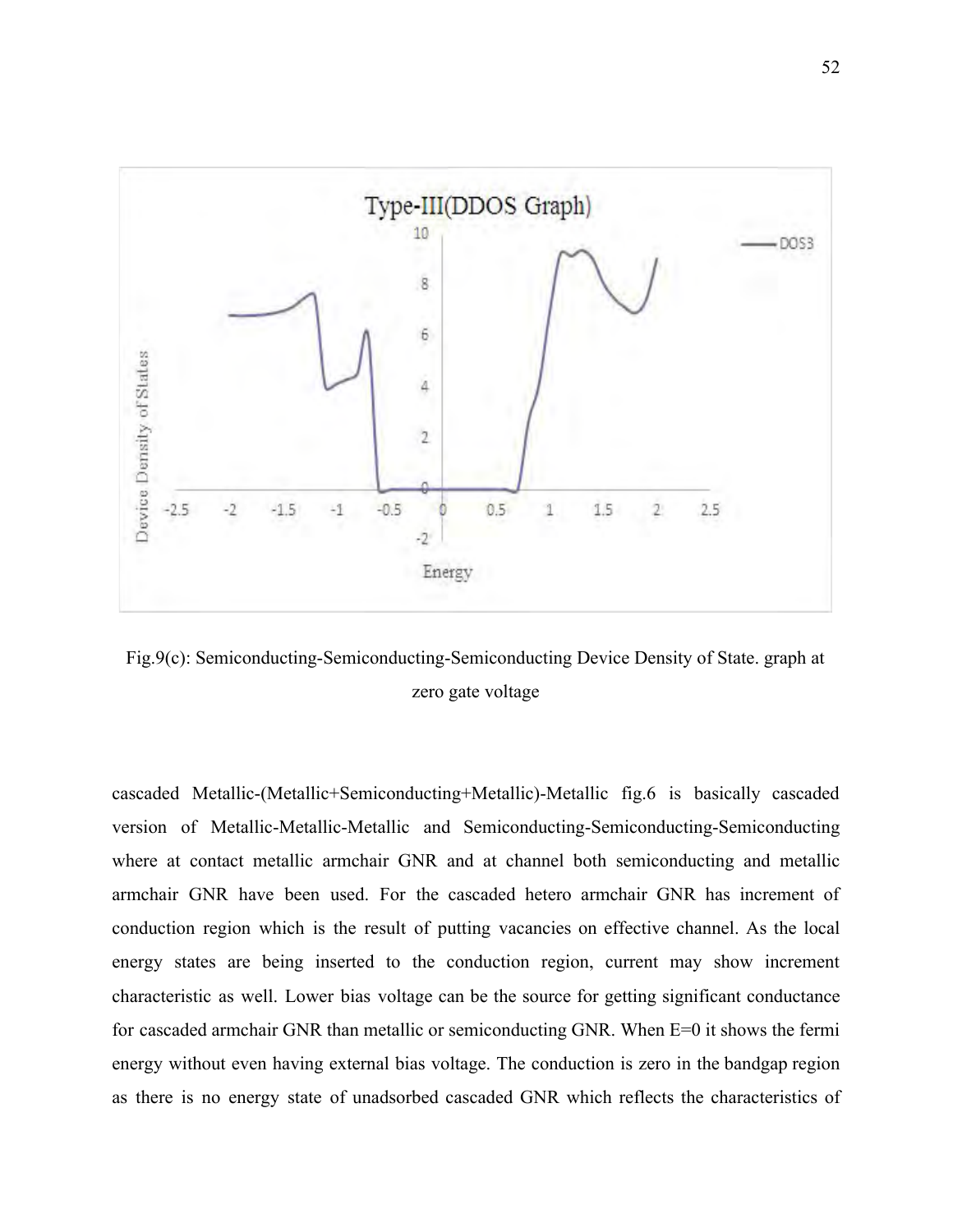difference among sheet potentials on three different directions and their potential is zero along the transportation direction towards the length of GNR[4]. Cascaded GNR creates potential barrier for electrons which increase the quasi quantized energy states[4]. Therefore, these potential barriers are the reason why conduction increases and as result of increasing the current at a point. Cascaded hetero GNR is the mixer of semiconducting armchair GNR and the metallic armchair GNR on characteristics. cascaded Metallic-(Metallic+ Semiconducting+Metallic) -Metallic, cascaded armchair GNR can work even at lower voltage where the only thing we can notice that it may show some fluctuates as it performs both semiconducting armchair GNR and metallic armchair GNR[] . Here, for metallic region transmission coefficient is nonzero where is the band gap region of semiconducting GNR [7]. This characteristic shows the resistance behavior which may be controlled by the top gate voltage[6]. Moreover, we can get different resistance in mega ohm range by only varying the length of semiconducting armchair GNR or the metallic armchair GNR. As a result we can use this type as on-chip resistance in industry[7].



Fig.10(a): cascaded Metallic-(Metallic+Semiconducting+Metallic)-Metallic (*I-V* curve) at zero gate voltage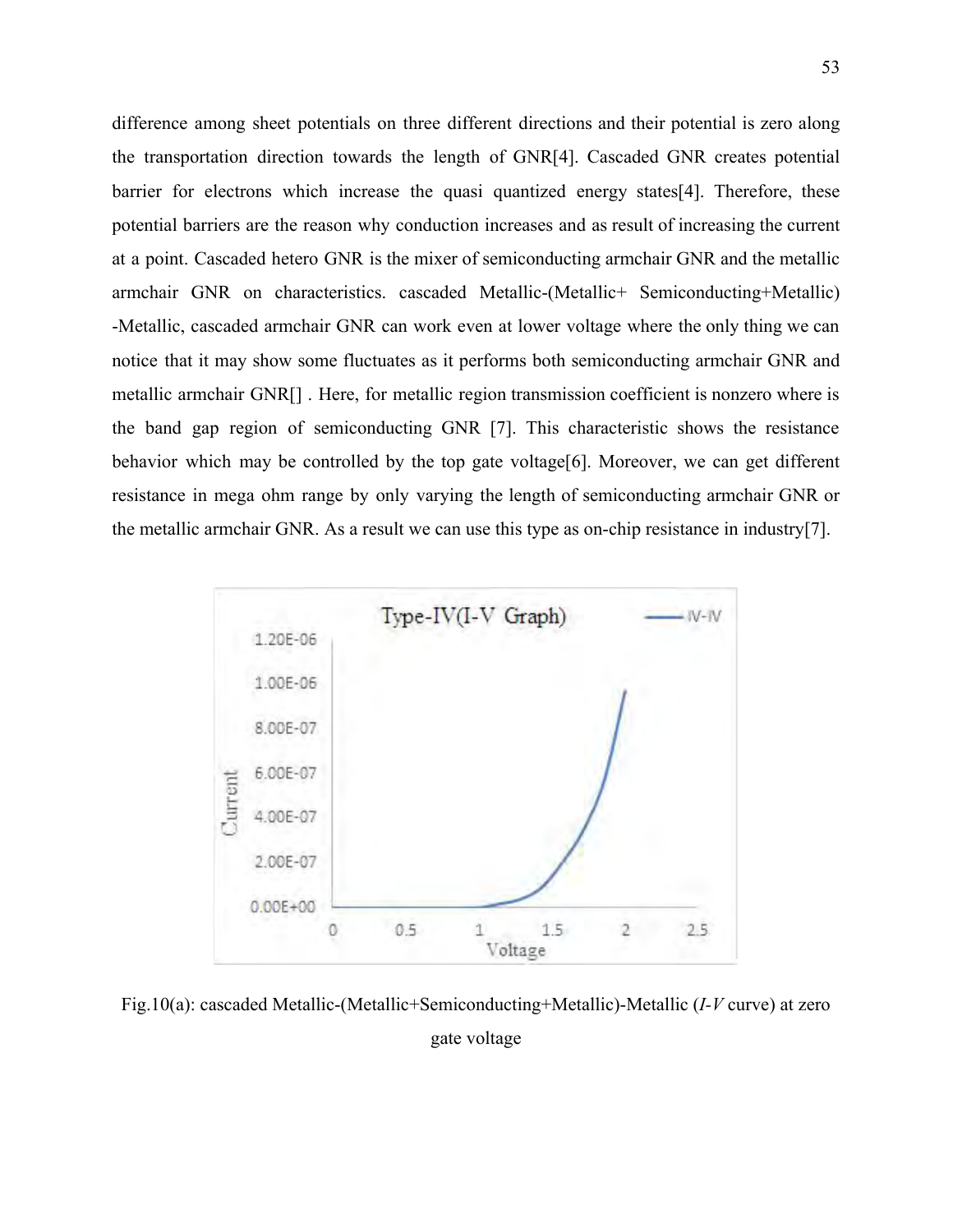

Fig.10(b): cascaded Metallic-(Metallic+Semiconducting+Metallic)-Metallic conductance at zero gate voltage

DOS fig.10(c) and conductance fig.10(b) graph for cascaded Metallic-(Metallic+Semiconducting +Metallic)-Metallic fig.6 show both semiconducting and metallic behavior as we have used both semiconducting and metallic armchair GNR at channel. As a result we can see that conductance is Zero upto 1V and then increases for conductance graph fig.10(b). On the other, hand we can see sharp peaks both below and above of the Fermi level for DOS graph fig.10(c). Since, it shows both metallic and semiconducting behavior, as a matter of fact it is controllable which means we can change its characteristics behavior by changing either the metallic armchair GNR or the semiconducting armchair GNR.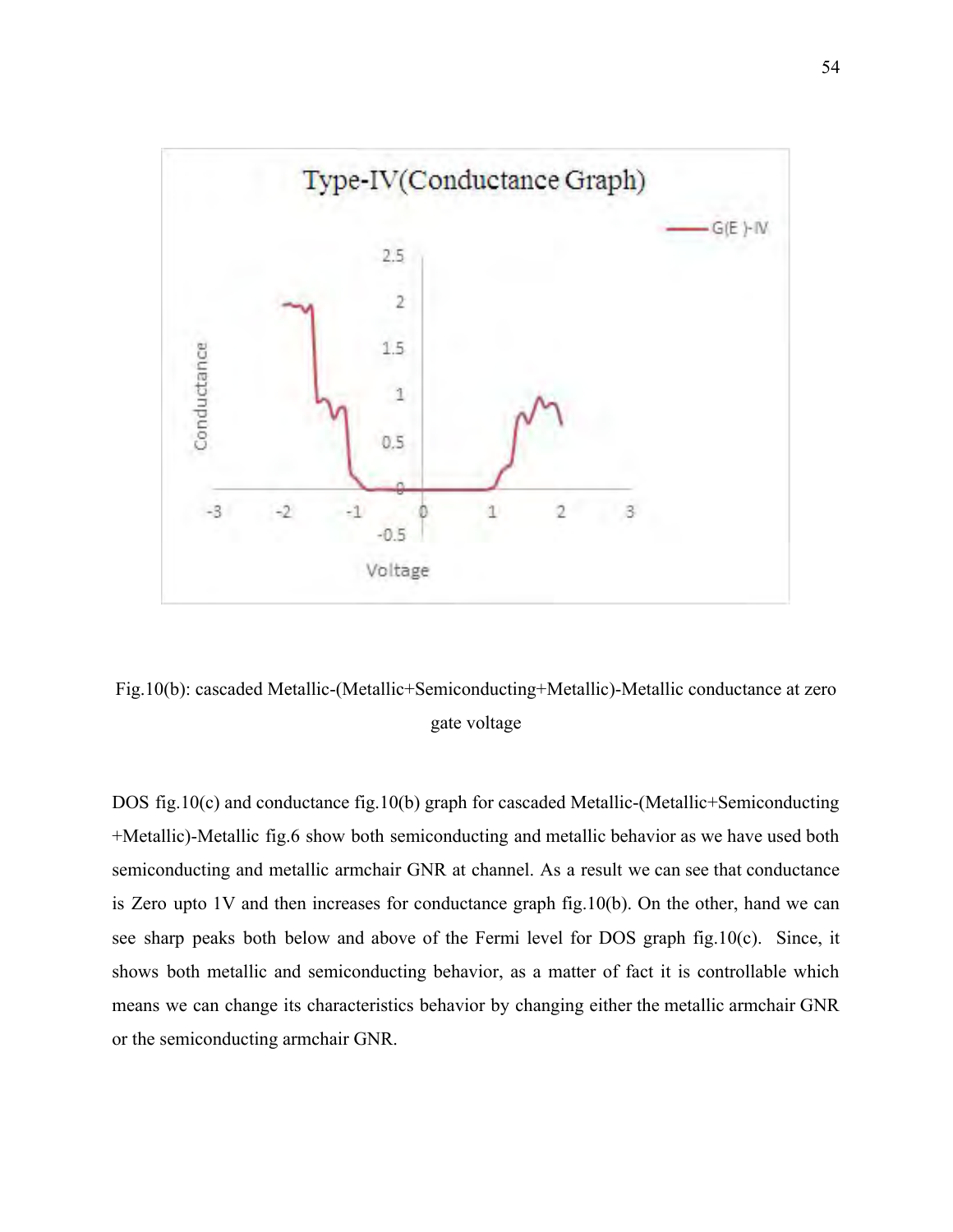

Fig.10(c): cascaded Metallic-(Metallic+Semiconducting+Metallic)-Metallic Device Density of State graph at zero gate voltage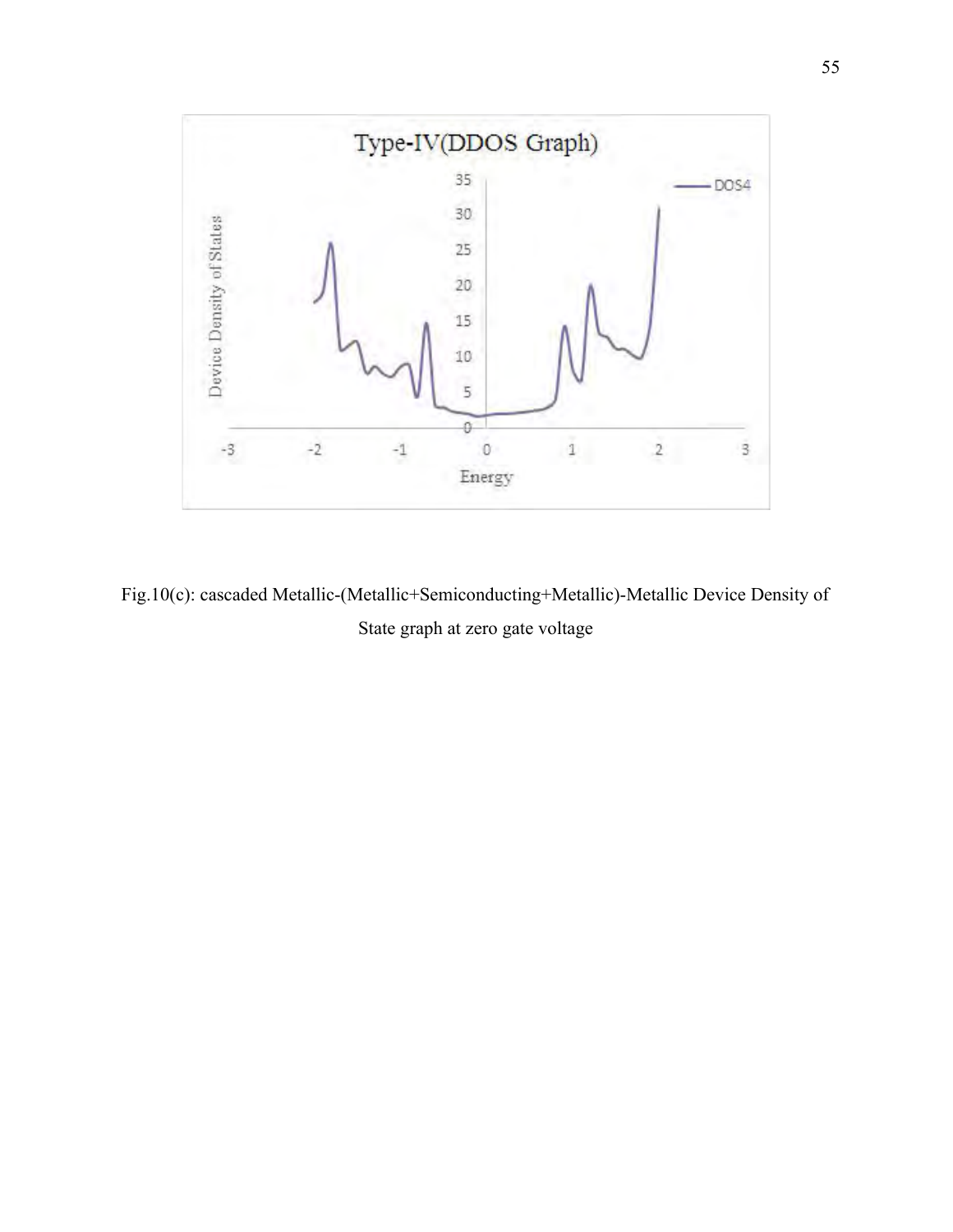# **Implementation**

From the graph Fig.11(a) we can say that we are comparing cascaded Metallic-Semiconducting-Metallic fig.3 and cascaded Metallic-(Metallic+Semiconducting+ Metallic)-Metallic fig.6 to create a device, In some previous work we have found out inverter is the perfect choice from these two devices where there *I-V* characteristic was the only key.



Fig.11(a): Conductance vs Voltage graph for four types devices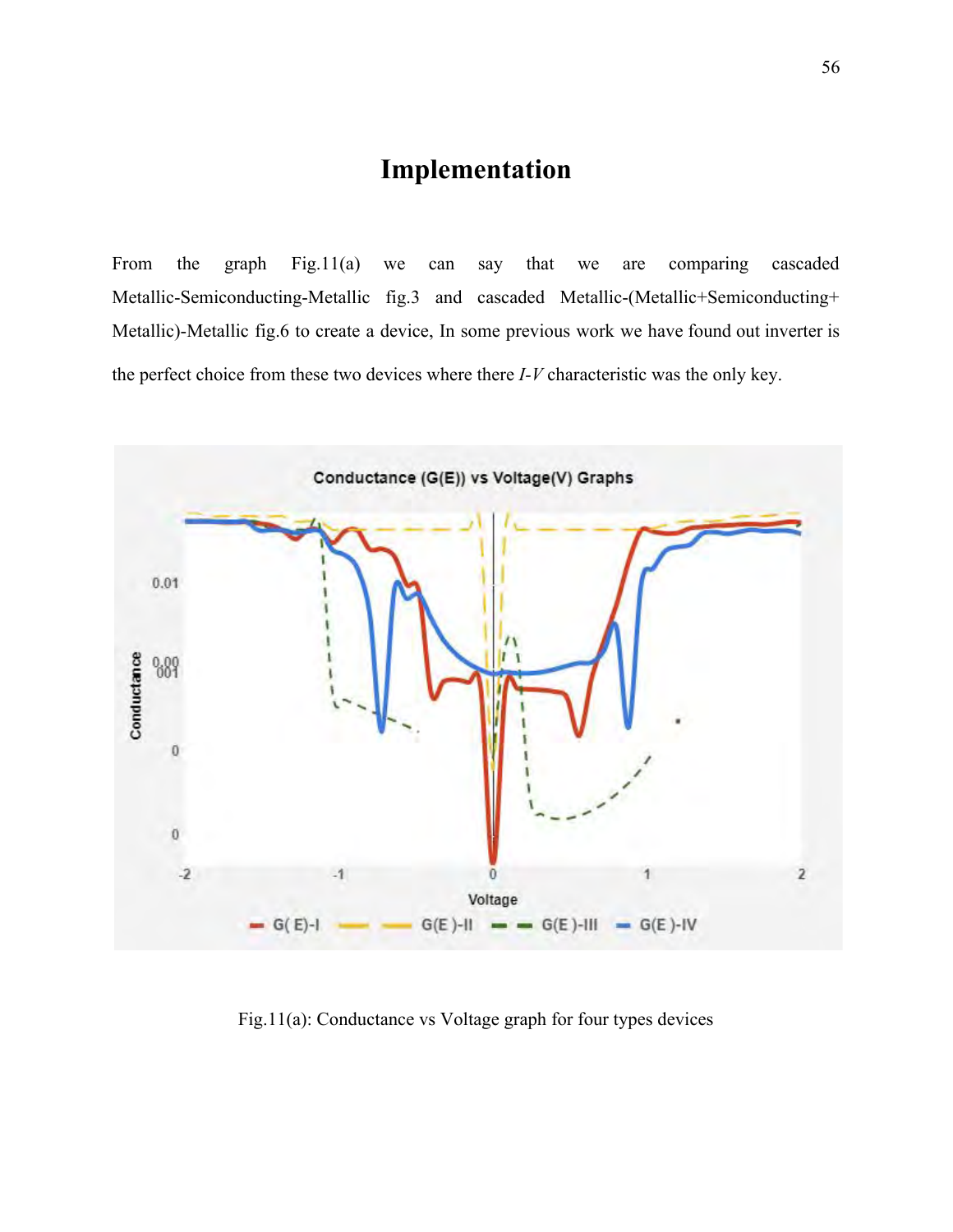From fig,  $11(a)$  it gives the clear theory for being the perfect match. Here, at  $0V~1V$  cascaded Metallic-Semiconducting-Metallic and Metallic-Metallic-Metallic shows zero conductance. When voltage increases from 1V cascaded Metallic-Semiconducting-Metallic shows increasing conductance behavior and cascaded Metallic-(Metallic+Semiconducting+Metallic)-Metallic shows decreasing behavior (a sharp peak at the opposite direction of cascaded Metallic-Semiconducting-Metallic fig.11(a)) . Whereas, it was the actual inverting behavior for our considered inverter, previously which showed only by the *I-V* curve behavior[7] but this proof makes the statement much stronger.



Fig.11(b): Device Density of State vs Energy Graph for four types considered Devices

For fig.11(b) Device Density of States shows the ultimate result with more reasonable conditions.From this compared graph we spectating that cascaded Metallic-Semiconducting-Metallic DDOS fig.11(b) has the sharp peak below fermi level which makes it work as a perfect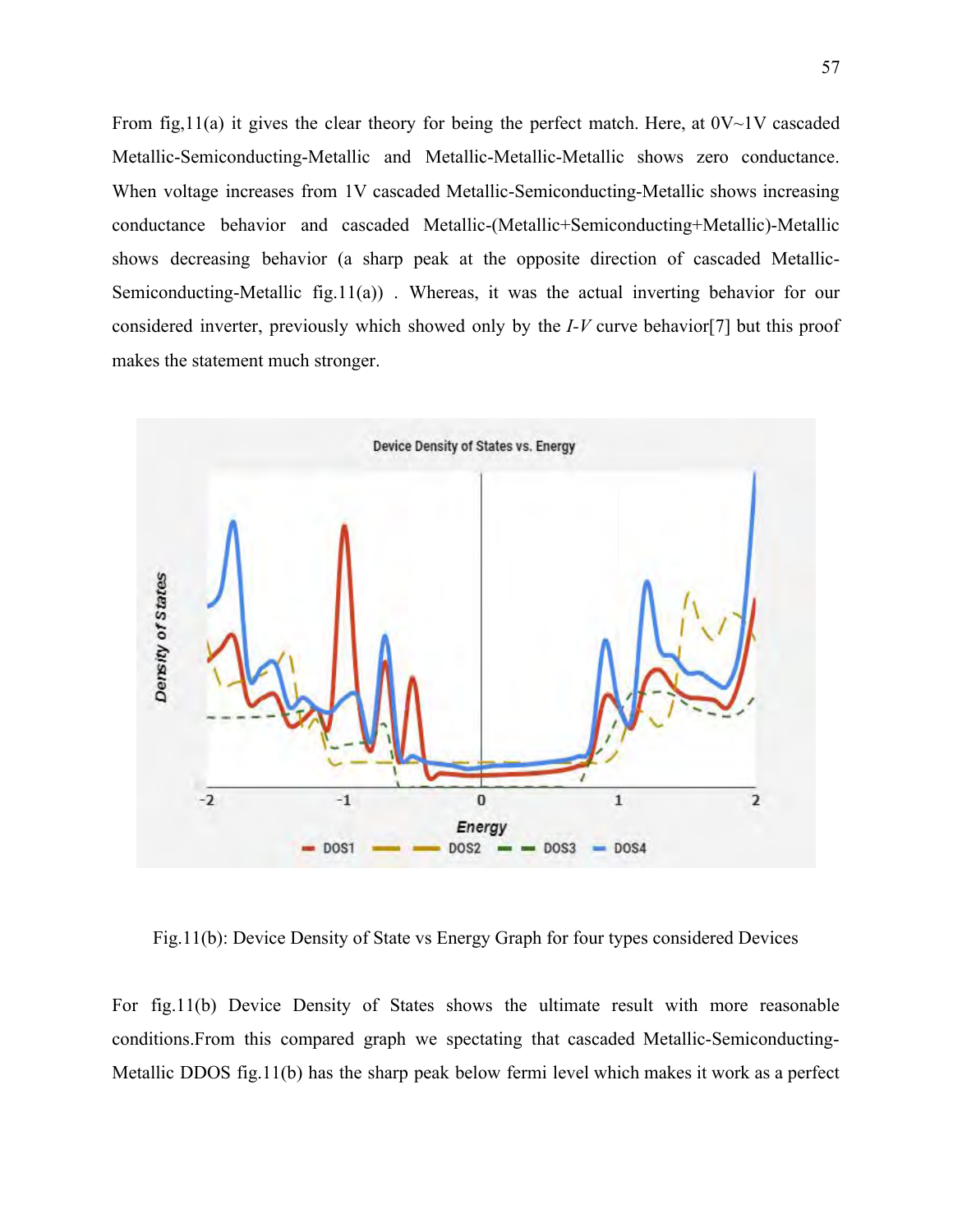FET. On the other hand, cascaded Metallic-(Metallic+Semiconducting+Metallic)-Metallic has sharp peaks in both sides of the fermi level as it has both semiconducting and metallic AGNR at the channel. At previous work it was proved that we can change cascaded Metallic-(Metallic+Semiconducting+Metallic)-Metallic either semiconducting or metallic[7] which is exactly being the proved by this DDOS graph fig.11(b) to make it clear that we are more capable to have the structure for our desired device. Where we considered Metallic-Semiconducting-Metallic fig.3 as Type-I, Metallic-Metallic-Metallic fig.4 as Type-II, Semiconducting-Semiconducting-Semiconducting fig.5 as Type-III and Metallic-(Metallic+ Semiconducting+Metallic)-Metallic as Type-IV.

Due to the absence of current saturation, it is challenging to design a FET device from GNR with respect to MOSFET [6]. But using ratioed circuit topology we can propose a logical device structure. From the previous discussion, it is obvious that cascaded Metallic-Semiconducting -Metallic device is appropriate to use as pull-up network due to its perfect Field Effect Transistor behavior. Whereas, cascaded Metallic-(Metallic+Semiconducting+Metallic)-Metallic can be used as a suitable pull-down network due to high resistance and flexibility.

Metallic-Metallic-Metallic fig.4 shows pure metallic character. As conductance graph fig.8(b) and DDOS graph fig.8(c) show that it has perfect conductance with linearity and it has sharp peaks above the fermi level means at the valence band, therefore it is perfect for having metallic character. Because of its metallic behavior we can use Metallic-Metallic-Metallic fig.4 as the interconnect between the cascaded Metallic-Semiconducting-Metallic and cascaded Metallic -(Metallic+Semiconducting+Metallic)-Metallic to make the inverter work more efficiently.

Below we proposed an inverter configuration at fig.12 where cascaded Metallic-Semiconducting -Metallic fig.3 working as the input voltage and cascaded Metallic-(Metallic+Semiconducting +Metallic)-Metallic fig.6 gate is connected to to ground as it shows opposite characteristics from cascaded Metallic-Semiconducting-Metallic fig.3. Interconnection for two types is Metallic-Metallic-Metallic fig.4 and we can have the output through this connection. Bias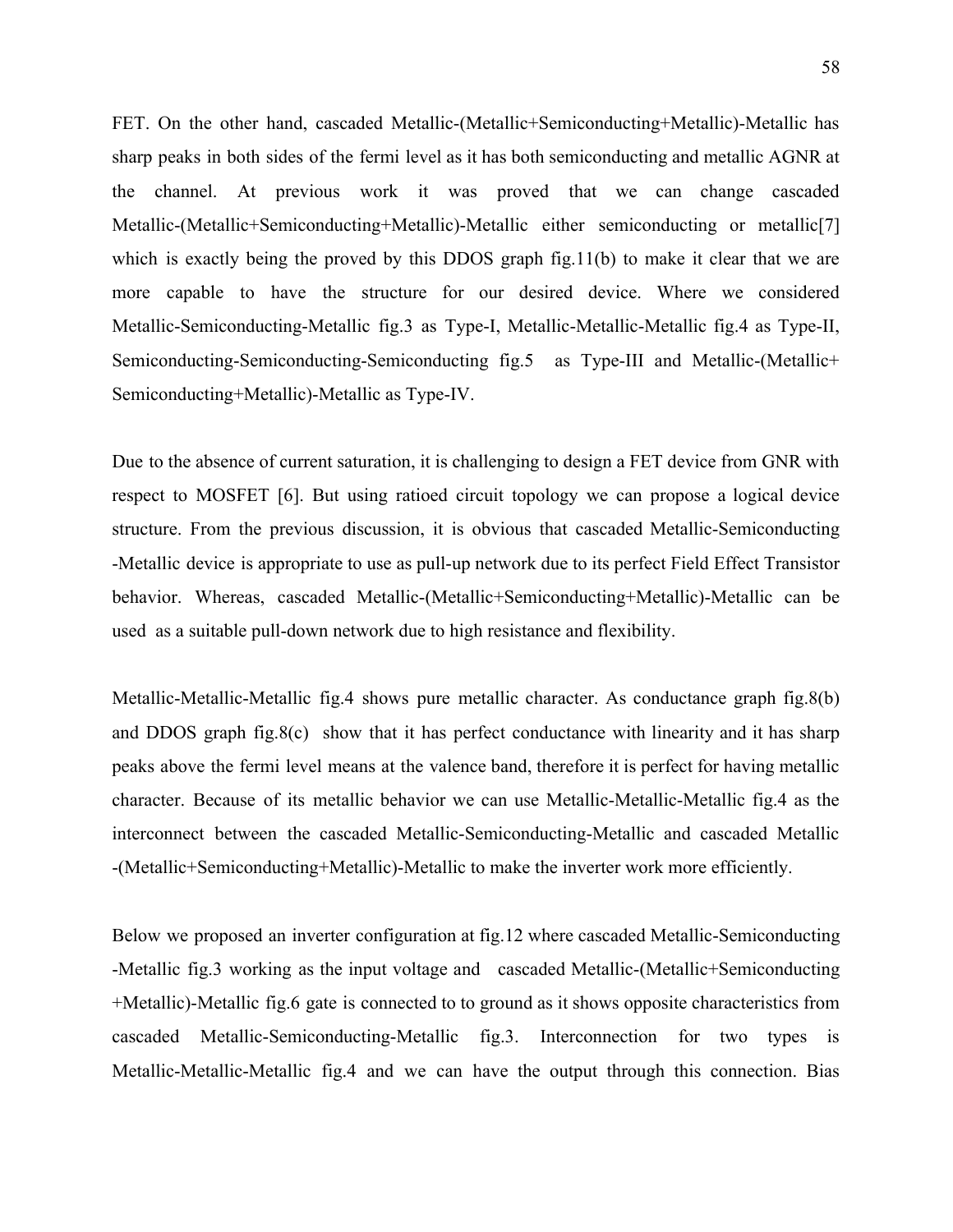voltage is 1V because the properties DDOS fig.7(c) & fig.10(c), conductance fig.7(b) & fig.10(b) for both cascaded Metallic-Semiconducting-Metallic and cascaded Metallic-(Metallic+ Semiconducting+ Metallic)-Metallic shows particular capabilities from 1V.



Fig.12 : Inverter using cascaded Metallic-Semiconducting-Metallic and cascaded Metallic-(Metallic+Semiconducting+Metallic)-Metallic devices



Fig.13 : Layout diagram of a GNR inverter [at left Type-I, middle Type-II and at the right

Type-IV]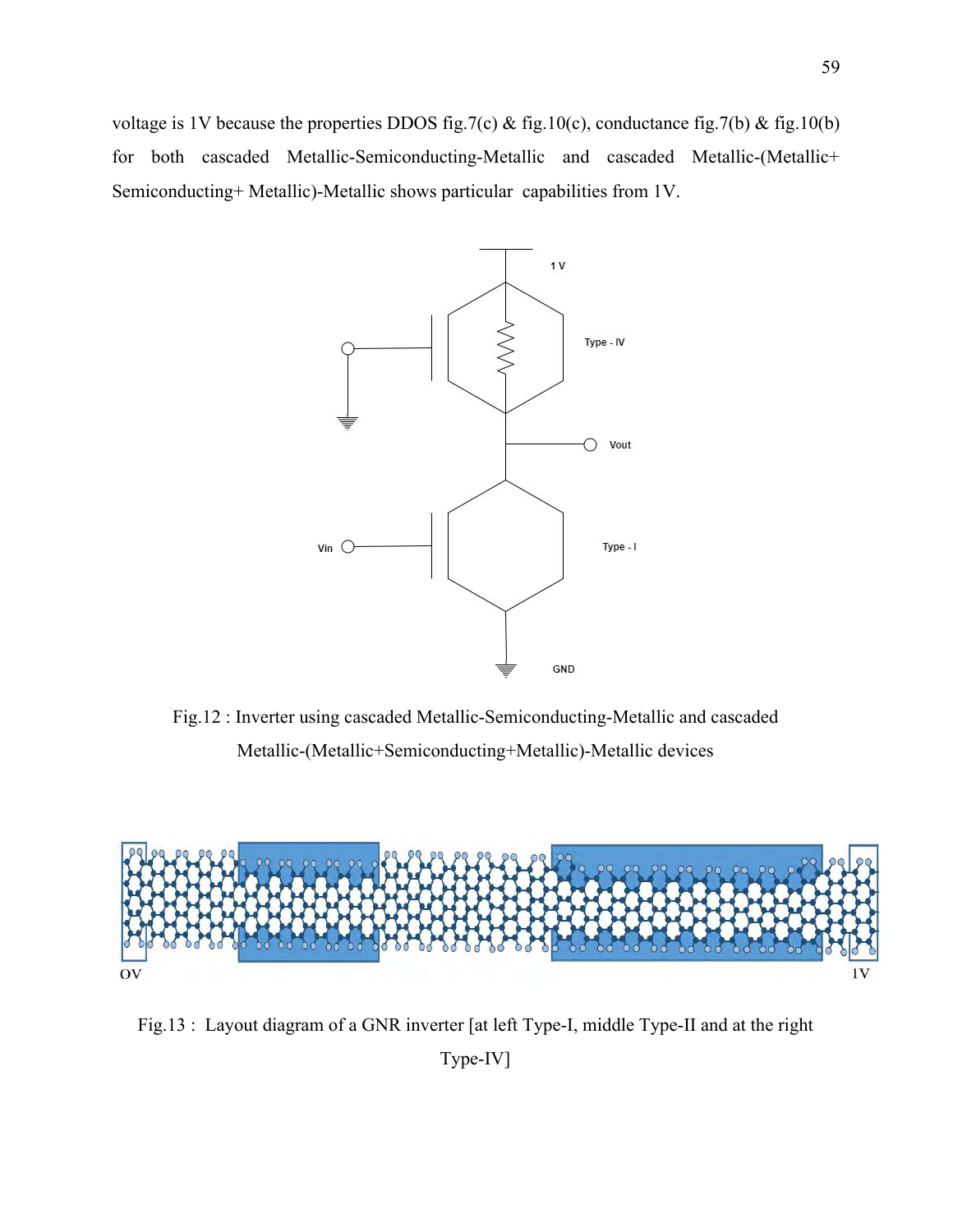## **Sensing Properties**

Graphene is a 2D material with a surface with almost no volume, which causes the maximization of the effect of surface dopants [8]. It was also shown that if gas molecules were adsorbed on the graphene surface, the charge carrier concentration of graphene was increased [9]. So the adsorbed graphene can be used as a highly sensitive sensors even with the possibility of detecting individual molecules[8]. The sensor property is based on the changes in resistivity due to molecules adsorbed on graphene that act like donors or acceptors.

From a previous study on vapor  $(H, O)$ adsorption on armchair GNR, where the adsorption process only occur to the  $\pi$  electrons of GNR and the electrons oxygen ion in H<sub>2</sub>O [14].



14 (a): *I-V* Curves of semiconducting A-GNR with and without H<sub>2</sub>O adsorption [14]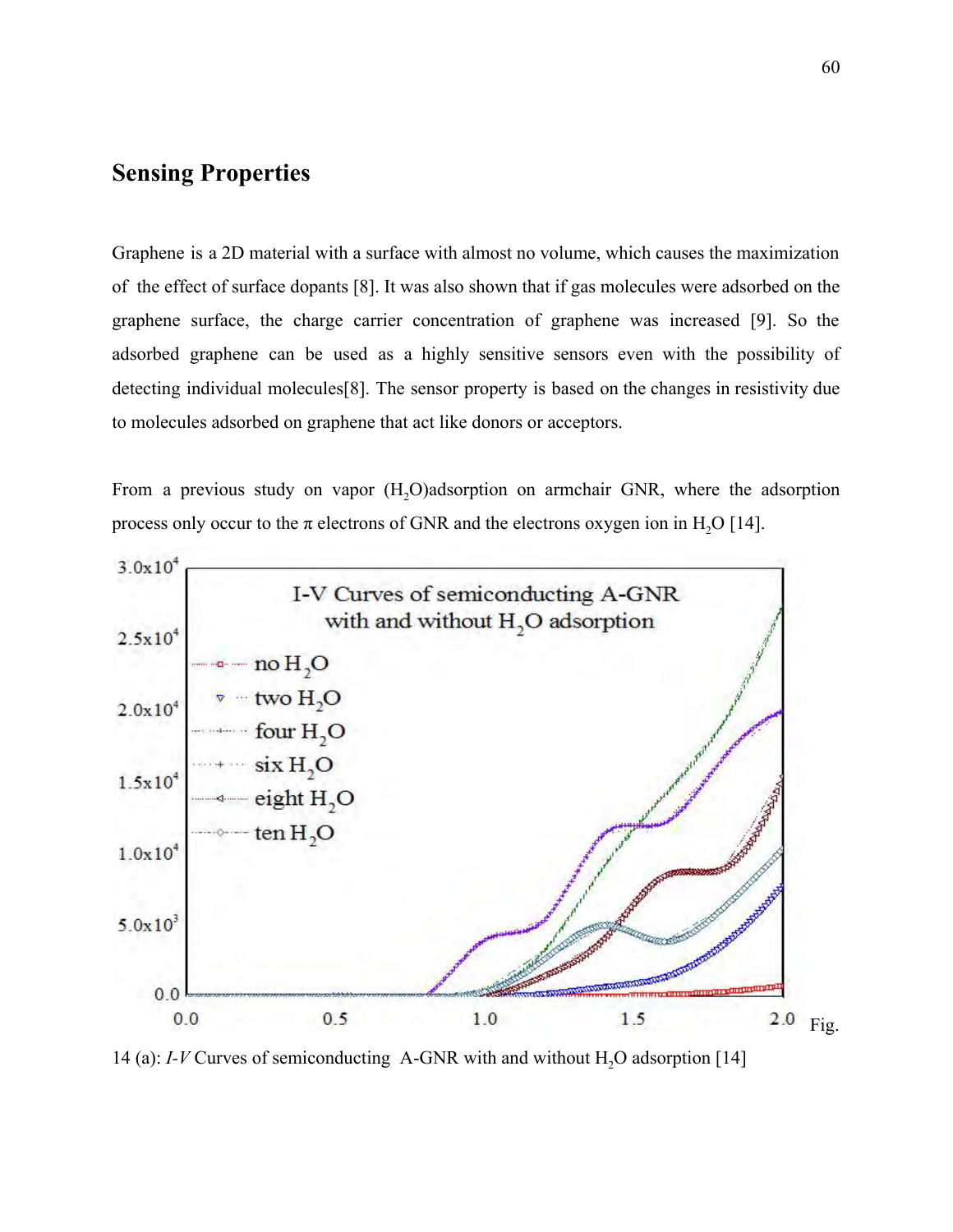Fig.11(c) shows the simulated current voltage characteristics of semiconducting A-GNR. Typically this configuration does not show significant conduction below 0.75V and then its conduction increases with the increment of bias voltage  $V_b$ , whereas adsorption of  $H_2O$ increases the current more significantly depending on number of absorbed water molecule[14]. Interestingly, after six H<sub>2</sub>O molecules, current started to decrease with the increment of molecules. Then the conduction also decreases with the increment of bias voltage.

But in this experiment the ab initio method was not introduced and the molecular orientation and the adsorption site of GNR has not been considered yet. So in our experiment, we simulated the adsorption process using ab initio method. Next, we have considered three different adsorption site, the center part of the carbon hexagon (C), top of carbon atom (T), and the middle point of the C-C bond (B). Added to that, we have analyzed three different orientation of the molecule H<sub>2</sub>O: from O atom, O-H bonds pointing down (d), O-H bonds pointing up (u), and parallel (n) with respect to GNR surface. Then we calculated the adsorption energies for all the orientations.

We have considered the effects of adsorption over the transport properties of semiconducting  $(N=7)$ -semiconducting(N=7)-semiconducting (N=7), where semiconducting GNR is the channel acting as a sensing medium.

If the Highest Occupied Molecular Orbital (HOMO) is above the Fermi level of graphene, the charge transfer occurs from the adsorbate to GNR, and if the Lowest Occupied Molecular Orbital (LUMO) is below the Fermi level, charge transfer will take place from GNR to adsorbate.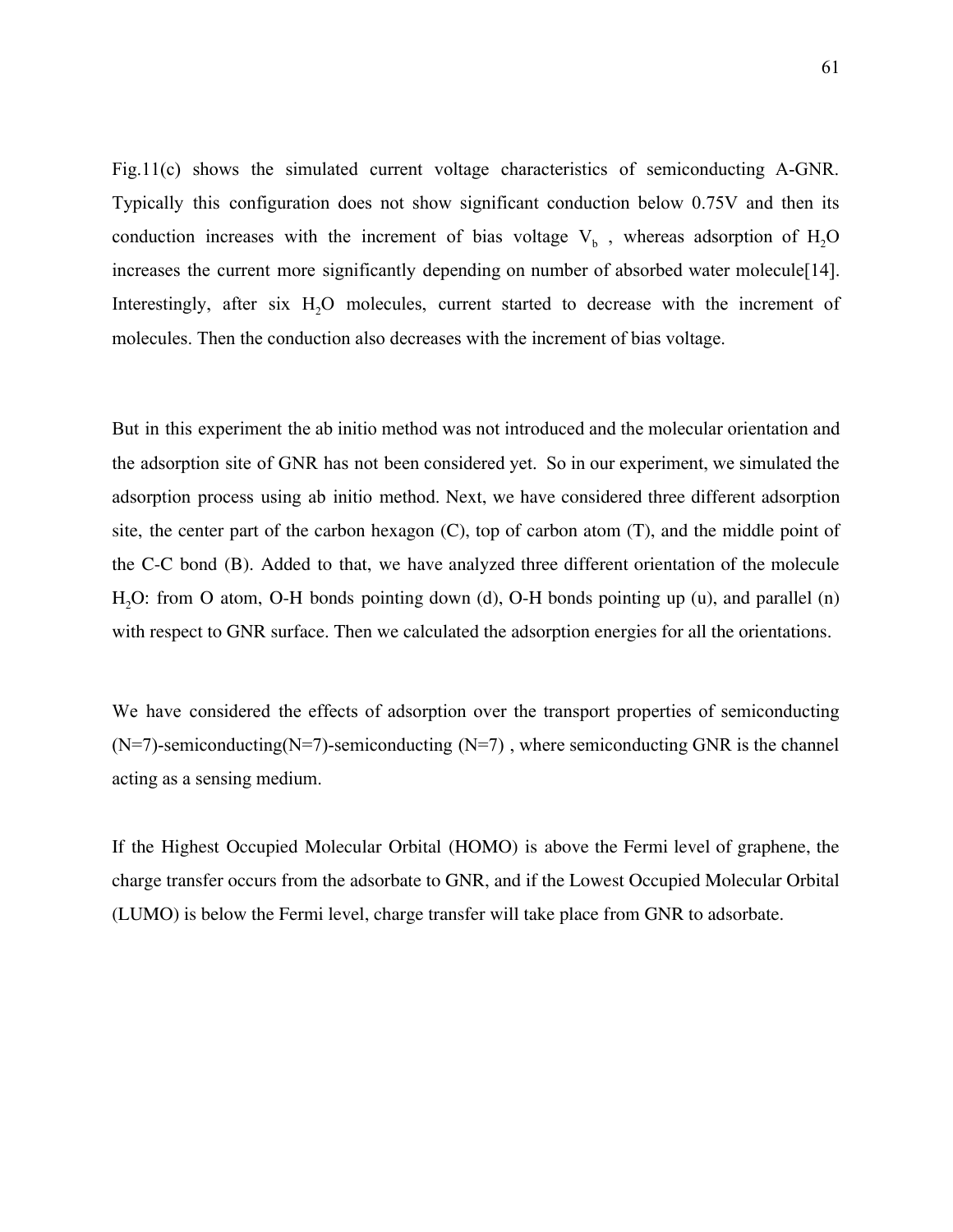Table 1: The adsorption energy is determined by the orientation of adsorbate (u= pointing up, d= pointing down and n= pointing parallel) and adsorption sites ( C= center of carbon hexagonal,  $T = top of carbon atom and B = the center point of C-C bond)$ 

| Position      | Orientation | adsorption Energy $E_{g}$ (eV) |
|---------------|-------------|--------------------------------|
| $\mathcal{C}$ | u           | $-2.20$                        |
| $\mathsf{C}$  | d           | $-1.40$                        |
| $\mathcal{C}$ | n           | $-1.60$                        |
| $\mathbf T$   | d           | $-2.34$                        |
| $\mathbf T$   | u           | $-2.13$                        |
| T             | $\mathbf n$ | $-1.86$                        |
| $\bf{B}$      | d           | $-2.38$                        |
| $\bf{B}$      | u           | $-2.40$                        |
| $\bf{B}$      | u           | $-1.80$                        |

All the properties and adsorption energy seem to be almost independent of the adsorption sites but from Table 1 we can see that the center part of the carbon hexagon of semiconducting GNR is shown to be the most interactive with H<sub>2</sub>O molecule in order to get the highest binding energy. At the center region, when O atom points to the GNR surface, there is a significance charge transfer. On the other hand, if the H atom points to the GNR surface, there is a less amount of charge transfer to  $H_2O$  molecule.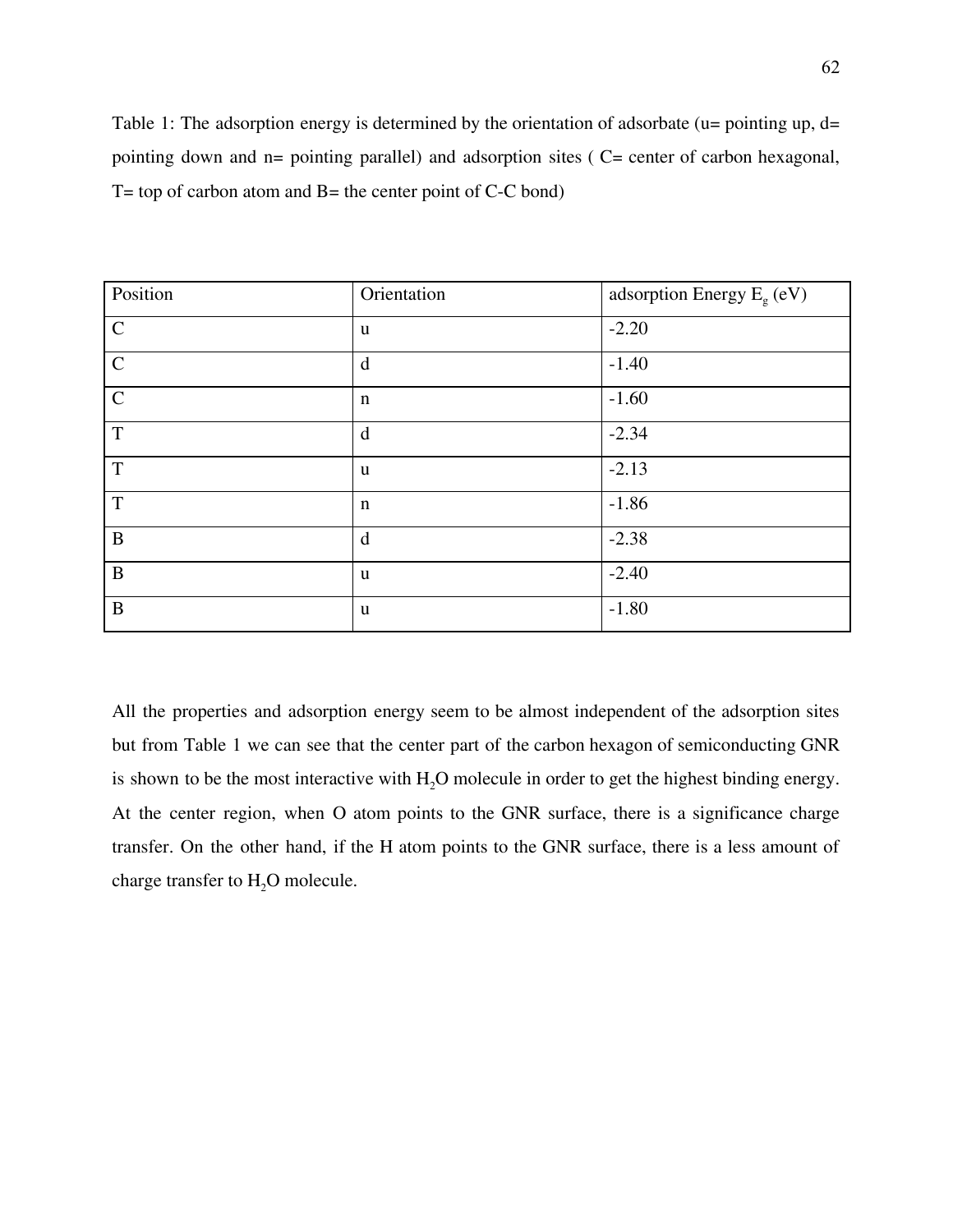

Fig.14(b): Highest Occupied Molecular Orbital (HOMO)



the type 3

Fig.14(c): Lowest Unoccupied Molecular Orbital (LUMO)

Notably, formation of HOMO and LUMO of  $H_2O$  molecules and their orientations play an important role in charge transfer mechanism. It is found that HOMO is located mostly on the O atom where LUMO is mostly located on the H atom. A small mixing of the orbital between absorbates and GNR above Fermi level is found in pointing up parallel direction, which causes a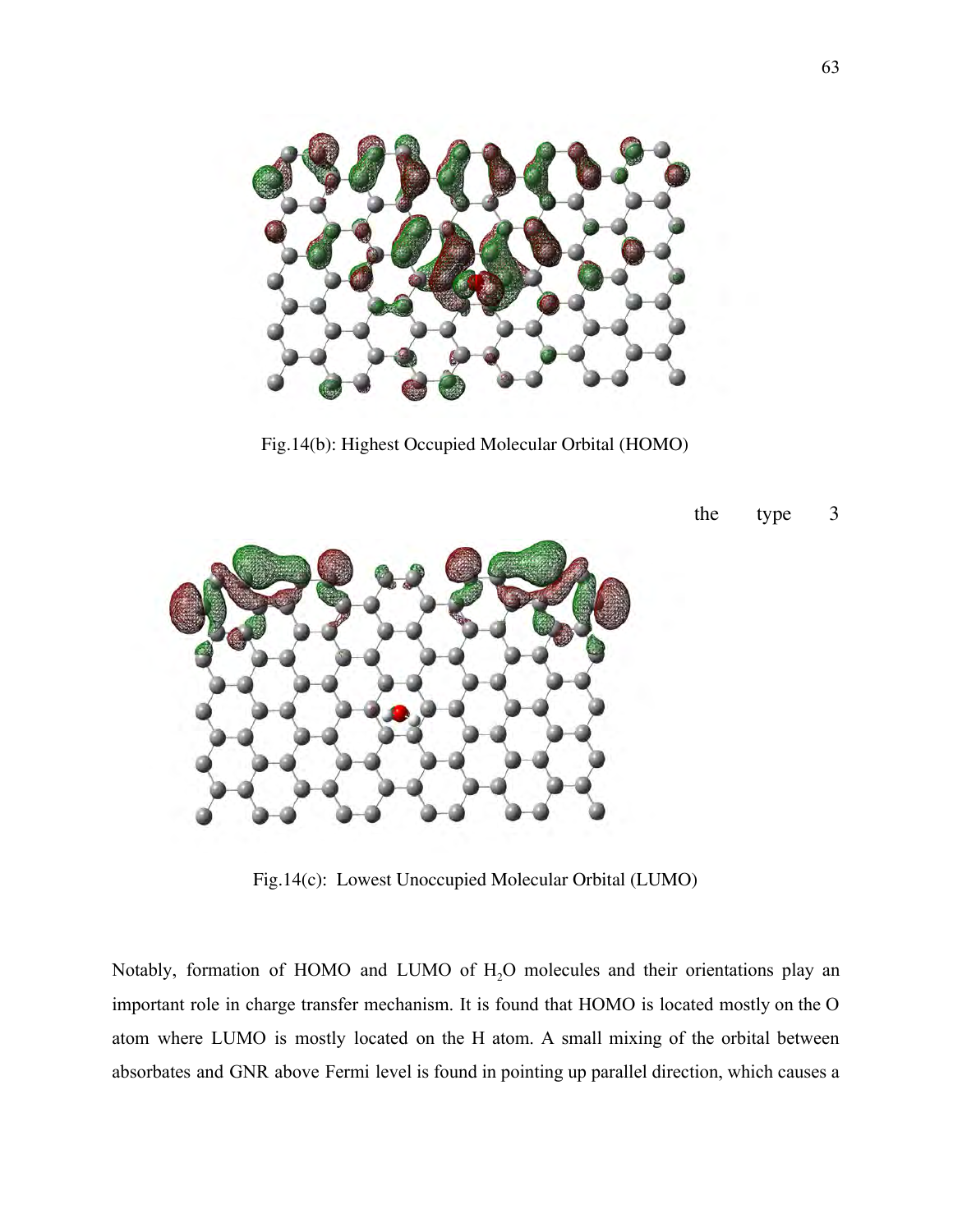charge transfer to GNR from adsorbates. However, there is also a stronger mixing with the orbital below the Dirac points as they are close to energy level but this does not induce any charge transfer because there is no vacancy.

In pointing down direction, a strong interaction has occured between the surface of GNR and the LUMO of the adsorbates below Dirac point as a result some charge is transferred to  $H<sub>2</sub>O$ molecule from GNR due to mixing of the orbitals. However, there is a strong interaction in orbital above the Dirac point, but this does not induce any charge transfer as all the orbitals are empty above Fermi level.

Again, in pointing parallel direction, there is a strong interaction in HOMO but at the same time, there will almost same interaction in LUMO. There will be a charge transfer from the  $H<sub>2</sub>O$ molecule to GNR, but, because of the interaction with the LUMO, it will be smaller. However, we focus only semiconducting A-GNR as we have found that in case of metallic GNR, the adsorption effect have a smaller impact over modifying the electronic properties.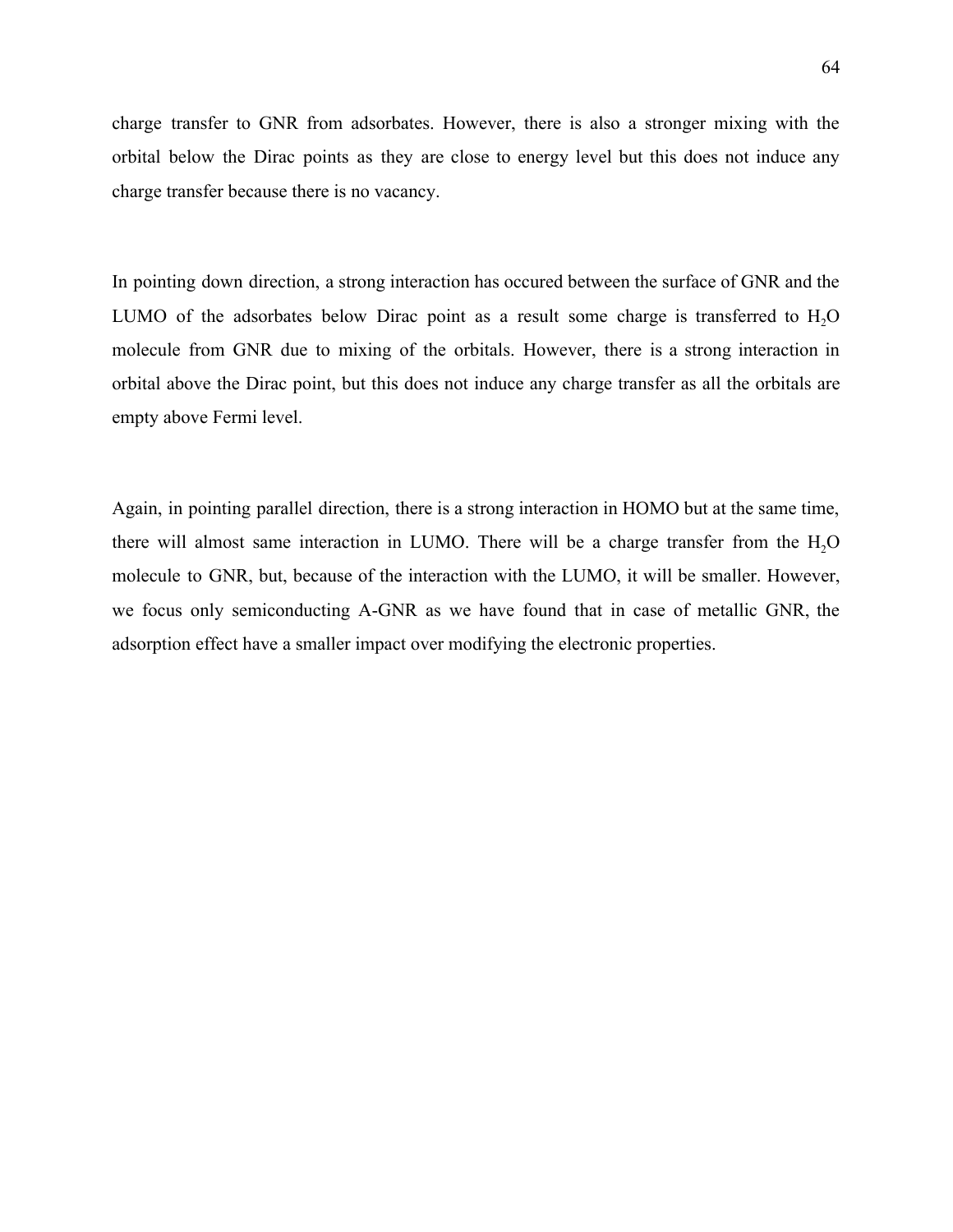# **Conclusion**

To conclude, we first discussed the electronic structure of the four types of patterned armchair graphene nanoribbon devices. Then we simulated their quantum transport properties such as current-voltage characteristics, conductance, device density of states using density Functional theory (DFT) along with non equilibrium green's function (NEGF) formalism. By analyzing the transport properties, we have gathered that Type-I devices have the potential to be high performing FET. While Type-II devices can be chosen as interconnect for it's metallic properties, Type-IV act better as on chip resistance. Then we proposed a model of a logical inverter articulated from the simulation. After that, we observed the  $H<sub>2</sub>O$  molecular adsorption on semiconducting GNR changing the molecular orientation and adsorption site. Then we calculated the adsorption energies . The highest occupied molecular orbitals and lowest unoccupied molecular orbitals (HOMO and LUMO) were introduced to analyze their charge transport mechanism to examine whether the sensor properties can be improved. We expect that our simulated device structure will lead to further useful applications in the field of material science and carbon-based technology.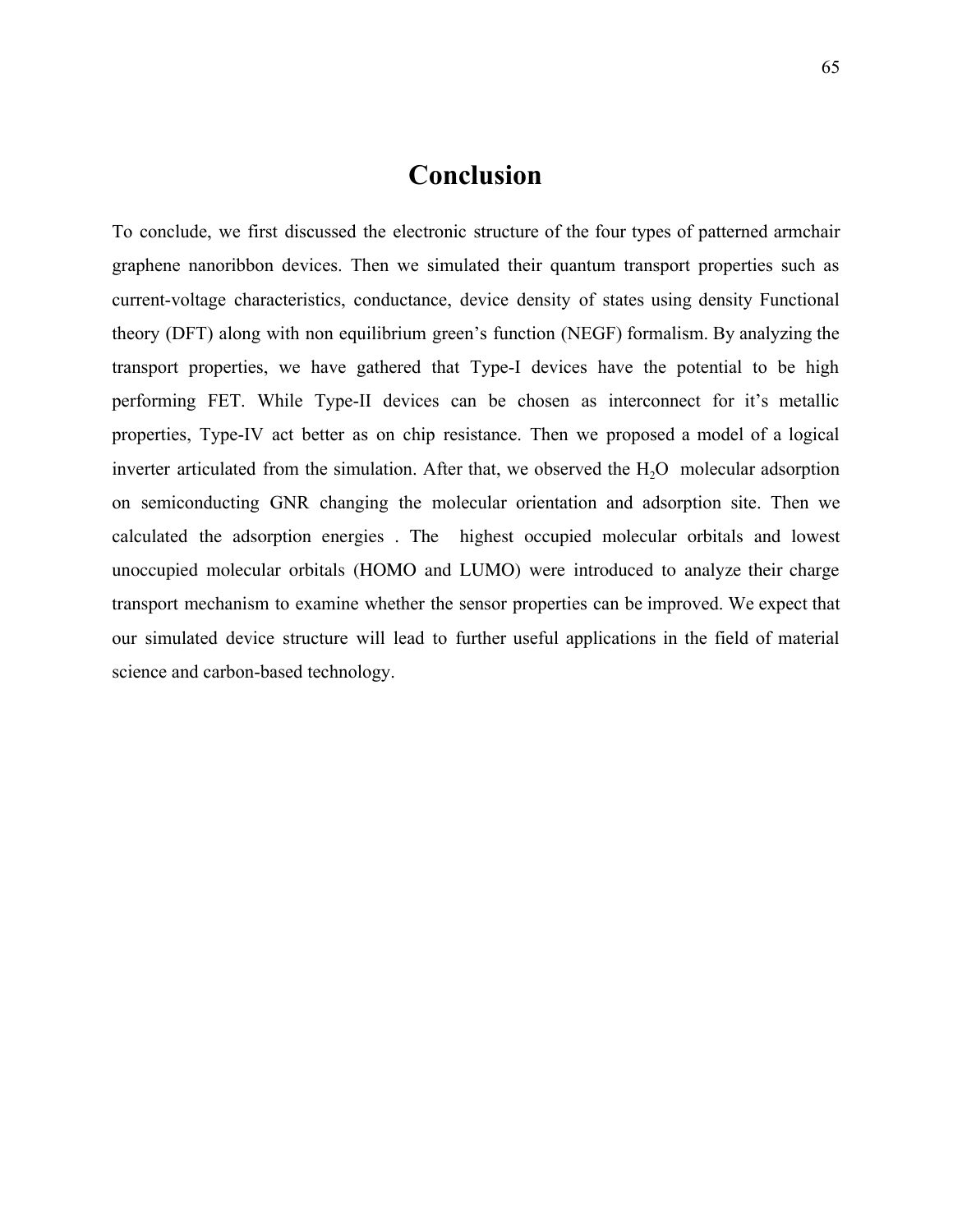## **Reference**

[1]S. Reich, J. Maultzsch, C. Thomsen and P. Ordejón, "Tight-binding description of graphene", *Physical Review B*, vol. 66, no. 3, 2002.

[2]E. Hwang, S. Adam and S. Sarma, "Carrier Transport in Two-Dimensional Graphene Layers", *Physical Review Letters*, vol. 98, no. 18, 2007.

[3]A. Geim and K. Novoselov, "The rise of graphene", *Nature Materials*, vol. 6, no. 3, pp. 183-191, 2007.

[4]S. Shakil, N. Tarannum and M. Rhaman, "A Comparative Study of Increasing Sensitivity Based on MoS2 Gas Sensor", *Journal of Nano- and Electronic Physics*, vol. 9, no. 6, pp. 06003-1-06003-4, 2017.

[5] S. Datta, "Nanoscale device modeling: the Green's function method", *Superlattices and Microstructures*, vol. 28, no. 4, pp. 253-278, 2000.

[6] A. Saha, G. Saha and A. Rashid, "Effect of Stone-Wales Defects and Edge Roughness on The Switching and Frequency performance of Graphene Nanoribbon-FET", 2014.

[7] A. Saha, "Low Power Dissipation Logic Inverter Design Using Atomic-Level Width Controlled GNR-FETs", 2014.

[8] K. Novoselov, A. Geim, S. Morozov, S. Dubonos, Y. Zhang and D. Jiang, "Room-temperature electric field effect and carrier-type inversion in graphene films", *Nature*, 2004.

[9] F. Schedin, A. Geim, S. Morozov, E. Hill, P. Blake, M. Katsnelson and K. Novoselov, "Detection of individual gas molecules adsorbed on graphene", *Nature Materials*, vol. 6, no. 9, pp. 652-655, 2007.

[10] B. Huang, Z. Li, Z. Liu, G. Zhou, S. Hao, J. Wu, B. Gu and W. Duan, "Adsorption of Gas Molecules on Graphene Nanoribbons and Its Implication for Nanoscale Molecule Sensor", *The Journal of Physical Chemistry C*, vol. 112, no. 35, pp. 13442-13446, 2008.

[11] J. Kong, "Nanotube Molecular Wires as Chemical Sensors", *Science*, vol. 287, no. 5453, pp. 622-625, 2000.